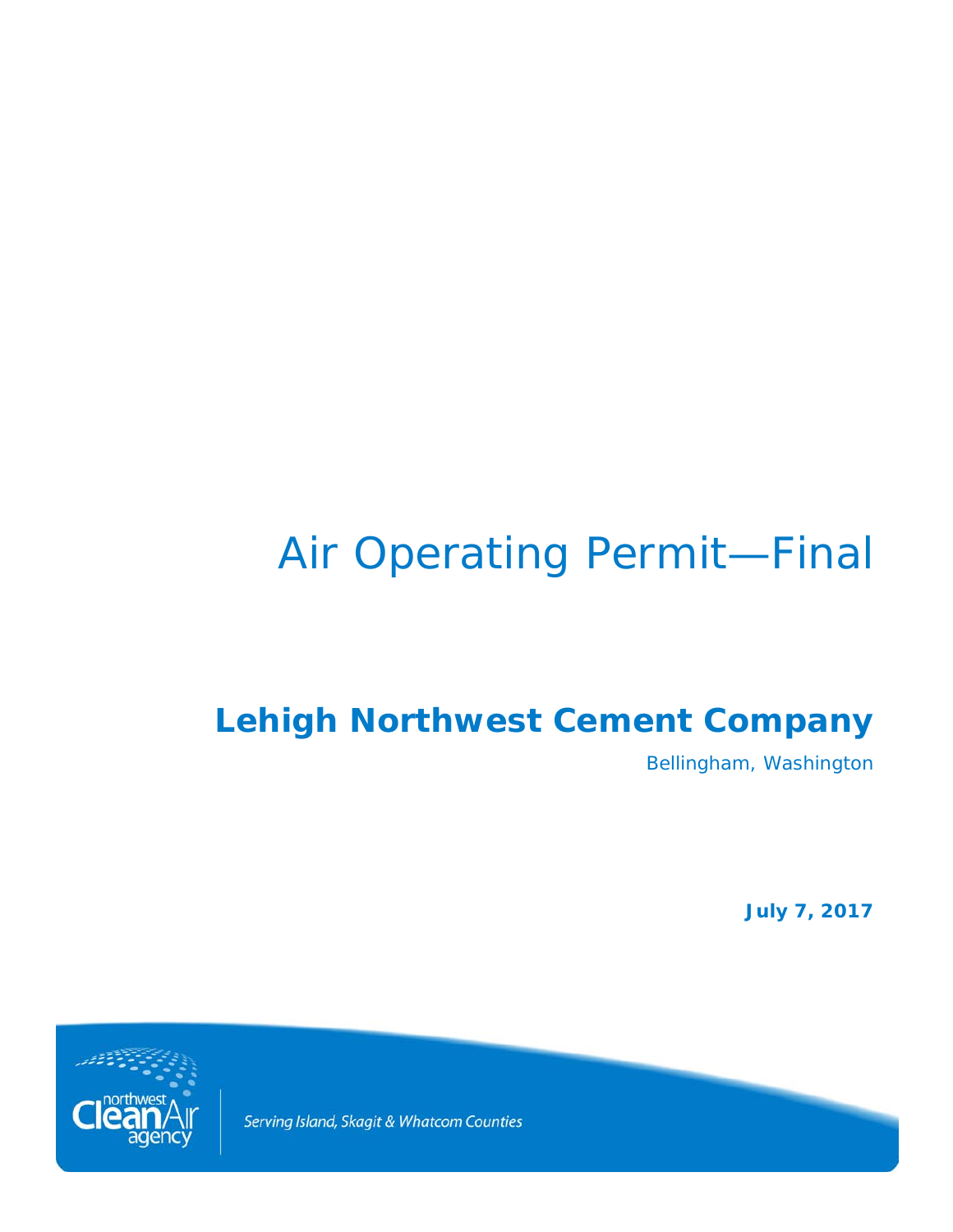# **PERMIT INFORMATION**

#### **LEHIGH NORTHWEST CEMENT COMPANY – BELLINGHAM DISTRIBUTION TERMINAL 741 Marine Drive, Bellingham, WA 98225**

**SIC: 3241 NAICS: 327310 EPA AFS: 53-073-01007** **NWCAA ID: 1007-V-W**

#### **Responsible Corporate Official Corporate Inspection Contact**

Kent Stuehmer Vice President Cement Operations Region Canada 7777 Ross Road Delta, BC V4K 3S6 (604) 952-5616

David Parsons Plant Manager Lehigh Northwest Cement Company 741 Marine Drive Bellingham, WA 98225 (360) 733-6720

#### **Northwest Clean Air Agency Prepared by**

1600 South Second Street Mount Vernon, WA 98273-5202 (360) 428-1617

Christos Christoforou, P.E. Engineer (360) 428-1617 ext. 214

| <b>Air Operating Permit Number:</b>   | <b>Issuance Date:</b>           |
|---------------------------------------|---------------------------------|
| 022R1                                 | July 7, 2017                    |
| <b>Permit Modifications</b>           | <b>Modification Date:</b>       |
|                                       |                                 |
| <b>Supersedes Permit Number:</b>      | <b>Expiration Date:</b>         |
| 022                                   | July 7, 2022                    |
| <b>Modification Application Date:</b> | <b>Renewal Application Due:</b> |
|                                       | July 7, 2021                    |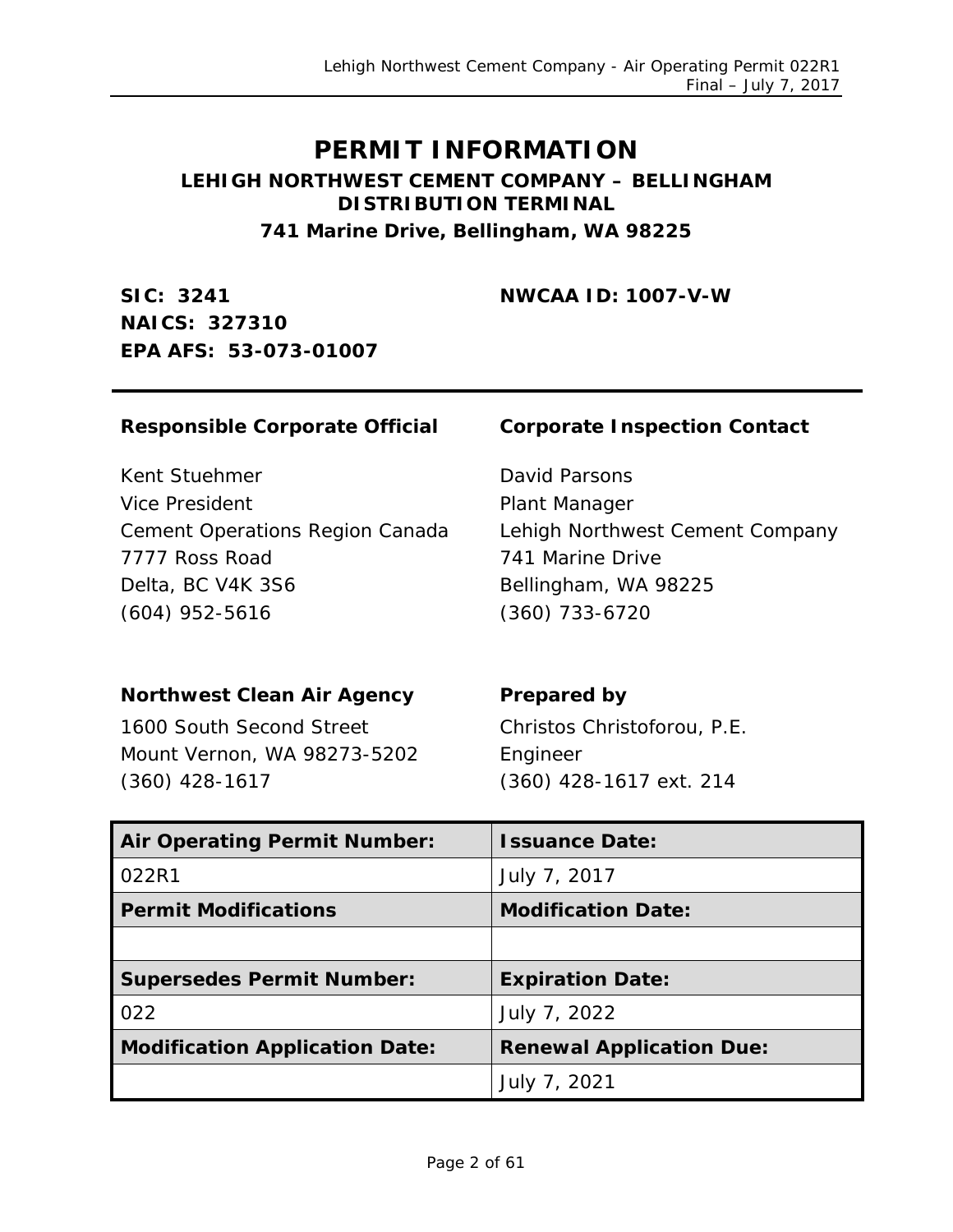### **ATTEST**

This permit is issued in accordance with the provisions of Section 322 of the Regulation of the Northwest Clean Air Agency and the provisions of Chapter 173-401 Washington Administrative Code.

Pursuant to Section 322 of the Regulation of the Northwest Clean Air Agency and Chapter 173-401 Washington Administrative Code, Lehigh Northwest Cement Company is authorized to operate subject to the terms and conditions of this permit.

Northwest Clean Air Agency Approval:

Date:  $7/7/17$ 

Christos Christoforou, P.E. Engineer

Date

Agata McIntyre, P.E. **Engineering Manager**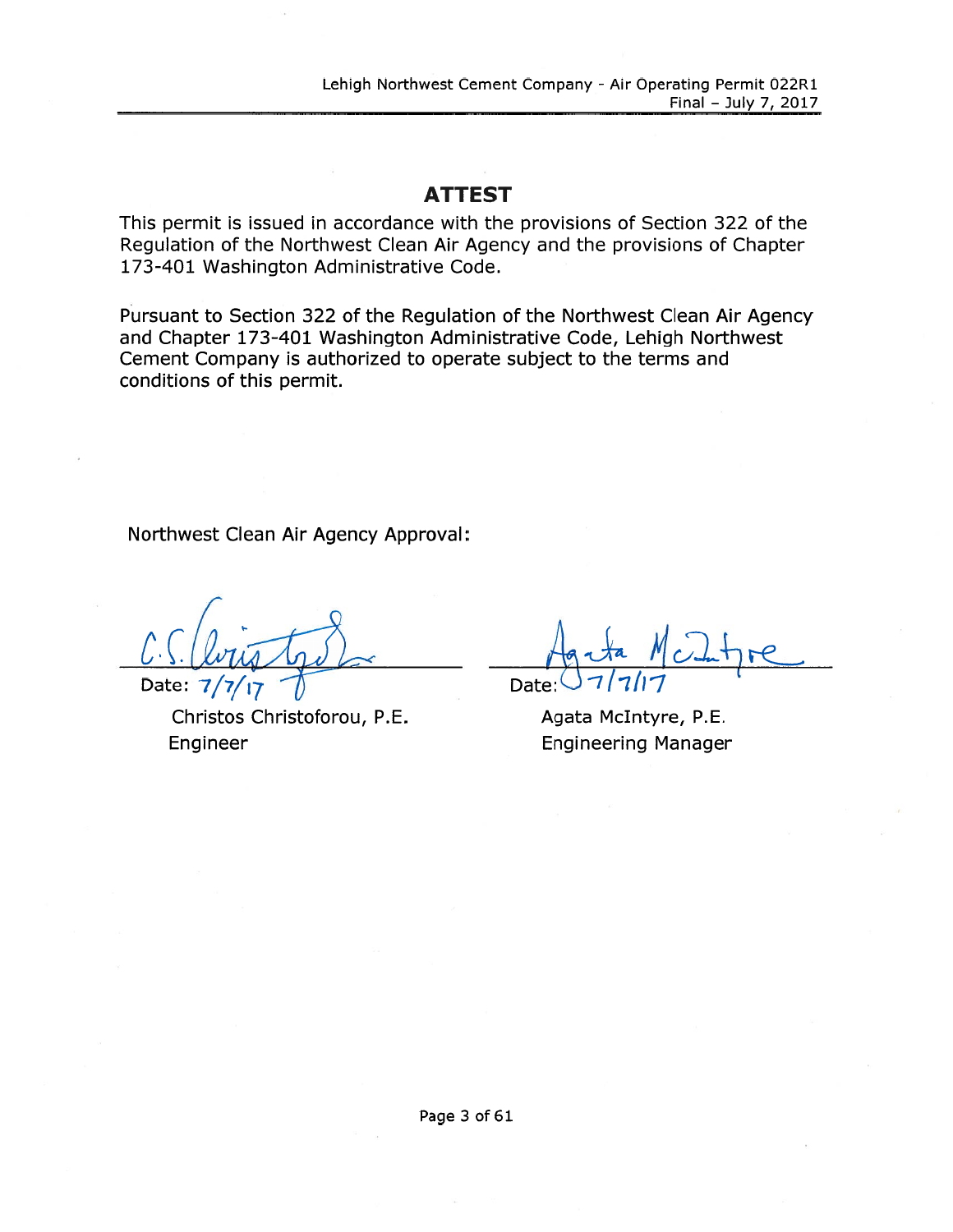# **TABLE OF CONTENTS**

| <b>SECTION 1</b> |                                                                                   |  |
|------------------|-----------------------------------------------------------------------------------|--|
| <b>SECTION 2</b> |                                                                                   |  |
| 2.1              |                                                                                   |  |
| 22               |                                                                                   |  |
| 2.3              |                                                                                   |  |
| 2.4              |                                                                                   |  |
| 2.5              |                                                                                   |  |
| 2.6              |                                                                                   |  |
| 27               |                                                                                   |  |
| 2.8              | Notice of Construction and Application for Approval/New Source Review28           |  |
| <b>SECTION 3</b> | STANDARD TERMS AND CONDITIONS FOR NSPS AND                                        |  |
|                  |                                                                                   |  |
| $\overline{3}$ 1 | Part 60 - New Source Performance Standard Requirements31                          |  |
| $3.2^{\circ}$    | Part 63 - National Emission Standard for Hazardous Air Pollutant Requirements. 36 |  |
| <b>SECTION 4</b> | <b>GENERALLY APPLICABLE REQUIREMENTS 42</b>                                       |  |
| <b>SECTION 5</b> | <b>SPECIFIC REQUIREMENTS FOR EMISSION UNITS49</b>                                 |  |
| <b>SECTION 6</b> | <b>INAPPLICABLE REQUIREMENTS59</b>                                                |  |

# **TABLES AND FIGURES**

| Table 5-1 Specifically Applicable Requirements - Finish Mill #3, Finish |  |
|-------------------------------------------------------------------------|--|
| Table 5-2 Specifically Applicable Requirements - Finish Mill #4  50     |  |
| Table 5-3 Specifically Applicable Requirements - Finish Mill #3  54     |  |
| Table 5-4 Specifically Applicable Requirements -Storage Area and        |  |
|                                                                         |  |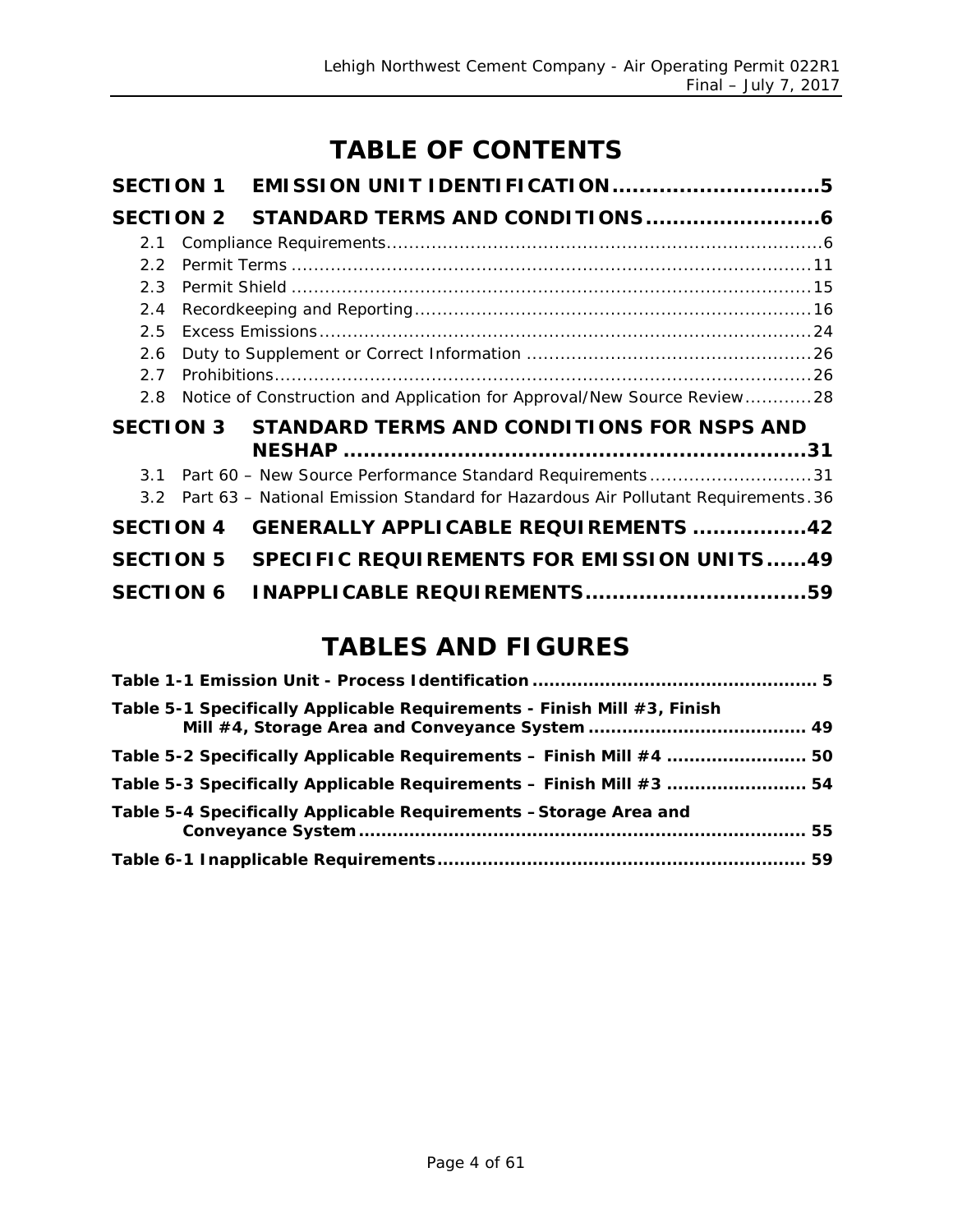# <span id="page-4-0"></span>**SECTION 1 EMISSION UNIT IDENTIFICATION**

[Table 1-1](#page-4-1) lists emission units and activities that are located at the Lehigh Northwest Cement Company located at 741 Marine Drive, Bellingham, Washington, and hereinafter referred to as Lehigh, the facility, or the permittee. The information presented in [Table 1-1](#page-4-1) is for informational purposes only.

| <b>Emission</b><br>Point | <b>Process Description</b>                          | <b>Control Device</b>       |
|--------------------------|-----------------------------------------------------|-----------------------------|
| 1                        | Finish Mill #4 Fuller Air Separator                 | Baghouse                    |
| $\overline{2}$           | Finish Mill $#3$                                    | Baghouse                    |
| 3                        | Finish Mill $#4$                                    | Baghouse                    |
| 4                        | Storage Area and Conveyance System                  |                             |
|                          | Clinker conveyor system and<br>$\bullet$<br>storage | Baghouse                    |
|                          | # 4 Mill Separator<br>$\bullet$                     | Baghouse                    |
|                          | Silo $#1-5$<br>$\bullet$                            | Baghouse                    |
|                          | Silo $#6-10$<br>$\bullet$                           | Baghouse                    |
|                          | Truck loading area<br>$\bullet$                     | Baghouse/ Dust<br>Collector |
|                          | Silo 25<br>$\bullet$                                | Baghouse                    |
|                          | <b>Transfer Pump</b><br>$\bullet$                   | Baghouse                    |
|                          | Railcar Loading<br>$\bullet$                        | <b>Dust Collector</b>       |
|                          | Fly ash silos 11-18 #0001<br>$\bullet$              | Baghouse                    |
|                          | Buff Tank #0002<br>$\bullet$                        | <b>Dust Collector</b>       |
|                          | Finish Mill Fly Ash Tank<br>$\bullet$               | <b>Dust Collector</b>       |
|                          | Railcar Unloading<br>$\bullet$                      | <b>Dust Collector</b>       |

<span id="page-4-1"></span>**Table 1-1 Emission Unit - Process Identification**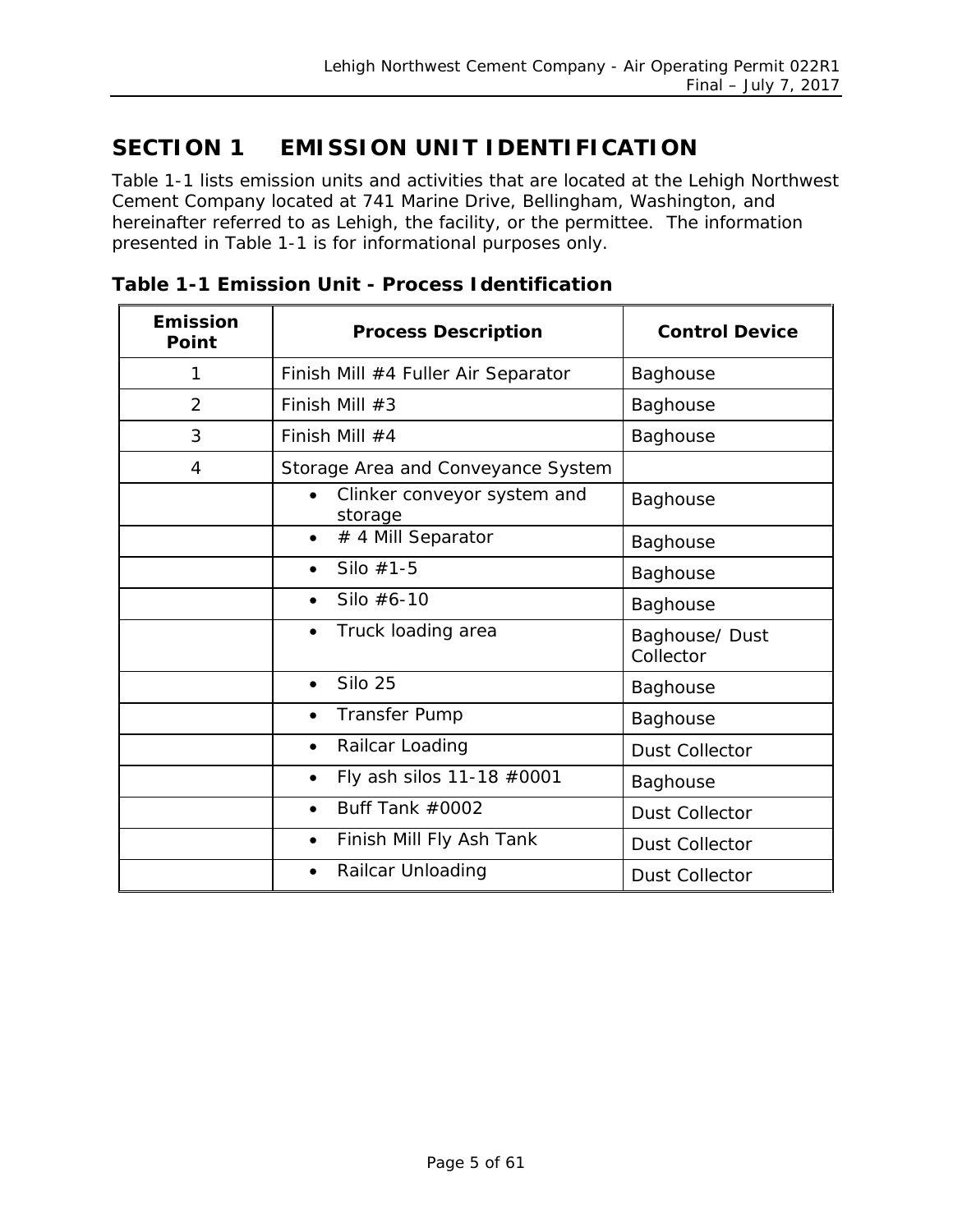# <span id="page-5-0"></span>**SECTION 2 STANDARD TERMS AND CONDITIONS**

Standard terms and conditions are administrative and/or other requirements that typically have no ongoing compliance monitoring requirements. The permittee must comply with the requirements listed below. All terms and conditions of this permit are enforceable by the Environmental Protection Agency (EPA) Administrator and by citizens under the Federal Clean Air Act (FCAA), except for those terms and conditions designated in the permit as "State Only". A requirement designated "State Only" is enforceable only by the state or the NWCAA, and not by EPA or through citizen suits. "State Only" WAC citations are enforceable by NWCAA because they are adopted by reference in NWCAA 104.1, as amended August 11, 2016. Unless the text of the term is specifically identified to be "Directly Enforceable", the language of the cited regulation takes precedence over a paraphrased requirement. A permit condition labeled "Directly Enforceable" is a legal requirement, and the permit shield in condition 2.3.1 of this permit applies.

#### <span id="page-5-1"></span>**2.1 Compliance Requirements**

#### **2.1.1 Duty to Comply**

#### *2.1.1.1 WAC 173-401-620(2)(a) (11/4/93)*

The permittee shall comply with all terms and conditions of this permit. Any permit noncompliance constitutes a violation of RCW 70.94 and, for federally enforceable provisions, a violation of the Federal Clean Air Act (FCAA). Such violations are grounds for enforcement action; for permit termination, revocation and re-issuance, or modification; or for denial of a permit renewal application.

#### *2.1.1.2 State Only: NWCAA 322.3 (11/17/11)*

It shall be unlawful for any person to operate a source that is subject to the requirements of Chapter 173-401 WAC without complying with the provisions of Chapter 173-401 WAC and any permit issued under its authority.

#### **2.1.2 Civil and Criminal Penalties**

*2.1.2.1 WAC 173-400-230(2) (3/20/93), WAC 173-400-240 (3/22/91), NWCAA 131 (4/14/93), NWCAA 132 & 133 (10/13/94), and Section 113 of the FCAA*

Any person who violates applicable regulations or aids and abets in a violation, as notified in accordance with this section, shall be subject to penalties.

#### *2.1.2.2 State Only: NWCAA 131, 132 & 133 (11/8/07)*

Any person who violates applicable regulations or aids and abets in a violation, as notified in accordance with this section, shall be subject to penalties.

#### *2.1.2.3 WAC 173-400-250 (9/20/93) and NWCAA 133.2 (10/13/94) State Only: NWCAA 133.2 (11/8/07)*

Penalties issued may be appealed to the pollution control hearings board within 30 days after notice is served.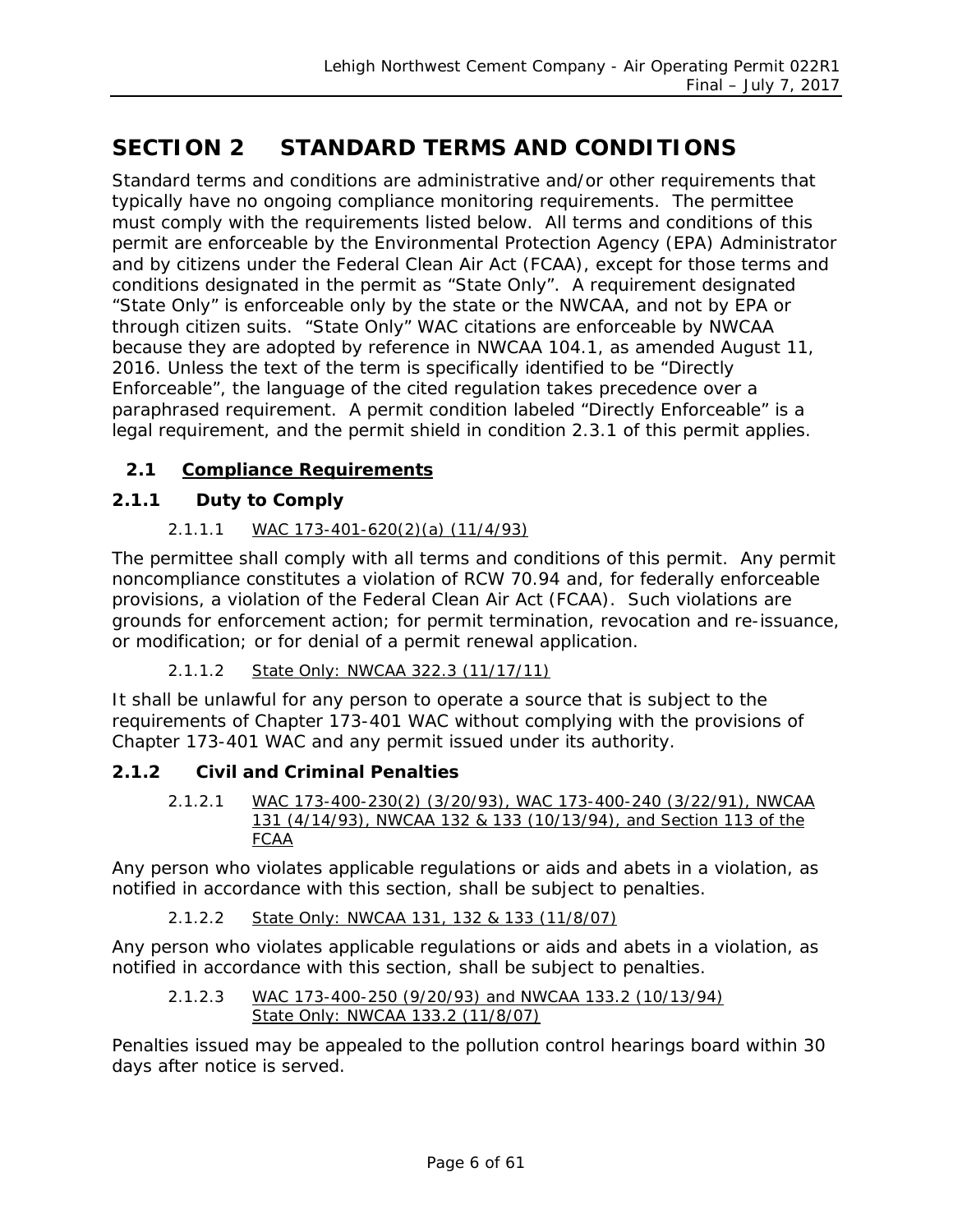#### **2.1.3 Need to Halt or Reduce Activity Not a Defense**

*WAC 173-401-620(2)(b) (11/4/93)*

It shall not be a defense for a permittee in an enforcement action that it would have been necessary to halt or reduce the permitted activity in order to maintain compliance with the terms and conditions of this permit.

#### **2.1.4 Duty to Provide Information**

#### *WAC 173-401-620(2)(e) (11/4/93)*

The permittee shall furnish to the NWCAA, within a reasonable time, any information that the NWCAA may request in writing to determine whether cause exists for modifying, revoking and reissuing, or terminating the permit or to determine compliance with the permit. Upon request, the permittee shall also furnish to the NWCAA copies of records required to be kept by the permit or, for information claimed to be confidential, the permittee may furnish such records directly to the EPA Administrator along with a claim of confidentiality. The NWCAA shall maintain confidentiality of such information in accordance with RCW 70.94.205 and the NWCAA Regulation.

#### **2.1.5 Confidential Information**

#### *2.1.5.1 NWCAA 114.1 (4/14/93)*

Whenever the permittee requests that records or information eligible for confidentiality status be made confidential by the Board of the NWCAA, the NWCAA shall maintain confidentiality of such information in accordance with NWCAA 114. The records or information shall be only for the confidential use of the Board, the Advisory Council, and the NWCAA staff, but may not be accessed if, in the opinion of the Board, there is a conflict of interest.

#### *2.1.5.2 State Only: NWCAA 114 (11/8/07)*

Whenever any records or other information other than ambient air quality data or emission data furnished to or obtained by the Agency, relates to processes or production unique to the owner or operator, or are likely to affect adversely the competitive position of such owner or operator if released to the public or to a competitor, and the owner or operator of such processes or production so certifies, such records or information shall be only for the confidential use of the NWCAA.

Nothing herein shall be construed to prevent the use of records or information by the NWCAA in compiling or publishing analyses or summaries relating to the general condition of the outdoor atmosphere: provided, that such analyses or summaries do not reveal any information otherwise confidential under the provisions of this section: provided further, that emission data furnished to or obtained by the Board shall be correlated with applicable emission limitations and other control measures and shall be available for public inspection during normal business hours at the office of the NWCAA.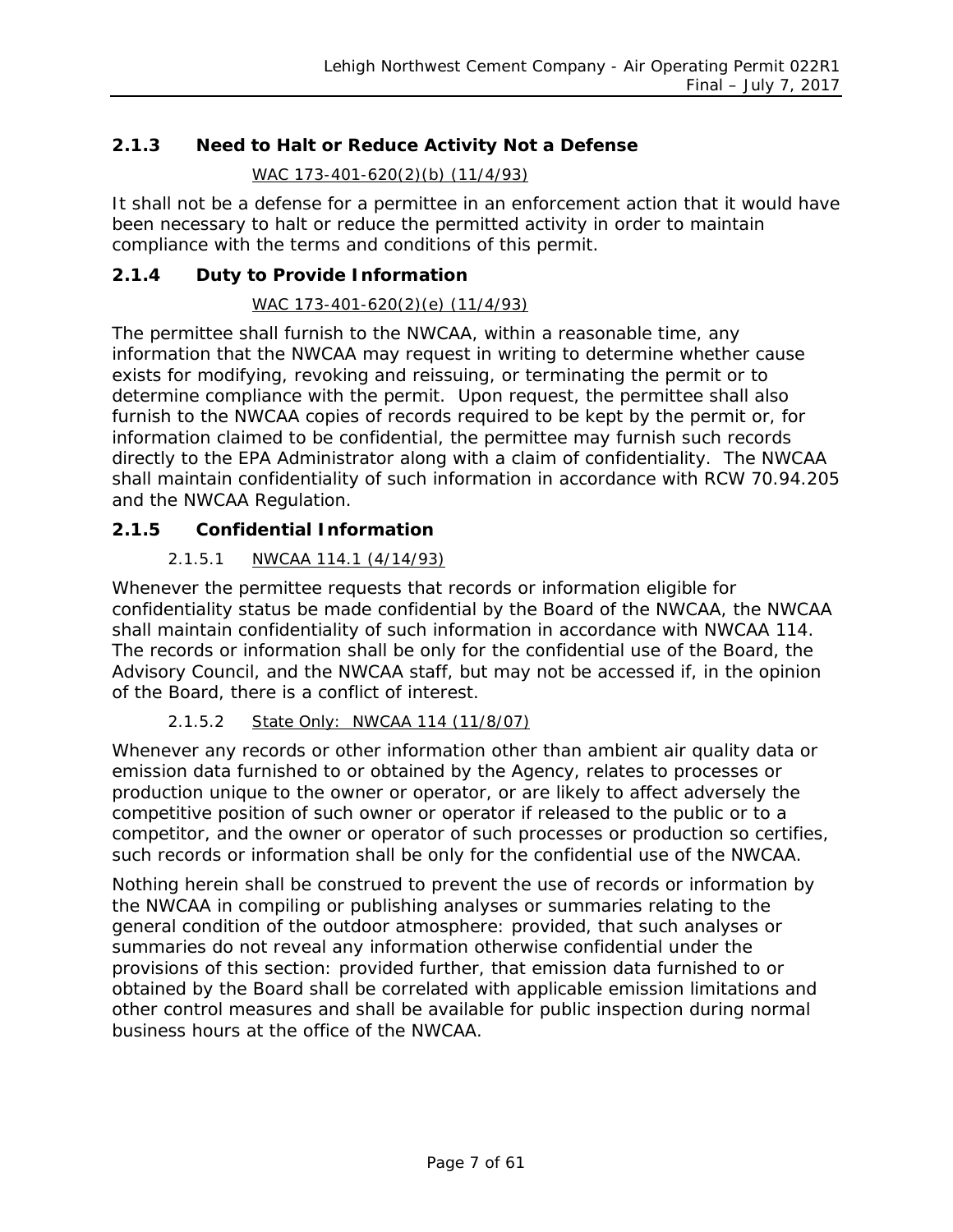#### **2.1.6 Inspection and Entry**

*WAC 173-400-105(3) (9/20/93), WAC 173-401-630(2) (11/4/93) NWCAA 110 & 111 (1/8/69)*

Upon presentation of credentials and other documents as may be required by law, the permittee shall allow Ecology, NWCAA or an authorized representative to:

- (i) Enter upon the permittee's premises where a Chapter 401 source is located or emissions-related activity is conducted, or where records must be kept under the conditions of the permit;
- (ii) Have access to and copy, at reasonable times, any records that must be kept under the condition of the permit;
- (iii) Inspect at reasonable times any facilities, equipment (including monitoring and air pollution control equipment), practices, or operations regulated or required under the permit; and
- (iv) Sample or monitor, at reasonable times, substances or parameters for the purpose of assuring compliance with the permit or applicable requirements.

No person shall willfully interfere with or obstruct the Control Officer or any NWCAA employee and/or assigned agent in carrying out any lawful duty.

#### **2.1.7 Investigation and Studies**

#### *NWCAA 110 (1/8/69)*

The Control Officer and/or his qualified agents may make any reasonable investigation or study which is necessary for the purpose of standards or any amendments thereto on reducing the amount or kind of contaminant.

When investigating conditions specific to the control, recovery or release of air contaminants, the Control Officer or his duly authorized representatives shall have the power to enter at reasonable times upon any private or public property, except non-multiple unit private dwellings housing two families or less.

If an authorized employee of the Agency, during the course of an inspection desires to obtain a sample of air contaminant, he shall notify the owner or lessee of the time and place of obtaining a sample so the owner or lessee has the opportunity to take a similar sample at the same time and place. A receipt shall be given to the owner or lessee for the sample obtained.

#### **2.1.8 Source Testing**

#### *2.1.8.1 WAC 173-400-105(4) (9/20/93)*

To demonstrate compliance, Ecology or the NWCAA may conduct or require that a test be conducted of the source using approved EPA methods from 40 CFR 60 Appendix A which are adopted by reference, or approved procedures contained in the "Source Test Manual – Procedures for Compliance Testing," state of Washington, Department of Ecology, as of July 12, 1990, on file at Ecology. The operator of a source may be required to provide the necessary platform and sampling ports for Ecology personnel or others to perform a test of an emissions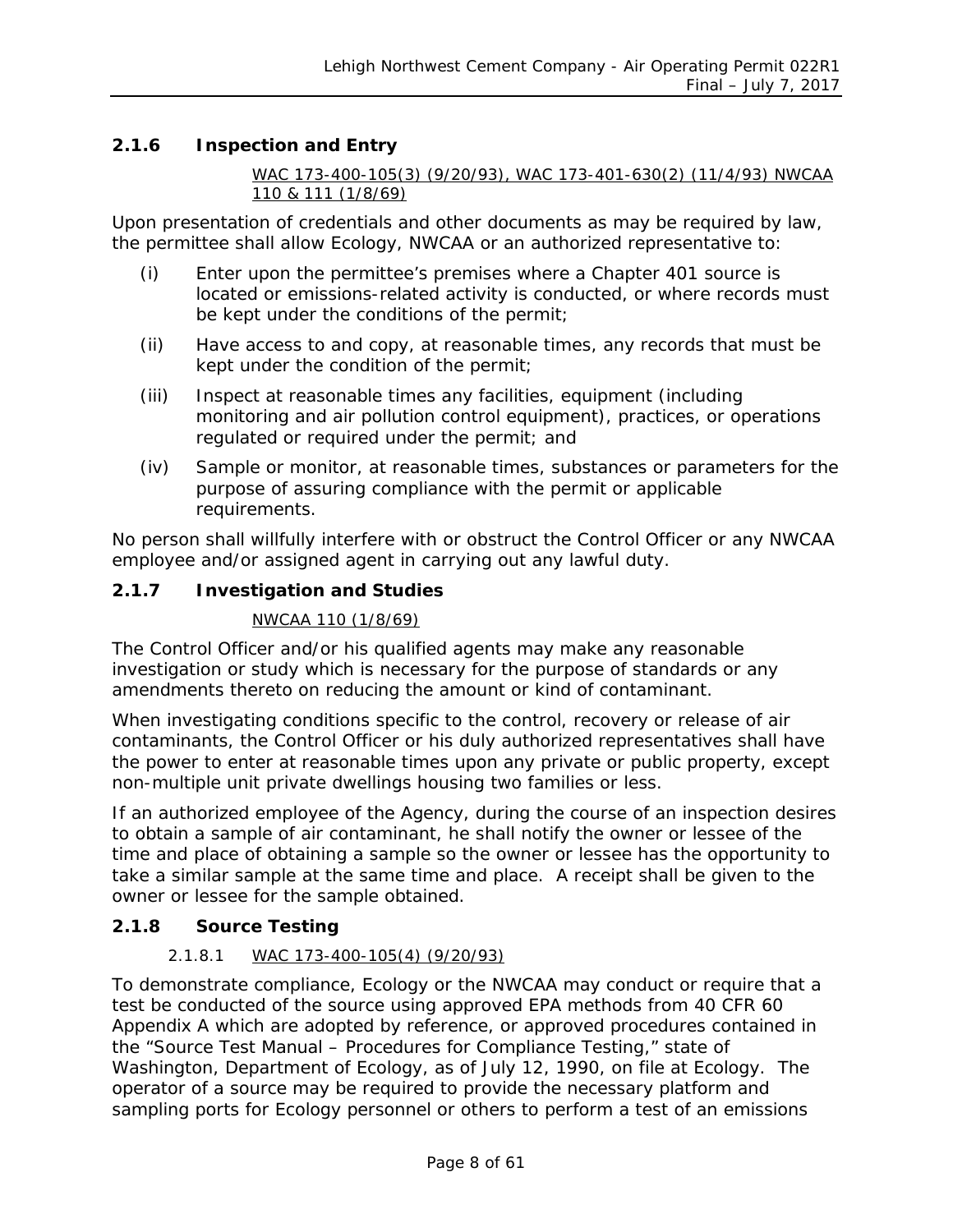unit. Ecology shall be allowed to obtain a sample from any emissions unit. The operator of the source shall be given an opportunity to observe the sampling and to obtain a sample at the same time.

#### *2.1.8.2 State Only: WAC 173-400-105(4) (4/1/11)*

To demonstrate compliance, the required test must be conducted using approved EPA methods from 40 CFR Parts 51, 60, 61 and 63 (in effect on July 1, 2010) or procedures contained in "*Source Test Manual – Procedures for Compliance Testing*," state of Washington, department of ecology, as of September 20, 2004, on file at ecology. All other language is the same as 2.1.8.1.

#### *2.1.8.3 State Only: NWCAA 367 and Appendix A (7/14/05)*

Source tests required by NWCAA to assess compliance with an air emission standard shall be conducted according to the following provisions:

- (i) A source test plan shall be submitted to the NWCAA for approval for all compliance source tests at least 30 days prior to scheduled testing. A summary of the test shall accompany the test plan and be submitted on a template provided by the NWCAA.
- (ii) Once a test plan has been approved, any changes in test dates or methodology shall require NWCAA approval.
- (iii) Results of required source tests must be submitted within sixty days of completion of the test unless prior approval is granted by NWCAA.

#### **2.1.9 Testing and Sampling**

#### *2.1.9.1 NWCAA 360.1 (2/14/73)*

Any person operating or using any article, machine, equipment or other contrivance shall provide and maintain such sampling and testing facilities as specified in the Order of Approval to Construct or an Air Operating Permit.

#### *2.1.9.2 State Only: NWCAA 367 and Appendix A (7/14/05)*

All ambient monitoring, compliance testing, continuous monitoring systems and continuous opacity monitoring systems required by a regulation, order of approval or permit issued by the NWCAA shall comply with the applicable requirements of Section 367 and Appendix A of the NWCAA Regulation. The applicable requirements of Section 367 and Appendix A of the NWCAA Regulation are in addition to any monitoring, testing, calibration or quality assurance/quality control requirements that otherwise apply.

Any person operating an air operating permit source may, at any time, be required to monitor the ambient air, process emissions or conduct emission tests as deemed necessary by the Control Officer.

The Control Officer may take such samples and perform any tests and investigations deemed necessary to determine the accuracy of the monitoring reports and tests submitted to the Agency, and evaluate the validity of the data. The owner or operator may also be required by the Control Officer to take a sample using an approved procedure and submit the results thereof within a reasonable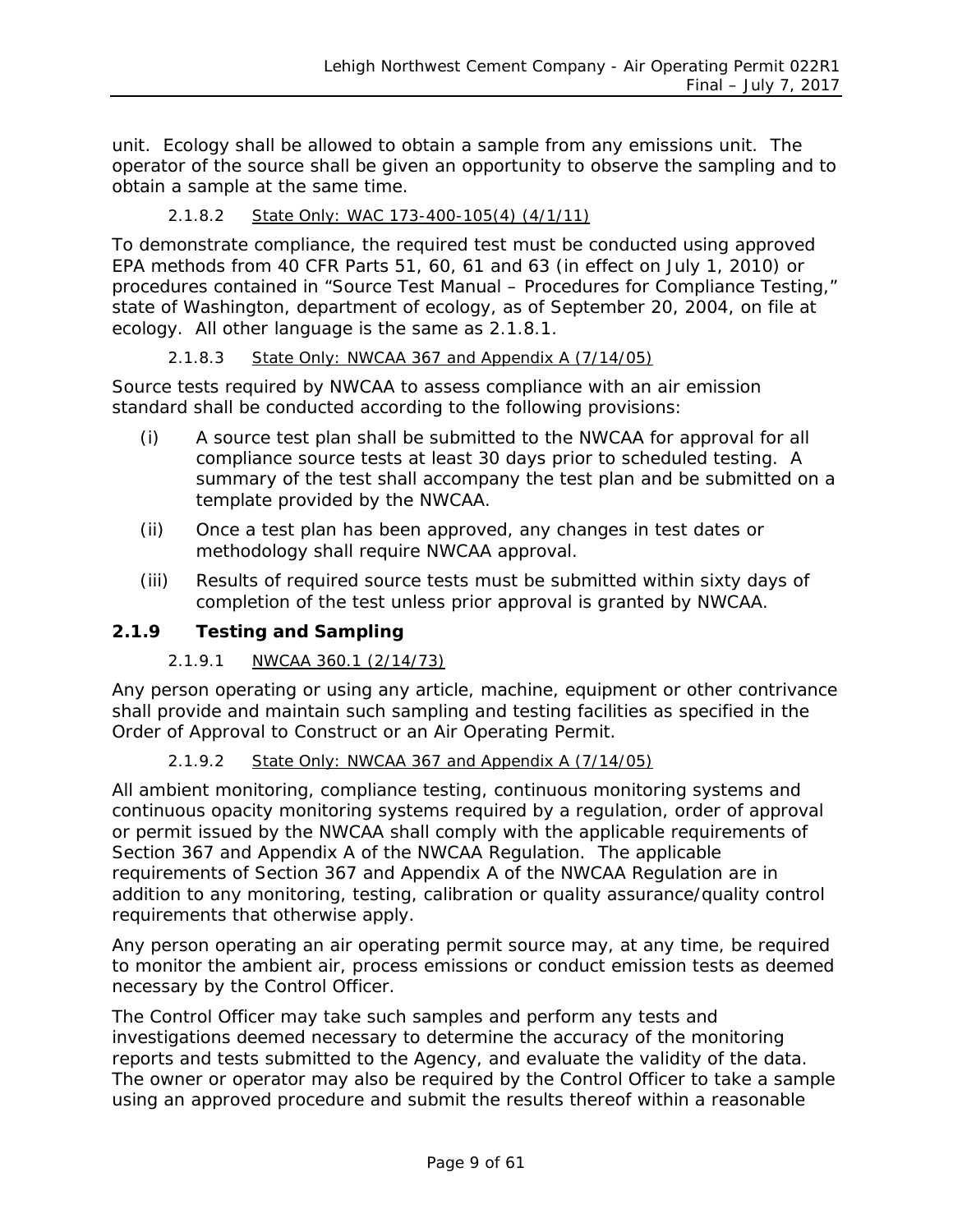period of time.

Once initiated, a compliance test shall be completed unless interrupted by severe weather, test equipment failure or other conditions beyond control of the facility. Failure to complete a test shall be a violation of the requirement to test, and, in cases where the initial data indicate a non-compliance of the applicable emission standard, the results may be considered a violation of that standard.

#### **2.1.10 Ambient Air and Continuous Emission Monitoring**

#### *2.1.10.1 NWCAA 365.1 (2/8/89)*

Any person operating an air contaminant source or an air operating permit source may, at any time, be required to monitor the ambient air, process emissions or conduct emission tests as deemed necessary by the Control Officer under the following provisions:

The Board or Control Officer may require any person operating any source to conduct a monitoring program on site or adjacent off site for emissions, ambient air concentrations or any other pertinent special studies deemed necessary.

All monitoring data shall be submitted in a form which the Board or Control Officer may require. Averaging time and collection periods will be determined by the Control Officer. Failure to record and/or report data as specified in the "Guidelines for Industrial Monitoring Equipment and Data Handling" may be cause for a Notice of Violation to be issued.

All data and records shall be kept for a period of at least one year and made available to the Control Officer upon request.

All required continuous emission monitors or required opacity monitors used to monitor compliance and all instruments used for special studies must meet appropriate EPA performance specifications (40 CFR 60, Appendix B) and shall be calibrated and maintained in accordance with the "Guidelines for Industrial Monitoring Equipment and Data Handling" procedures approved by the Control Officer.

The Control Officer may take such samples and make any tests and investigations deemed necessary to determine the accuracy of the monitoring reports and tests submitted to the NWCAA, and evaluate the validity of the data. The owner or operator may also be required by the Control Officer to take a sample using an approved procedure and submit the results thereof within a reasonable period of time.

The Board or the Control Officer may require additional reasonable monitoring be undertaken at any appropriate time to insure compliance with the NWCAA Regulation.

#### *2.1.10.2 State Only: NWCAA 367 and Appendix A (7/14/05)*

All ambient air monitors shall be operated and maintained as required by the appropriate Sections of 40 CFR Parts 50 and 58.

A Quality Assurance (QA) manual and station log book shall be kept for all stations.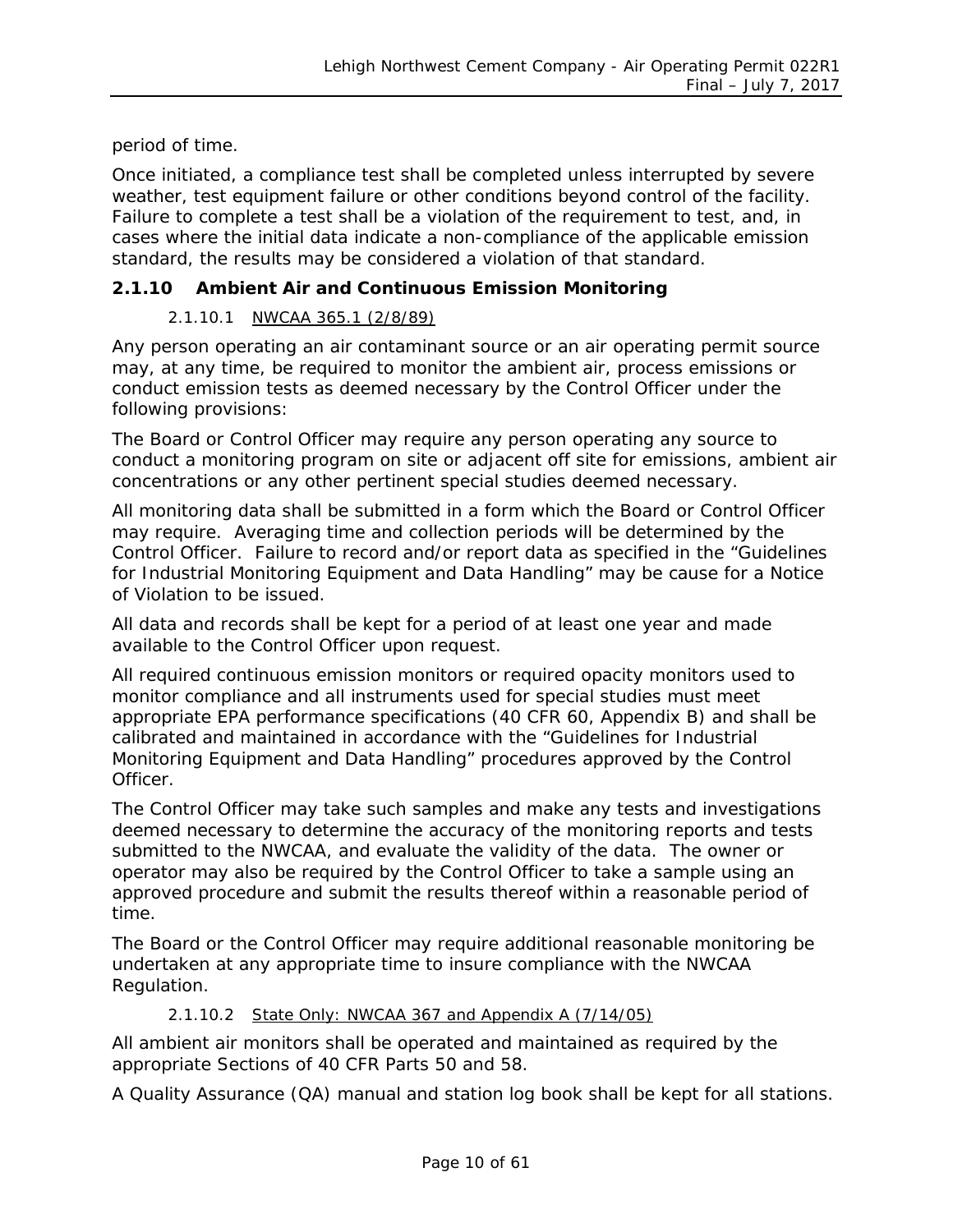Written calibration and precision/span check procedures shall be included in the QA manual. A station audit shall be conducted by the NWCAA at least once per year.

Unless subject to acid rain regulations (40 CFR Part 72 and 75), all continuous emissions monitoring systems (CEMS) shall be capable of meeting appropriate EPA performance specifications using procedures outlined in 40 CFR Part 60 Appendix B. CEMS subject to acid rain regulations shall be capable of meeting the specifications outlined in the appropriate section of 40 CFR Part 75.

All CEMS shall be operated in accordance with the appropriate section of 40 CFR Part 60 Appendix F, and the operator shall assess the operation of each CEMS daily.

Continuous opacity monitors shall be maintained according to "Recommended Quality Assurance Procedures for Opacity Continuous Monitoring Systems" (EPA 340/1-86-10) and the manufacturer's procedures. All gaseous CEMS shall be maintained using the QA criteria of 40 CFR Part 60 Appendix F and the manufacturer's procedures.

Auditing of opacity monitors shall be conducted according to recommended procedures. Data accuracy assessments shall be conducted at least once every calendar quarter for gaseous monitors and at appropriate periodic intervals. Relative Accuracy Test Audits (RATAs), Relative Accuracy Audits (RAAs) and Cylinder Gas Audits (CGAs) shall be employed as described in 40 CFR Part 60 (or 40 CFR Part 75 if the facility is subject to acid rain regulations).

Strip charts and approved data acquisition systems shall be used to capture and store data. All data must be retained for a period of at least five years and be available to the NWCAA upon request.

CEMS are required to maintain greater than 90% data availability on a monthly basis. A supplemental report shall be submitted if during any calendar month a CEMS fails to produce 90% data availability stating the reasons for the low data availability.

#### **2.1.11 Credible Evidence**

#### *40 CFR 51.212(c) (2/24/97), 40 CFR 52.12 (2/24/97), and 40 CFR 52.33 (2/24/97)*

For the purpose of compliance certifications or establishing whether or not a person has violated or is in violation of this permit, nothing shall preclude the use, including the exclusive use, of any credible evidence or information relevant to whether a source would have been in compliance with applicable requirements if the appropriate performance or compliance test or procedure had been performed.

#### <span id="page-10-0"></span>**2.2 Permit Terms**

#### **2.2.1 Permit Expiration and Renewal**

#### *WAC 173-401-610 (11/4/93) and WAC 173-401-710 (10/17/02)*

This permit is issued for a fixed term of five years from date of issuance. Permit expiration terminates the source's right to operate unless a timely and complete renewal application has been submitted. A complete permit renewal application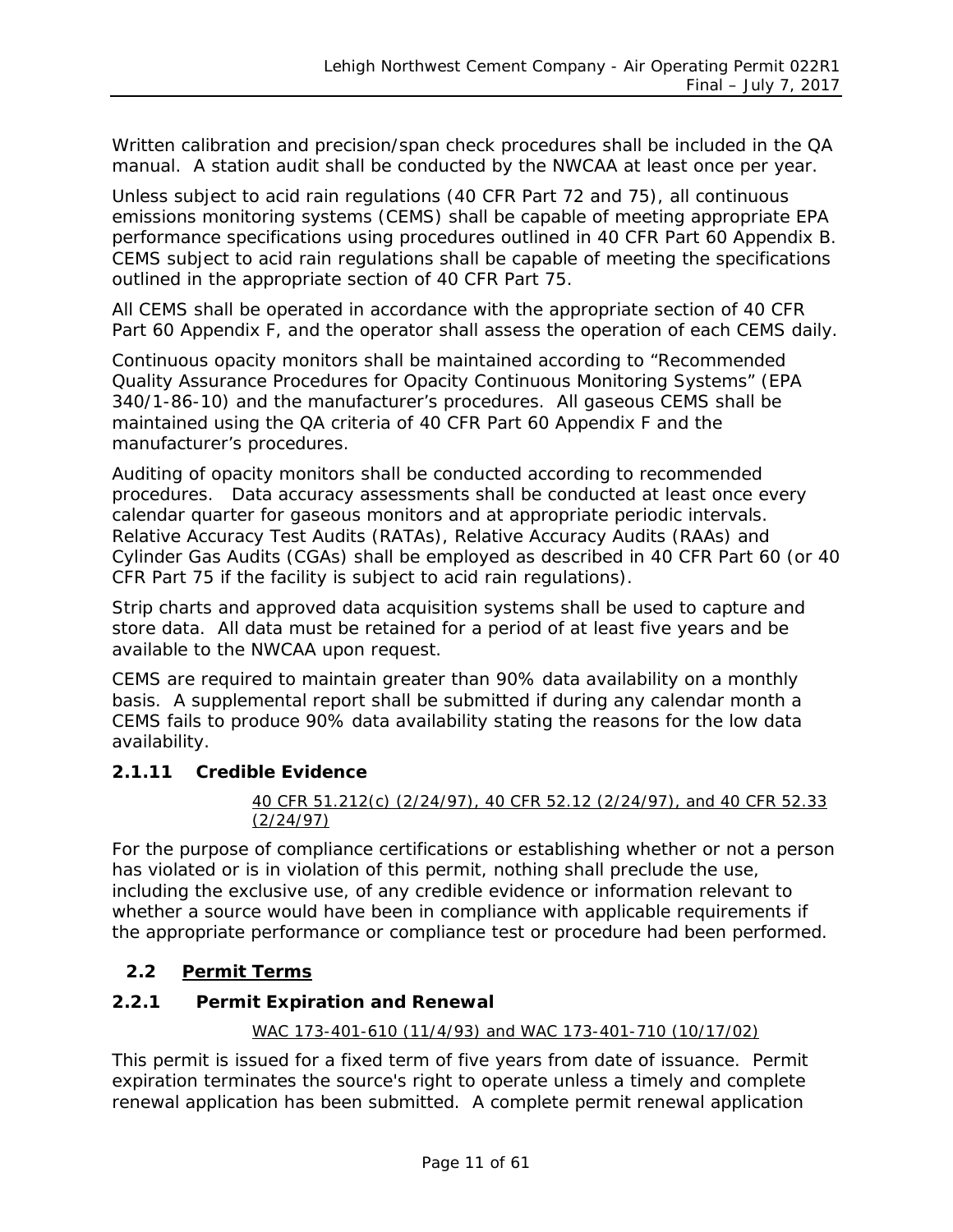shall be submitted to the NWCAA no later than the date established in the permit.

#### **2.2.2 Permit Actions**

#### *WAC 173-401-620(2)(c) (11/4/93)*

This permit may be modified, revoked, reopened, reissued, or terminated for cause. The filing of a request by the permittee for a permit modification, revocation and re-issuance, or termination, or of a notification of planned changes or anticipated noncompliance does not stay any permit condition.

#### **2.2.3 Emissions Trading**

#### *WAC 173-401-620(2)(g) (11/4/93)*

No permit revision shall be required, under any approved economic incentives, marketable permits, emissions trading, and other similar programs or processes, for changes that are provided for in this permit.

#### **2.2.4 Emission Reduction Credits**

#### *State Only: WAC 173-400-131, 136 (4/1/11)*

An emission reduction credit may be issued and used in accordance with the applicable regulations listed above.

#### **2.2.5 Severability**

#### *WAC 173-401-620(2)(h) (11/4/93)*

If any provision of this permit is held to be invalid, all unaffected provisions of the permit shall remain in effect and be enforceable.

#### **2.2.6 Permit Appeals**

#### *WAC 173-401-620(2)(i) (11/4/93) and WAC 173-401-735 (5/3/97)*

This permit or any conditions in it may be appealed only by filing an appeal with the pollution control hearings board and serving it on the NWCAA within thirty days of receipt. This provision for appeal is separate from and in addition to any federal rights to petition and review under section 505(b) of the FCAA.

#### **2.2.7 Permit Continuation**

#### *WAC 173-401-620(2)(j) (11/4/93)*

This permit and all terms and conditions contained therein, including any permit shield provided under WAC 173-401-640, shall not expire until the renewal permit has been issued or denied if a timely and complete application has been submitted. If a timely and complete application has been submitted, an application shield granted pursuant to WAC 173-401-705(2) shall remain in effect until the renewal permit has been issued or denied.

#### **2.2.8 Reopening for Cause**

#### *WAC 173-401-730 (11/4/93)*

The permit shall be reopened and revised under any of the following circumstances: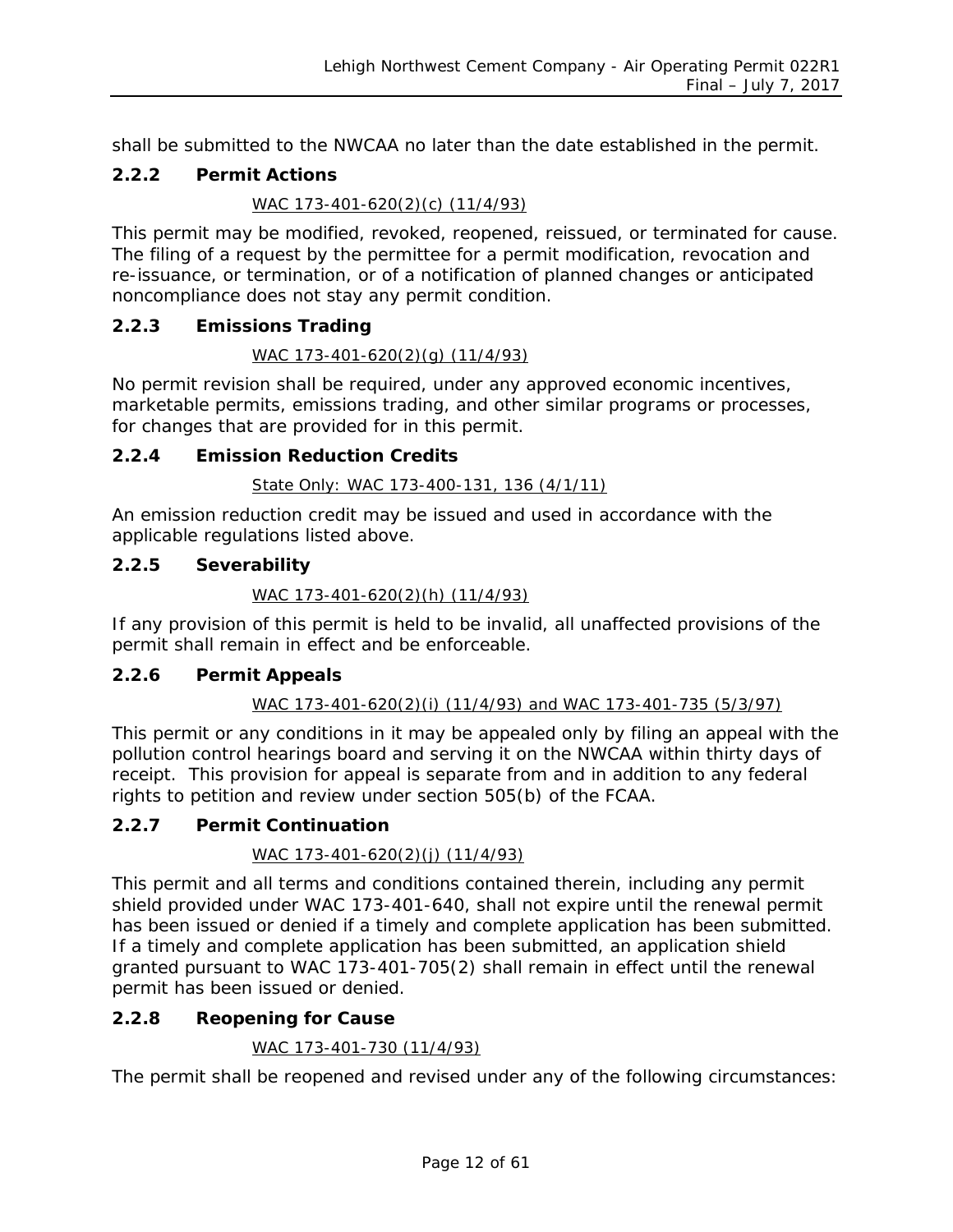- (i) Additional requirements become applicable to the source with a remaining permit term of three or more years. Such a reopening shall be completed not later than eighteen months after promulgation of the applicable requirement. No such reopening is required if the effective date of the requirement is later than the date on which the permit is due to expire, unless the original permit or any of its terms and conditions have been extended pursuant to WAC 173-401-620(2)(j);
- (ii) Additional requirements (including excess emissions requirements) become applicable to an affected source under the acid rain program. Upon approval by the EPA Administrator, excess emissions offset plans shall be deemed to be incorporated into the permit;
- (iii) The NWCAA or the EPA Administrator determines that the permit contains a material mistake or that inaccurate statements were made in establishing the emissions standards or other terms or conditions of the permit; or
- (iv) The NWCAA or the EPA Administrator determines that the permit must be revised or revoked to assure compliance with the applicable requirements.

# **2.2.9 Changes not Requiring Permit Revisions/Off-Permit Changes**

*WAC 173-401-722 (10/17/02) and WAC 173-401-724 (11/4/93)*

The permittee may make the changes described in WAC 173-401-722 and WAC 173-401-724 without revising this permit, provided that the changes satisfy the criteria set forth in those sections.

#### **2.2.10 Permit Modifications**

#### *WAC 173-401-720 (11/4/93) and WAC 173-401-725 (11/4/93)*

This permit may be revised as provided in WAC 173-401-720 (administrative permit amendments) and 173-401-725 (permit modifications).

#### **2.2.11 Property Rights**

#### *WAC 173-401-620(2)(d) (11/4/93)*

This permit does not convey any property rights of any sort, or any exclusive privilege.

#### **2.2.12 Definitions**

#### *2.2.12.1 NWCAA 200 (10/13/94)*

Particular references to terms not otherwise defined in this permit or the associated Statement of Basis have the meaning assigned to them in the specific regulation being cited. The terms NWCAA, Ecology, and EPA shall mean the Northwest Clean Air Agency, the Washington State Department of Ecology, and the United States Environmental Protection Agency, respectively. FCAA means the Federal Clean Air Act.

#### *2.2.12.2 State Only: NWCAA 200 (11/17/11)*

In the new version of the NWCAA Regulation some of the definitions have been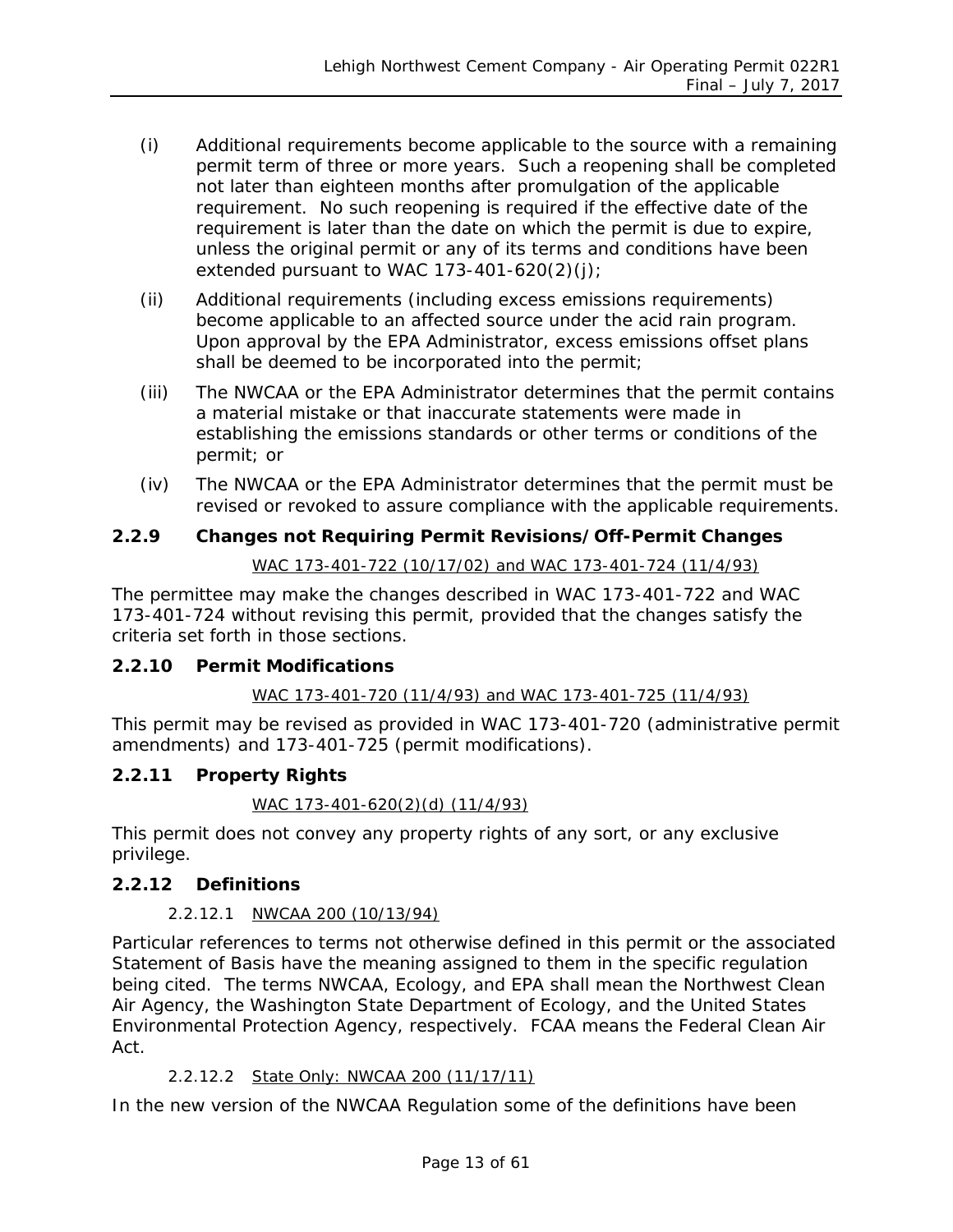modified slightly to provide clarification and some have been revised to include an expanded definition of the term.

#### **2.2.13 Compliance Schedule**

*WAC 173-401-630(3) (11/4/93) and WAC 173-401-510(2)(h)(iii) (6/17/94)*

The permittee shall continue to comply with all applicable requirements with which the source was in compliance as of the date of permit issuance. The permittee shall meet on a timely basis any applicable requirements that become effective during the permit term.

#### **2.2.14 Permit Fees**

#### *2.2.14.1 WAC 173-401-620(2)(f) (11/4/93)*

The permittee shall pay fees as a condition of this permit in accordance with the NWCAA fee schedule.

#### *2.2.14.2 State Only: NWCAA 322.4 (11/17/11)*

The NWCAA shall assess and collect annual air operating permit fees for sources in its jurisdiction that are required to have Title V Air Operating Permits (excluding sources regulated by WDOE directly). The total fees required to administer the program shall be determined by a workload analysis conducted by NWCAA staff and approved annually by the NWCAA Board of Directors.

#### **2.2.15 Transfer or Permanent Shutdown**

#### *2.2.15.1 NWCAA 325 (2/14/73)*

Approval to construct a stationary source is not to be transferable from one location to another (outside the plant boundary), from one piece of equipment to another, or from one person to another, except portable sources may retain the same registration so long as they remain within the jurisdiction of the NWCAA.

#### *2.2.15.2 State Only: NWCAA 325 (11/8/07)*

Approval to construct a stationary source is not to be transferable from one location to another (outside the plant boundary), from one piece of equipment to another, or from one person to another, except portable sources may retain the same registration so long as they remain within the jurisdiction of the NWCAA and they comply with NWCAA 300 and 301.

The registered owner or operator shall report the transfer of ownership or permanent shutdown of a registered source to the NWCAA within ninety (90) days of shutdown or transfer. The new owner of a registered source shall file a written report with the NWCAA within ninety (90) days of completing transfer of ownership and/or assuming operational control.

In the case of a permanent shutdown, process and pollution control equipment may remain in place and on site, but shall be rendered incapable of generating emissions to the atmosphere.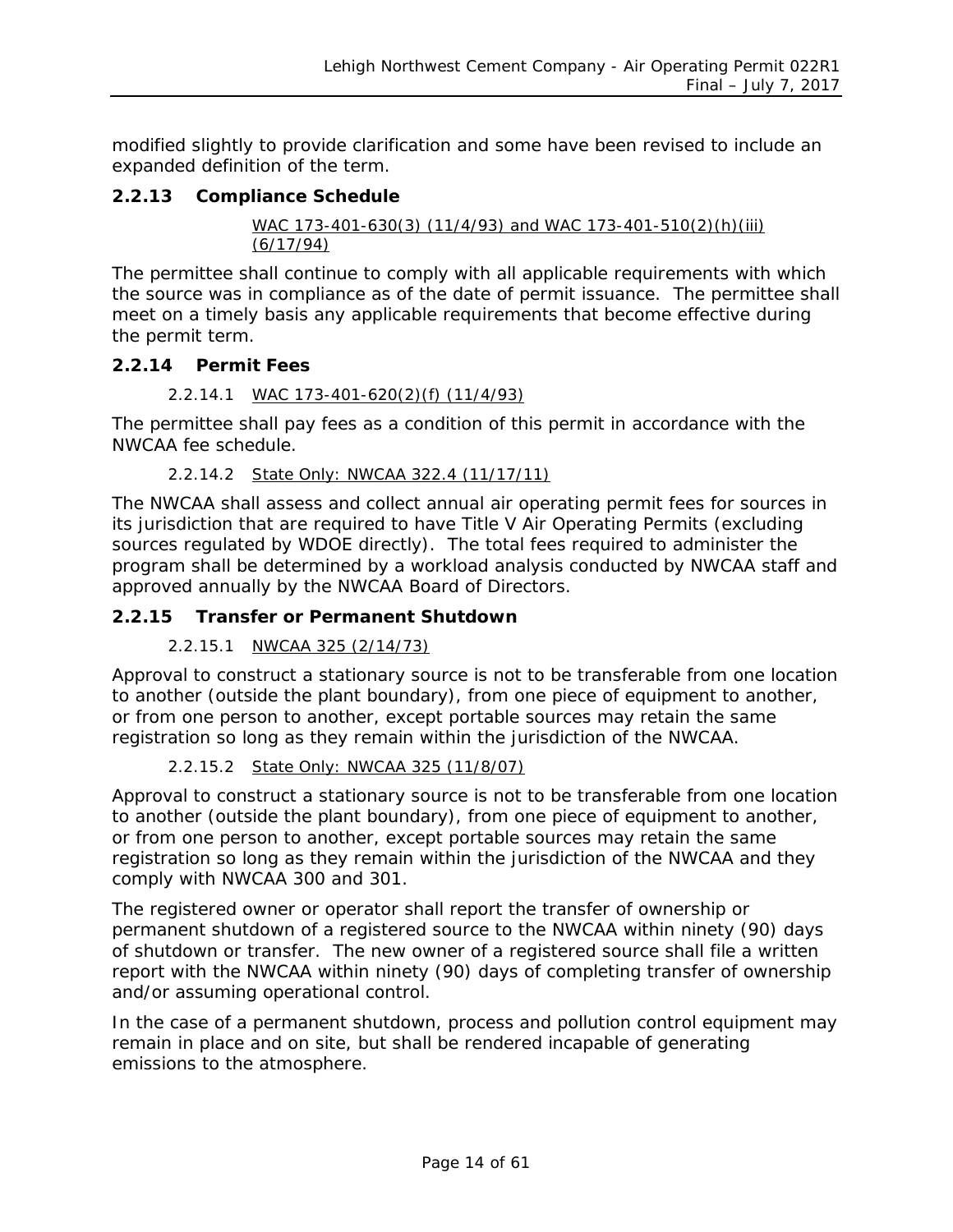#### <span id="page-14-0"></span>**2.3 Permit Shield**

#### **2.3.1 Shield Requirement**

#### *WAC 173-401-640(1) (11/4/93)*

Compliance with a permit condition shall be deemed compliance with the applicable requirements upon which that condition is based, as of the date of permit issuance. The permit shield does not apply to any insignificant emissions unit or activity so designated under WAC 173-401-530.

#### **2.3.2 Inapplicable Requirements**

#### *WAC 173-401-640(2) (11/4/93)*

As of the date of permit issuance, the requirements listed in the Inapplicable Requirements section of this permit do not apply to the permittee. The permit shield applies to all requirements so identified.

#### **2.3.3 Exclusions**

#### *WAC 173-401-640(4) (11/4/93)*

Nothing in this section or in this permit shall alter or affect the following:

- (i) Provisions of Section 303 of the FCAA (emergency orders), including the authority of the EPA Administrator under that section;
- (ii) Liability of an owner or operator of a source for any violation of applicable requirements prior to or at the time of permit issuance;
- (iii) Ability of EPA to obtain information from a source pursuant to Section 114 of the FCAA; or
- (iv) Ability of the permitting authority to establish or revise requirements for the use of reasonably available control technology (RACT) as provided in RCW 70.94.154.

#### **2.3.4 Reasonably Available Control Technology**

#### *2.3.4.1 WAC 173-401-605(3) (11/4/93)*

Emission standards and other requirements contained in rules or regulatory orders in effect at the time of operating permit issuance shall be considered RACT for purposes of permit issuance or renewal.

#### *2.3.4.2 WAC 173-400-040 (9/20/93)*

All emissions units are required to use RACT which may be determined for some sources or source categories to be more stringent than the applicable emission limitations of any chapter of Title 173 WAC. Where current controls are determined to be less than RACT, Ecology or the NWCAA shall, as provided in section 8, chapter 252, Laws of 1993, define RACT for each source or source category and issue a rule or regulatory order requiring the installation of RACT.

#### *2.3.4.3 State Only: WAC 173-400-040(1) (4/1/11)*

All emissions units are required to use RACT which may be determined for some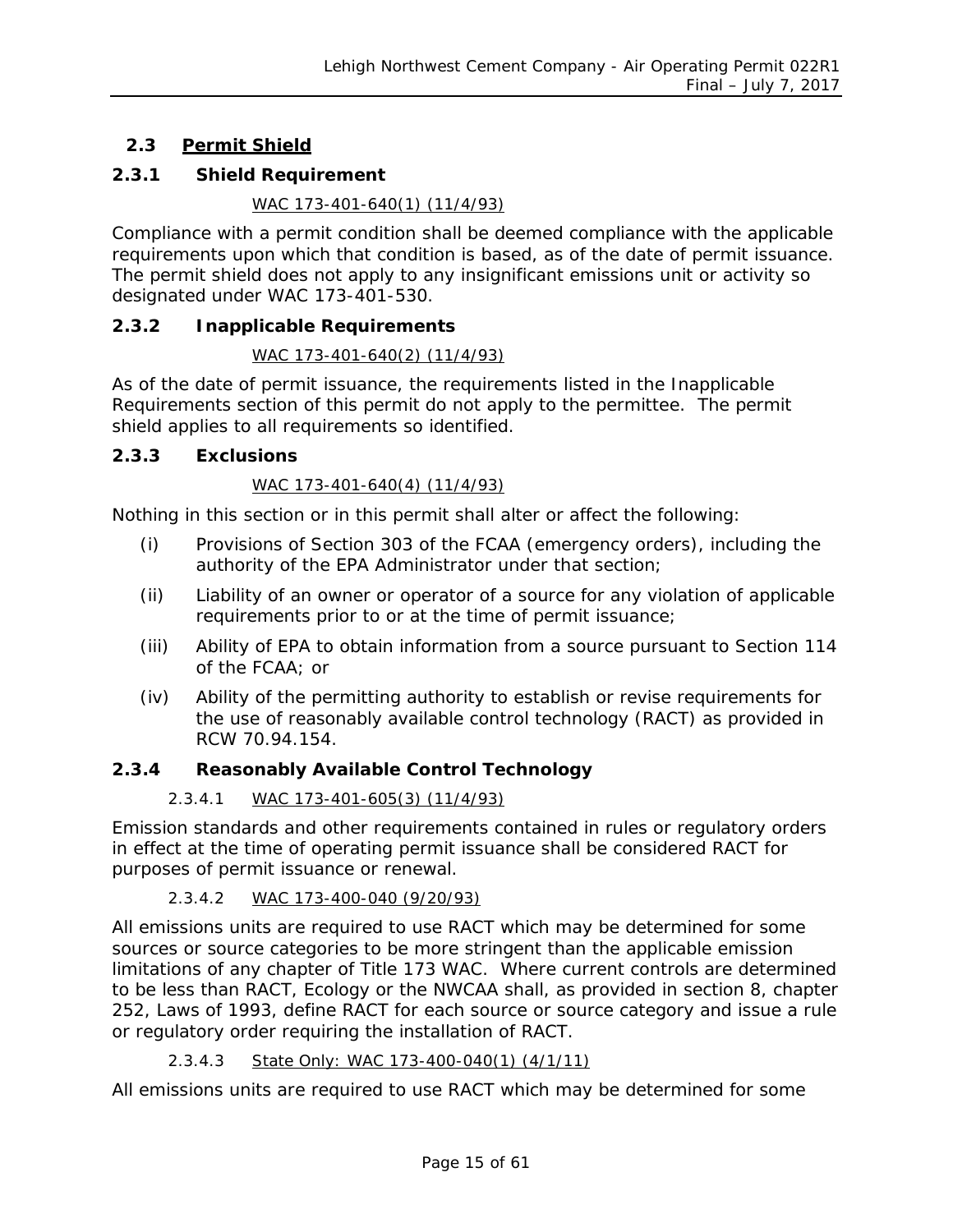sources or source categories to be more stringent than the applicable emission limitations of any chapter of Title 173 WAC. Where current controls are determined to be less than RACT, the permitting authority shall, as provided in RCW 70.94.154, define RACT for each source or source category and issue a rule or regulatory order requiring the installation of RACT.

#### **2.3.5 Emergencies**

#### *WAC 173-401-645 (11/4/93)*

An emergency, as defined in WAC 173-401-645(1), constitutes an affirmative defense to an action brought for noncompliance with a technology-based emission limitation if conditions of WAC 173-401-645 (3) and (4) are met. This provision is in addition to the affirmative defense for unavoidable excess emissions found in any applicable requirement.

The permittee shall submit a notice of emergency to the NWCAA within two working days of the time when the emission limitation was exceeded due to an emergency or shorter periods of time specified in an applicable requirement.

#### <span id="page-15-0"></span>**2.4 Recordkeeping and Reporting**

#### **2.4.1 Compliance Certification**

#### *2.4.1.1 WAC 173-401-630(5) (11/4/93)*

The permittee shall submit ongoing certifications of compliance with permit terms and conditions. The first such certification shall cover the period from the last compliance certification until issuance of this permit. The following compliance certification shall cover the period from permit issuance to the end of the calendar year. Subsequent compliance certifications shall be made on a yearly basis. Each certification shall include:

- (i) Identification of each term and condition of the permit that is the basis of the certification;
- (ii) Compliance status;
- (iii) Whether the compliance was continuous or intermittent;
- (iv) Methods used for determining the compliance status of the source, currently and over the reporting period. These methods must be consistent with the permit Monitoring, Recordkeeping, and Reporting requirements.

All compliance certifications shall be submitted to EPA Region 10 and the Northwest Clean Air Agency at the following addresses by February 28 for the previous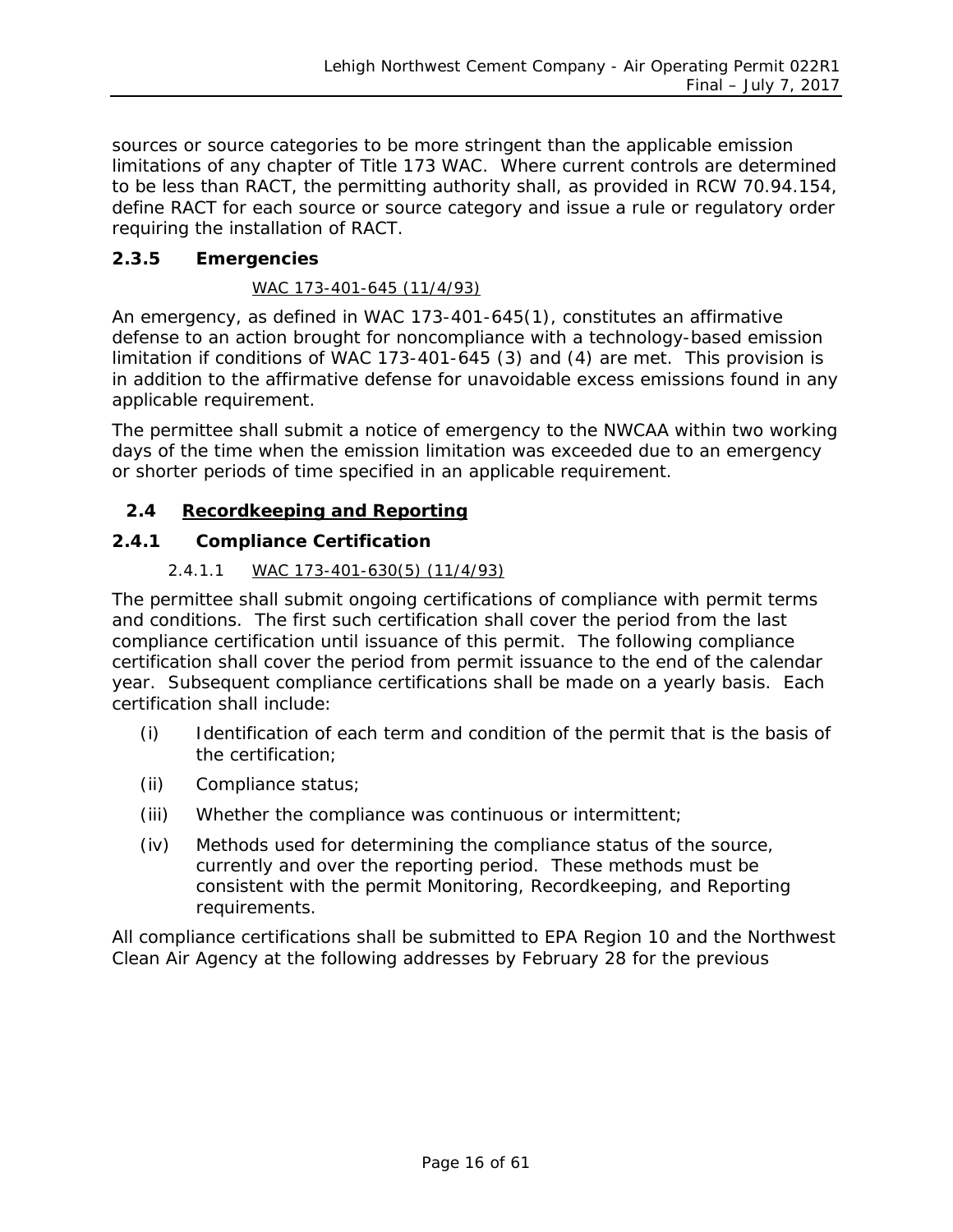calendar year:

U.S. EPA, Region 10 **Northwest Clean Air Agency** Office of Air, Waste, and Toxics Attn: Air Operating Permits Attn: Air Operating Permits 1600 South Second Street 1200 Sixth Avenue, Suite 900, AWT-107 Seattle, WA 98101

Mount Vernon, WA 98273-5202

#### *2.4.1.2 WAC 173-401-520 (11/4/93)*

Any application form, report or compliance certification that is submitted pursuant to this permit shall contain certification by a responsible official of truth, accuracy, and completeness. This certification and any other certification required under this permit shall state that, based on information and belief formed after reasonable inquiry, the statements and information in the document are true, accurate, and complete.

#### *2.4.1.3 WAC 173-401-615 (10/17/02) and 630 (11/4/93) Directly enforceable under WAC 173-401-615(1)(b) & (c) (10/17/02)*

All required monitoring reports must be certified by a responsible official consistent with WAC 173-401-520. Where an applicable requirement requires reporting more frequently than once every six months, the responsible official's certification need only to be submitted once every six months, covering all required reporting since the date of the last certification, provided that the certification specifically identifies all documents subject to the certification.

All semiannual monitoring certifications are due as follows:

- January 31 for reports from July through December
- July 31 for reports from January through June

#### *2.4.1.4 WAC 173-401-530(2)(d) (10/17/02)*

Where a permit does not require testing, monitoring, recordkeeping and reporting for insignificant emissions units or activities, the permittee may certify continuous compliance if there were no observed, documented, or known instances of noncompliance of an insignificant emission unit during the reporting period. Where an underlying OAC requires testing, monitoring, recordkeeping and reporting for insignificant emission units or activities, the permittee may certify continuous compliance when the testing, monitoring and recordkeeping required by the permit revealed no violations during the period, and there were no observed, documented or known instances of noncompliance during the reporting period.

#### **2.4.2 False and Misleading Oral Statement: Unlawful Reproduction or Alteration of Documents**

#### *2.4.2.1 NWCAA 112 (2/14/73)*

No person shall willfully make a false or misleading oral statement to the Board as to any matter within the jurisdiction of the Board.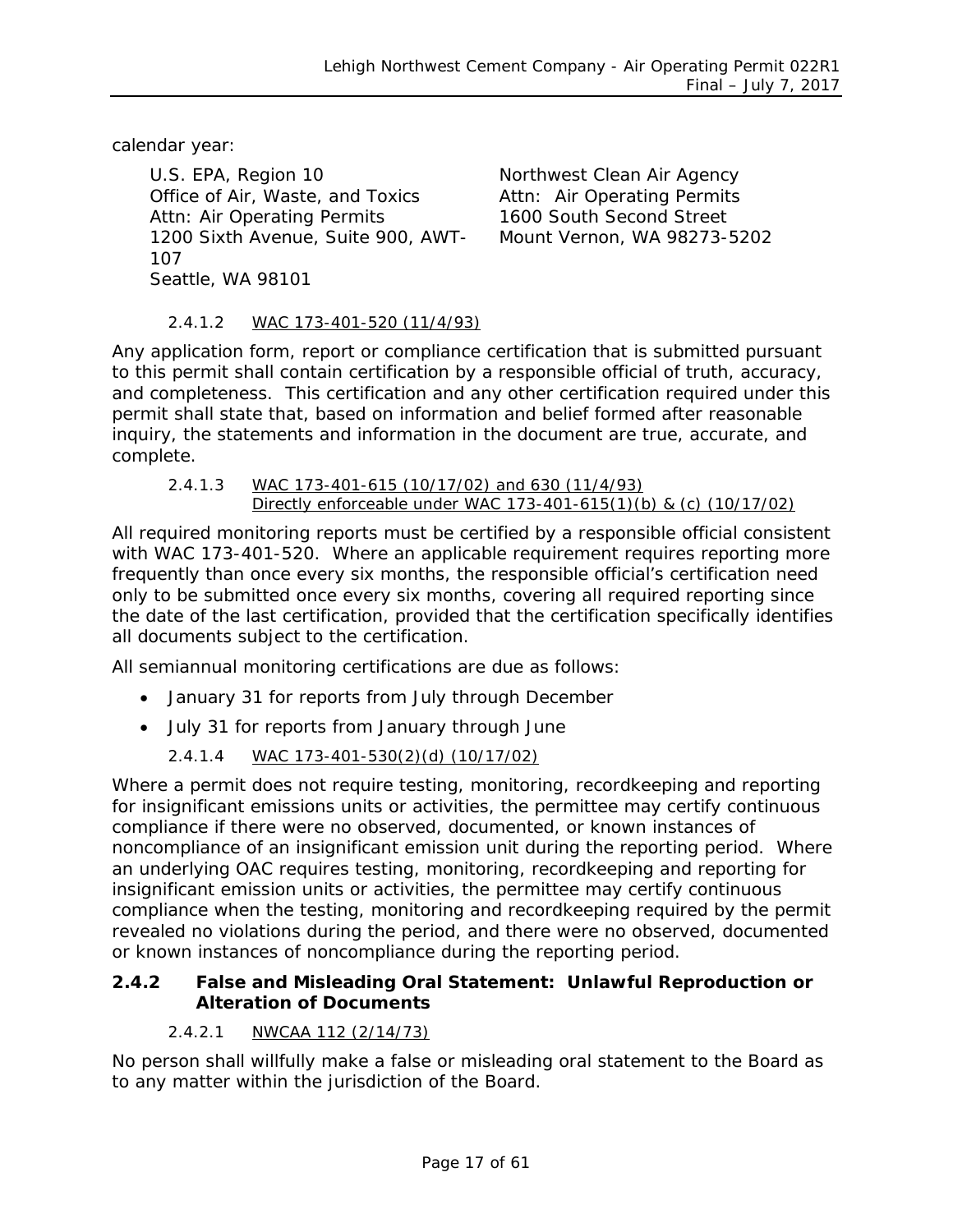<span id="page-17-0"></span>No person shall reproduce or alter or cause to be reproduced or altered any order or other paper issued by the Agency if the purpose of such reproduction or alteration is to evade or violate any provision or Regulation of this Agency, or any other law.

#### *2.4.2.2 State Only: NWCAA 112 (11/12/99)*

No person shall willfully make a false or misleading oral statement to the NWCAA Board, Control Officer, or their duly authorized representatives as to any matter within the jurisdiction of the Board.

No person shall reproduce or alter or cause to be reproduced or altered any order or other paper issued by the NWCAA if the purpose of such reproduction or alteration is to evade or violate any provision or Regulation of the NWCAA, or any other law.

#### **2.4.3 Required Recordkeeping**

#### *2.4.3.1 WAC 173-401-615(2) (10/17/02)*

Records of required monitoring information shall include, where applicable, the following:

- (i) Date, time, and location of sampling or measurements;
- (ii) Operating conditions existing at the time of sampling or measurement; and
- (iii) If analyses were performed, the date, company or entity performing the analyses, the analytical techniques or methods used, and the results of such analyses.

A record shall be kept describing changes made that result in emissions of a regulated air pollutant subject to an applicable requirement, but not otherwise regulated under the permit, and the emissions resulting from those changes.

Records of all required monitoring data and support information shall be retained for a period of five years from the date of the monitoring sample, measurement, report, or application. Support information includes all calibration and maintenance records and all original strip-chart recordings for continuous monitoring instrumentation, and copies of all reports required by this permit.

#### *2.4.3.2 WAC 173-401-615 (10/17/02) and 630 (11/4/93) Directly enforceable under WAC 173-401-615(1)(b) & (c) (10/17/02)*

Monitoring and associated recordkeeping are not required when an emission unit is not operating and there are no emissions to the atmosphere unless such monitoring is specifically required by the NWCAA. The facility must record the time periods that a unit is shut down and not monitored, and include the time periods and a summary of why the emission unit was shut down in the periodic report of monitoring required by WAC 173-401-615(3)(a).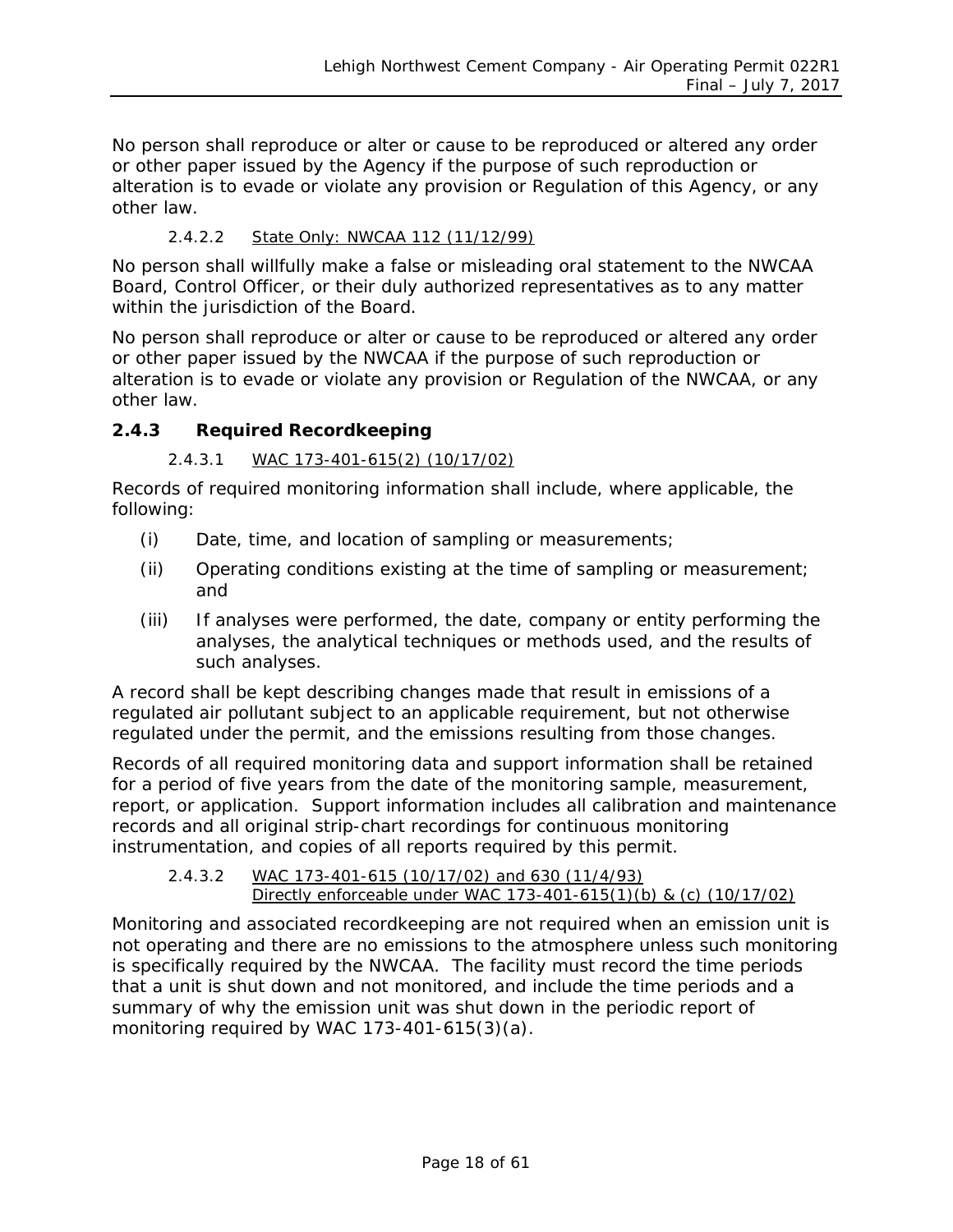#### <span id="page-18-0"></span>**2.4.4 Pollutant Disclosure - Reporting by Air Contaminant Sources**

#### *2.4.4.1 NWCAA 150 (9/8/93) and WAC 173-400-105(1) (9/20/93)*

The permittee shall file annually at a time determined by the NWCAA and on forms furnished by the NWCAA a report setting forth:

- (i) The nature of the enterprise;
- (ii) A list of process materials which are potentially significant sources of emissions used in, and incidental to, its manufacturing processes, including any by-products and waste products;
- (iii) An estimated annual total production of wastes discharged into the air in units and contaminants designated by the NWCAA that may include stack and fugitive emissions of particulate matter,  $PM<sub>10</sub>$ , sulfur dioxide, carbon monoxide, total reduced sulfur compounds (TRS), fluorides, lead, VOCs, and other contaminants.

Annual emission reports shall be submitted to the NWCAA within 105 days after the end of the previous calendar year. If the emission report is not submitted by the required date and the emissions are used to determine operating permit fees as described in NWCAA 324.126 then potential to emit will be used to determine said fees.

The permittee shall maintain records of information necessary to substantiate any reported emissions, consistent with the averaging times for the applicable standards.

#### *2.4.4.2 State Only: WAC 173-400-105(1) (4/1/11)*

In addition to the requirements of [2.4.4.1,](#page-18-0) the permittee shall report  $PM<sub>2.5</sub>$ , oxides of nitrogen, and ammonia on forms available from the NWCAA or Ecology. Emission estimates may be based on the most recent published EPA emission factors or other information available to the source, whichever is the better estimate.

#### *2.4.4.3 State Only: NWCAA 150 (11/8/07)*

Annual emission reports shall be submitted to the NWCAA no later than April 15 of the following calendar year. If the emission report is not submitted by the required date and the emissions are used to determine operating permit fees as described in NWCAA Regulation 322.4, then potential to emit may be used to determine said fees.

#### **2.4.5 Greenhouse Gas (GHG) Reporting**

#### *2.4.5.1 State Only: WAC 173-441-030(1), (2), (4), and (5) (1/1/11)*

GHG reporting is mandatory for:

(i) An owner or operator of any facility listed in WAC 173-441-120 that emits ten thousand metric tons CO2e or more per calendar year in total GHG emissions as calculated according to WAC 173-441-030(1)(b).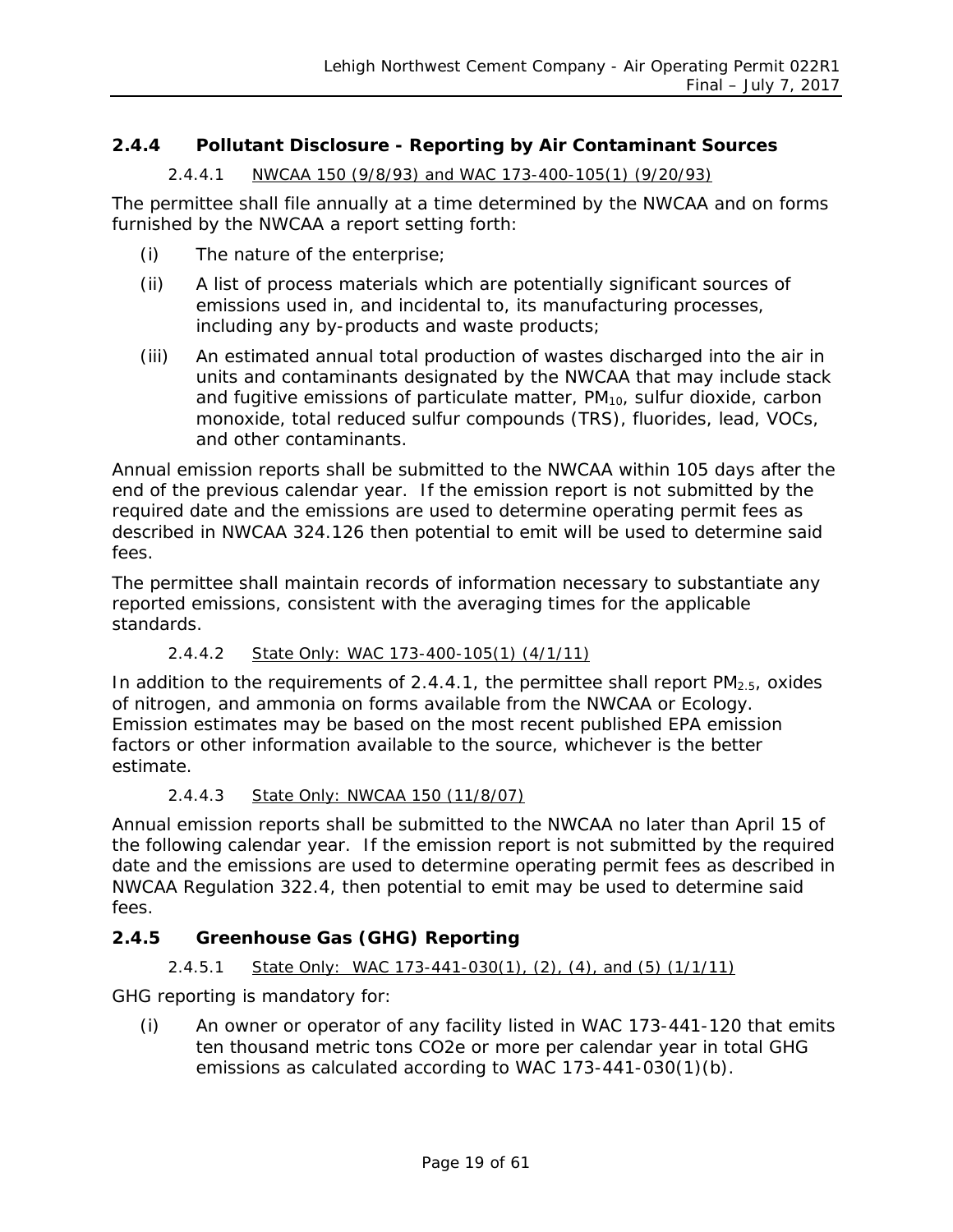(ii) Any supplier that supplies applicable fuels that are reported to DOL as sold in Washington state of which the complete combustion or oxidation would result in total calendar year emissions of ten thousand metric tons or more of carbon dioxide as calculated according to WAC 173-441-  $030(2)(b)$ .

A person may choose to voluntarily report to Ecology GHG emissions that are not required to be reported under WAC 173-441-030(1) or (2). Persons voluntarily reporting GHG emissions must use the methods established in WAC 173-441- 120(3) and 173-441-130 to calculate any voluntarily reported GHG emissions.

Once a facility or supplier is subject to the requirements of this chapter, the person must continue for each year thereafter to comply with all requirements of this chapter, including the requirement to submit annual GHG reports, even if the facility or supplier does not meet the applicability requirements in WAC 173-441- 030(1) or (2) of this section in a future year, except as provided in WAC 173-441-  $030(5)(a)-(c)$ .

#### *2.4.5.2 State Only: WAC 173-441-050 (1/1/11)*

Follow the procedures for emission calculation, monitoring, quality assurance, missing data, recordkeeping, and reporting that are specified in each relevant section of WAC 173-441.

Beginning calendar year 2012 for existing facilities or suppliers, the annual GHG report shall contain the information required per WAC 173-441-050(3) and (4) and be submitted to Ecology no later than:

- (i) March 31st of each calendar year for GHG emissions in the previous calendar year if the facility is required to report GHG emissions to the U.S. EPA per 40 CFR 98.
- (ii) October 31st of each calendar year for GHG emissions in the previous calendar year if the facility is not required to report GHG emissions to the U.S. EPA per 40 C.F.R. Part 98.

For any facility or supplier that becomes subject to this rule because of a physical or operational change that is made after January 1, 2012, report emissions for the first calendar year in which the change occurs according to WAC 173-441- 050(2)(b)(iii)(A) through (C).

Retain all required records for at least three years in a form that is suitable for expeditious inspection and review, including a GHG monitoring plan per WAC 173- 441-050(6)(e).

#### *2.4.5.3 State Only: WAC 173-441-060 and -070 (1/1/11)*

Each such submission shall be signed by a representative designated in accordance with WAC 173-441-060 and 40 CFR 3.10 as adopted on October 13, 2005 and shall include the following certification statement signed by the designated representative or any alternate designated representative:

"I am authorized to make this submission on behalf of the owners and operators of the facility or supplier, as applicable, for which the submission is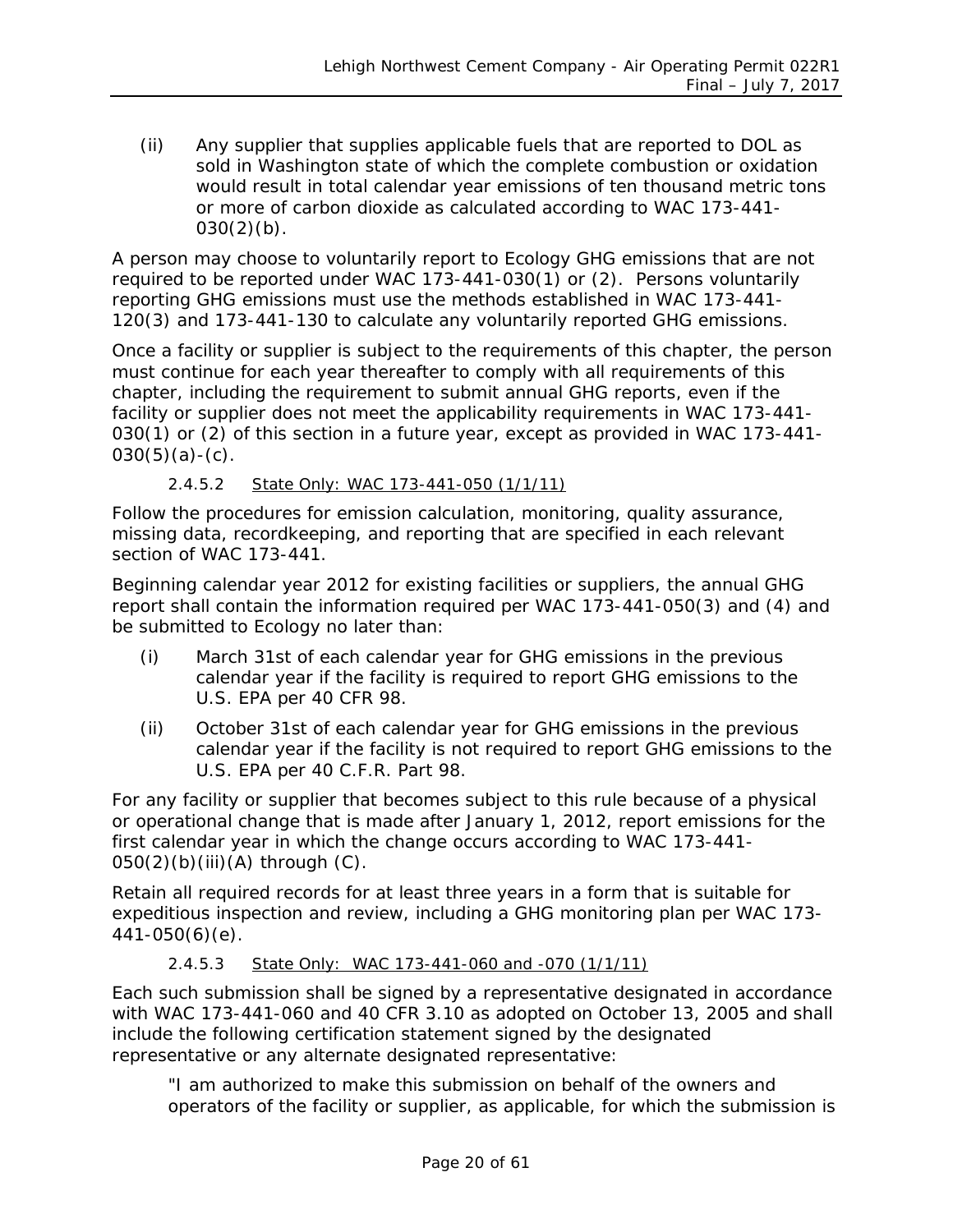made. I certify under penalty of law that I have personally examined, and am familiar with, the statements and information submitted in this document and all its attachments. Based on my inquiry of those individuals with primary responsibility for obtaining the information, I certify that the statements and information are to the best of my knowledge and belief true, accurate, and complete. I am aware that there are significant penalties for submitting false statements and information or omitting required statements and information, including the possibility of fine or imprisonment.".

Each GHG report and certificate of representation for a facility or supplier must be submitted electronically in accordance with the requirements of WAC 173-441-050 and 173-441-060 and in a format specified by Ecology.

#### *2.4.5.4 State Only: WAC 173-441-100 (1/1/11)*

All requests, notifications, and communications to Ecology pursuant to this chapter, other than submittal of the annual GHG report, shall be submitted to the following address:

> Greenhouse Gas Report, Air Quality Program Department of Ecology P.O. Box 47600 Olympia, WA 98504-7600

#### **2.4.6 Reporting to Verify Emissions from Potential PSD Sources**

#### *State Only: WAC 173-400-720(4)(b)(iii) (4/1/11)*

The owner or operator shall monitor the emissions of any regulated pollutants from all projects for which PSD applicability was determined according to the provisions of 40 CFR 52.21(b)(41)(ii)(a) through (c), and calculate and maintain a record of annual emissions on a calendar year basis.

The owner or operator shall submit a report to NWCAA within 60 days after the end of the year during which records must be generated under paragraph 40 CFR 52.21  $(r)(6)(iii)$  setting out the unit's annual emissions, as monitored pursuant to 40 CFR 52.21 (r)(6)(iii), during the calendar year that preceded submission of the report. The report shall include the emissions in tons per year for the project, the baseline actual emissions and the pre-construction projected emissions.

#### **2.4.7 Reporting of Deviations from Permit Conditions**

*WAC 173-401-615(3)(b) (10/17/02) Directly enforceable under WAC 173-401-615(1)(b) & (c) (10/17/02)*

Prompt Reporting of Deviations: The permittee shall promptly report all deviations from permit requirements, including those attributable to upset conditions as defined in this permit. The report shall include a description of the probable cause of such deviations, if known, and any corrective actions or preventive measures taken. Prompt means reporting according to the shortest time period listed below which applies to the situation:

(i) In the case where the deviation represents a potential threat to human health or safety "prompt" means as soon as possible, but in no case later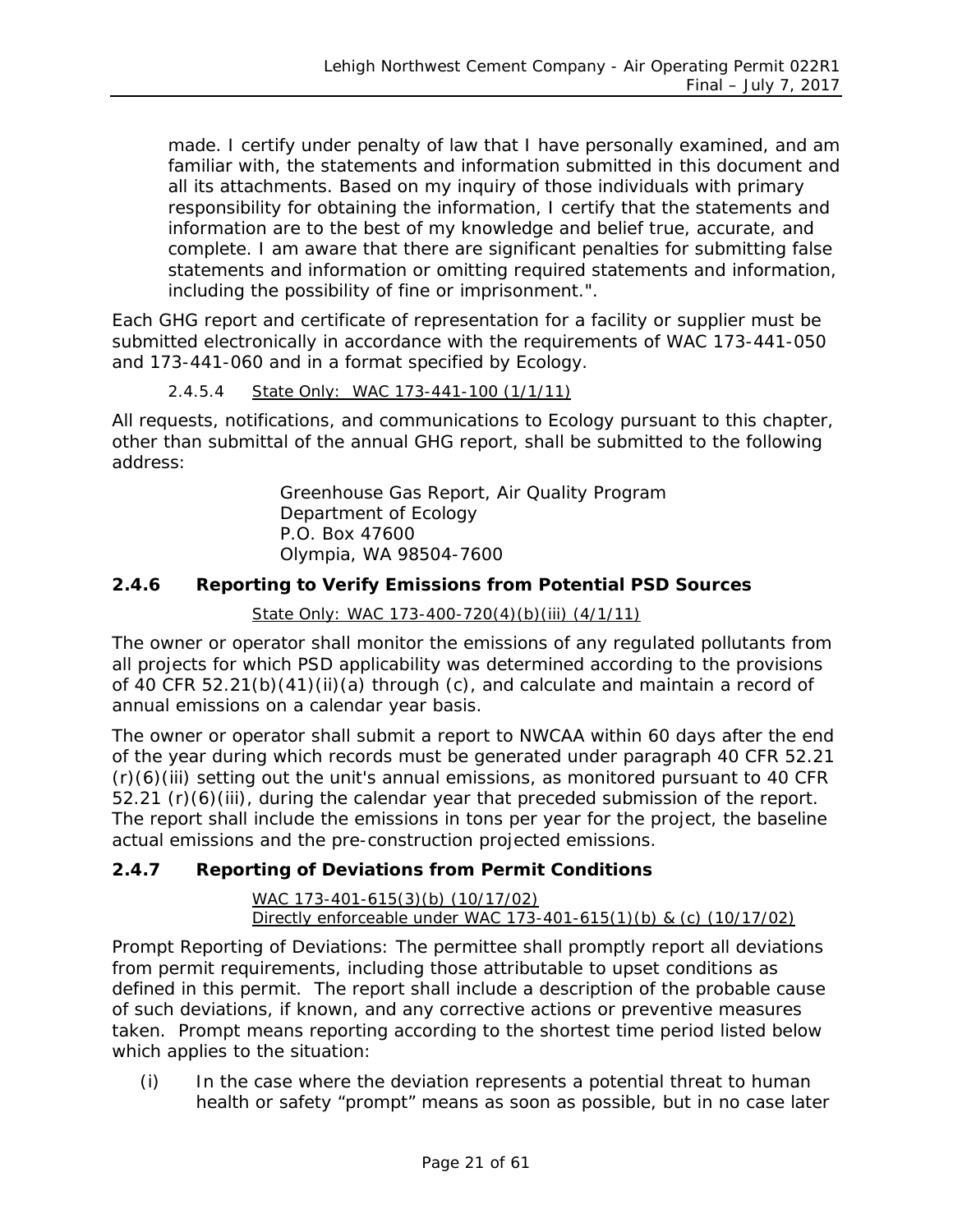than twelve hours after the deviation is discovered. A follow up report on the deviation shall be included in the next monthly report.

(ii) For all other deviations, the deviation shall be reported as part of the next routine monitoring report, but no later than 30 days after the end of the month during which the deviation is discovered, whichever is sooner.

#### **2.4.8 Report of Breakdown and Upset**

#### *2.4.8.1 NWCAA 340.1, 340.2 and 340.3 (10/13/94)*

If a breakdown or upset condition occurs which results in or may have resulted in an emission and/or ambient air quality standard being exceeded, the owner or operator of the source shall take the following actions:

- (i) The upset or breakdown shall be reported as promptly as possible and in no event later than twelve (12) hours to the NWCAA.
- (ii) The person responsible shall, upon the request of the Control Officer, submit a full report within ten (10) days including the known causes, corrective measures taken, and preventive measures to be taken to minimize or eliminate a recurrence.

Compliance with the requirements of this section does not relieve the owner or operator of the source from the responsibility to maintain continuous compliance with all the requirements of the NWCAA Regulation nor from the resulting liabilities for failure to comply.

It shall be prima facie evidence of violation of the NWCAA Regulation if any control equipment or other equipment creating emissions to the atmosphere is turned off, broken down or otherwise inoperative, and a notice of breakdown has not been filed under NWCAA 340.1.

#### *2.4.8.2 State Only: NWCAA 340.1, 340.2 and 340.3 (11/8/07)*

If a breakdown or upset condition occurs which results in or may have resulted in an exceedance of an emission and/or ambient air quality standard, the owner or operator of the source shall take the following actions:

- (i) The upset or breakdown shall be reported as promptly as possible and in no event later than twelve (12) hours to the NWCAA.
- (ii) The responsible official or his designee shall submit a full report on forms provided by the NWCAA within 30 days after the end of a calendar month in which the upset occurred and must include as a minimum the known causes, corrective action taken, preventive measures put in place to reduce the possibility of or eliminate a recurrence, and an estimate of the quantity of emissions above the applicable limit caused by the event.

In addition to the reporting requirements of the 10/13/94 version of NWCAA 340, the permittee must also report to the NWCAA if the emission release to the air requires agency notification as specified in 40 CFR 302 (CERCLA) or 40 CFR 355 (SARA).

It shall be prima facie evidence of violation of the NWCAA Regulation if any other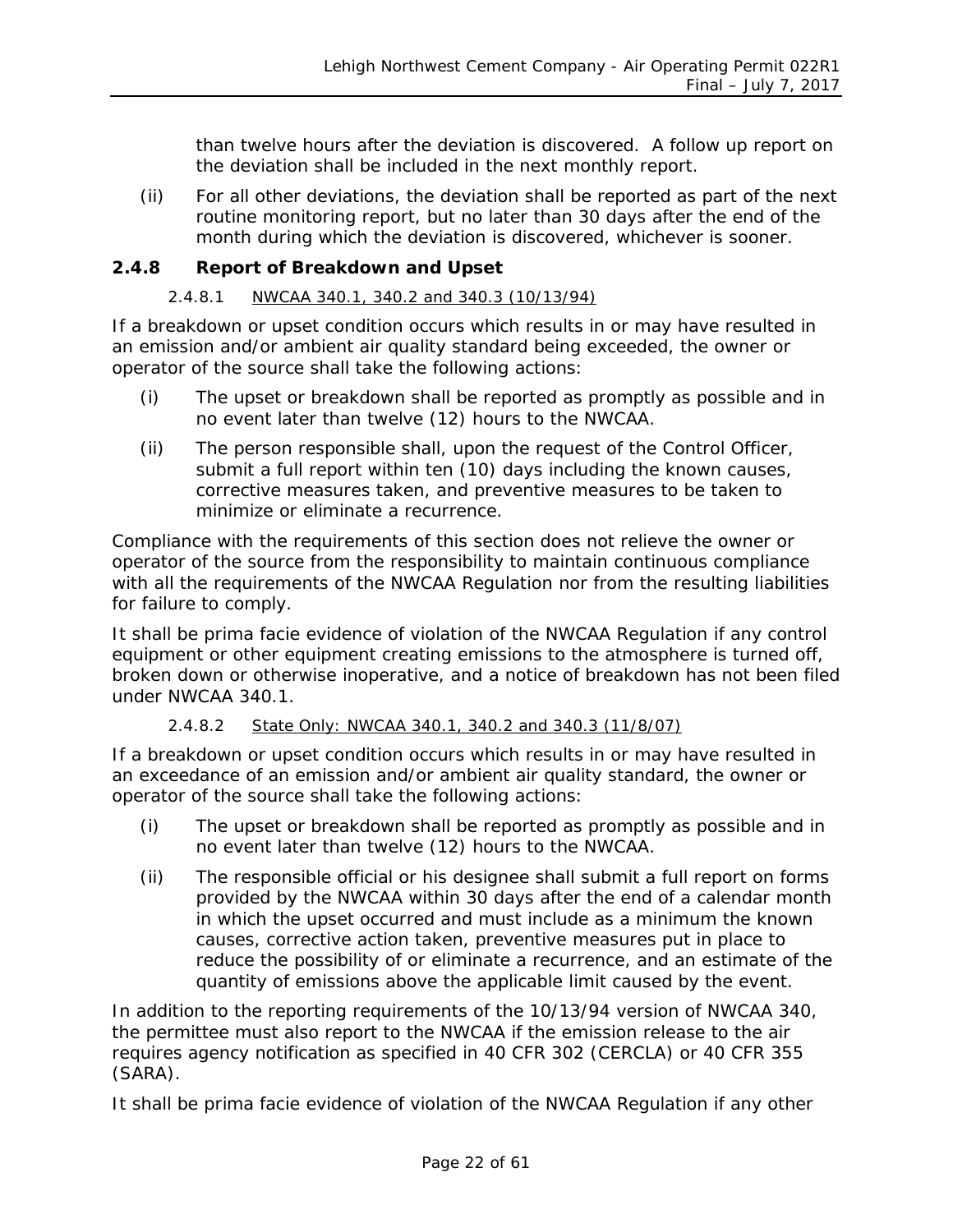equipment creates new or increased emissions to the atmosphere as the result of being turned off, broken down or otherwise inoperative, and a notice of breakdown has not been filed under NWCAA 340.1.

#### **2.4.9 Report of Shutdown or Startup**

#### *2.4.9.1 NWCAA 341 (9/8/93)*

If the permittee schedules a total or partial shutdown or startup of control or process equipment which may result in emissions or any additional emissions to the atmosphere which may temporarily exceed the emission standards of this Regulation, the permittee shall notify the NWCAA prior to the shutdown or startup.

Prompt notification shall be made and in no event less than 24 hours before the scheduled shutdown or startup. The permittee shall submit a general schedule of steps to be taken to minimize the release of air contaminants to the atmosphere including the reasons for and duration of the proposed shutdown or startup, the nature of the action to be taken, the date and time for the action and an estimate of the anticipated rate and concentration of emission.

Compliance with the requirements of this section does not relieve the owner or operator of the source from the responsibility to maintain continuous compliance with the requirements of this Regulation nor from the resulting liabilities for failure to comply.

#### *2.4.9.2 State Only: NWCAA 341 (7/14/05)*

If the permittee schedules a total or partial shutdown or startup of control or process equipment that the source reasonably believes would result in emissions which may temporarily exceed an emission standard of this Regulation, the operator or owner of the source shall notify the NWCAA in advance of the shutdown or startup.

The advanced notification shall include a general schedule of steps to be taken to minimize the release of air contaminants to the atmosphere including the reasons for and duration of the proposed shutdown or startup, the nature of the action to be taken, the date and time for the action and an estimate of the anticipated rate and concentration of emission.

Compliance with the requirements of this section does not relieve the owner or operator of the source from the responsibility to maintain continuous compliance with the requirements of this Regulation nor from the resulting liabilities for failure to comply.

Excess emissions due to shutdown or startup shall be considered unavoidable, and not subject to penalty, provided the stationary source adequately demonstrates that the excess emissions could not have been prevented through careful planning and design, the emissions did not result in a violation of an ambient air quality standard and if a bypass of control equipment occurs, that such bypass is necessary to prevent loss of life, personal injury, or severe property damage.

The responsible official or their designee shall submit a full report no later than 30 days after the end of the calendar month in which the shutdown or startup occurred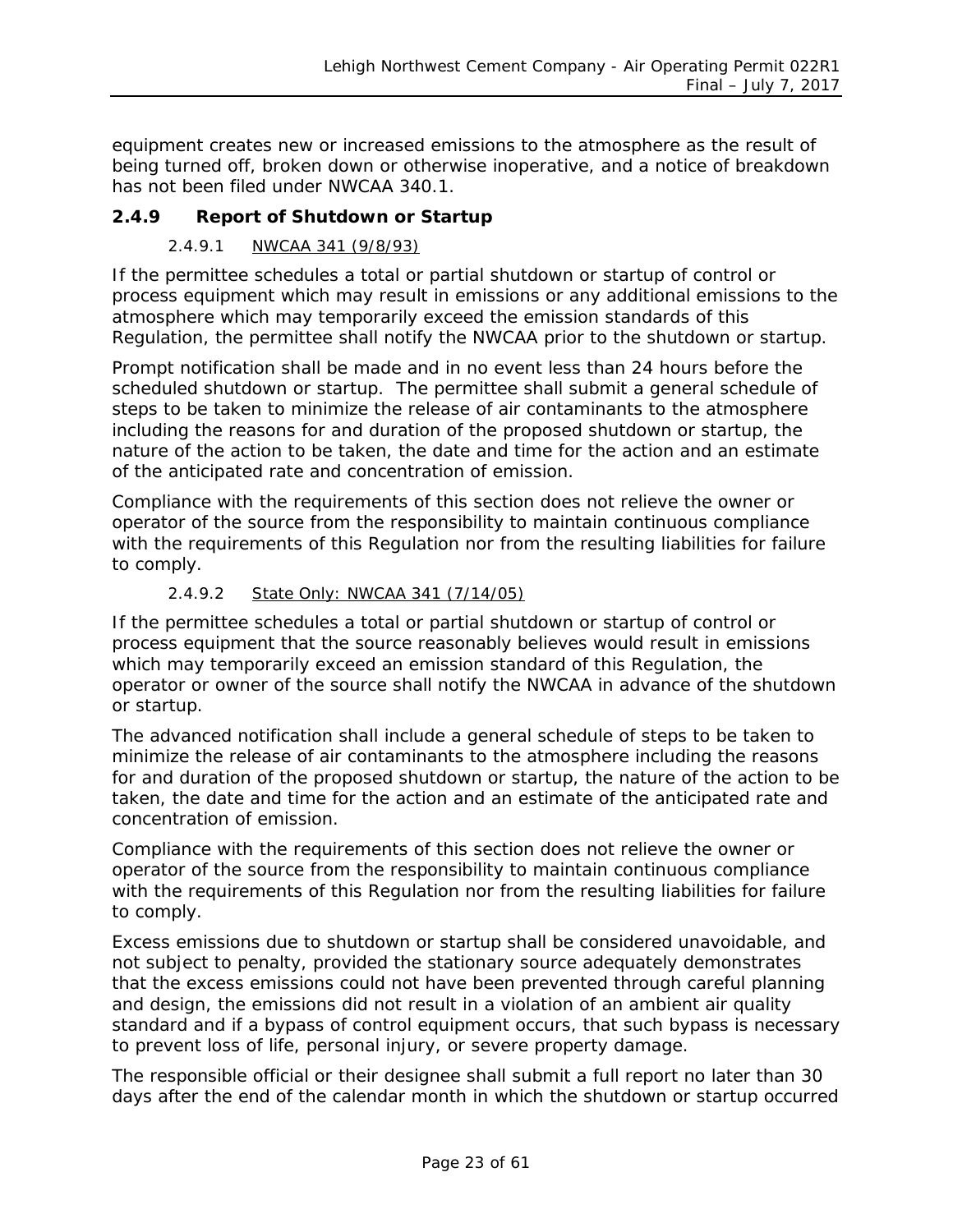that resulted in an exceedance of an ambient or emission standard of this Regulation. The report shall be submitted on forms provided by the NWCAA and must include, at minimum, the known causes, corrective action taken, preventive measures put in place to reduce the possibility of or eliminate a recurrence, and an estimate of the quantity of emissions above the applicable limit caused by the event.

#### **2.4.10 Operation and Maintenance**

#### *2.4.10.1 NWCAA 342 (9/8/93)*

Keep all process and/or air pollution control equipment in good operating condition and repair. If a breakdown or upset condition occurs and is determined by the Control Officer to be due to poor operating and maintenance procedures, the Control Officer may take any legal steps necessary to prevent a recurrence of the breakdown or upset condition.

Operation and maintenance instructions and schedules for process and/or control equipment must be available and may be required to be posted on the site. This section is specifically applicable to the operation of equipment where untrained personnel may operate or otherwise have access to or use the equipment.

If a breakdown or violation occurs and is due to the improper operation or maintenance of equipment, the owner or operator of the source will, in addition to filing a report of breakdown under NWCAA 340, submit a report if requested by the Control Officer on what measures will be taken in training or re-orienting personnel to prevent a recurrence of the breakdown.

#### *2.4.10.2 State Only: NWCAA 342 (7/14/05)*

All air contaminant stationary sources are required to keep any process and/or air pollution control equipment in good operating condition and repair.

Operating instructions and maintenance schedules for process and/or control equipment must be available on site.

#### <span id="page-23-0"></span>**2.5 Excess Emissions**

#### **2.5.1 Excess Emission**

#### *WAC 173-400-107 (9/20/93)*

The permittee shall have the burden of proving to Ecology or the NWCAA or the decision-making authority in an enforcement action that excess emissions were unavoidable. Excess emissions determined to be unavoidable under the procedures and criteria of this section shall be excused and not subject to penalty.

Excess emissions which represent a potential threat to human health or safety or which the owner or operator of the source believes to be unavoidable shall be reported to the NWCAA as soon as possible. Other excess emissions shall be reported within thirty days after the end of the month during which the event occurred or as part of the routine emission monitoring reports. Upon request by Ecology or the NWCAA, the permittee shall submit a full written report including the known causes, the corrective actions taken, and the preventive measures to be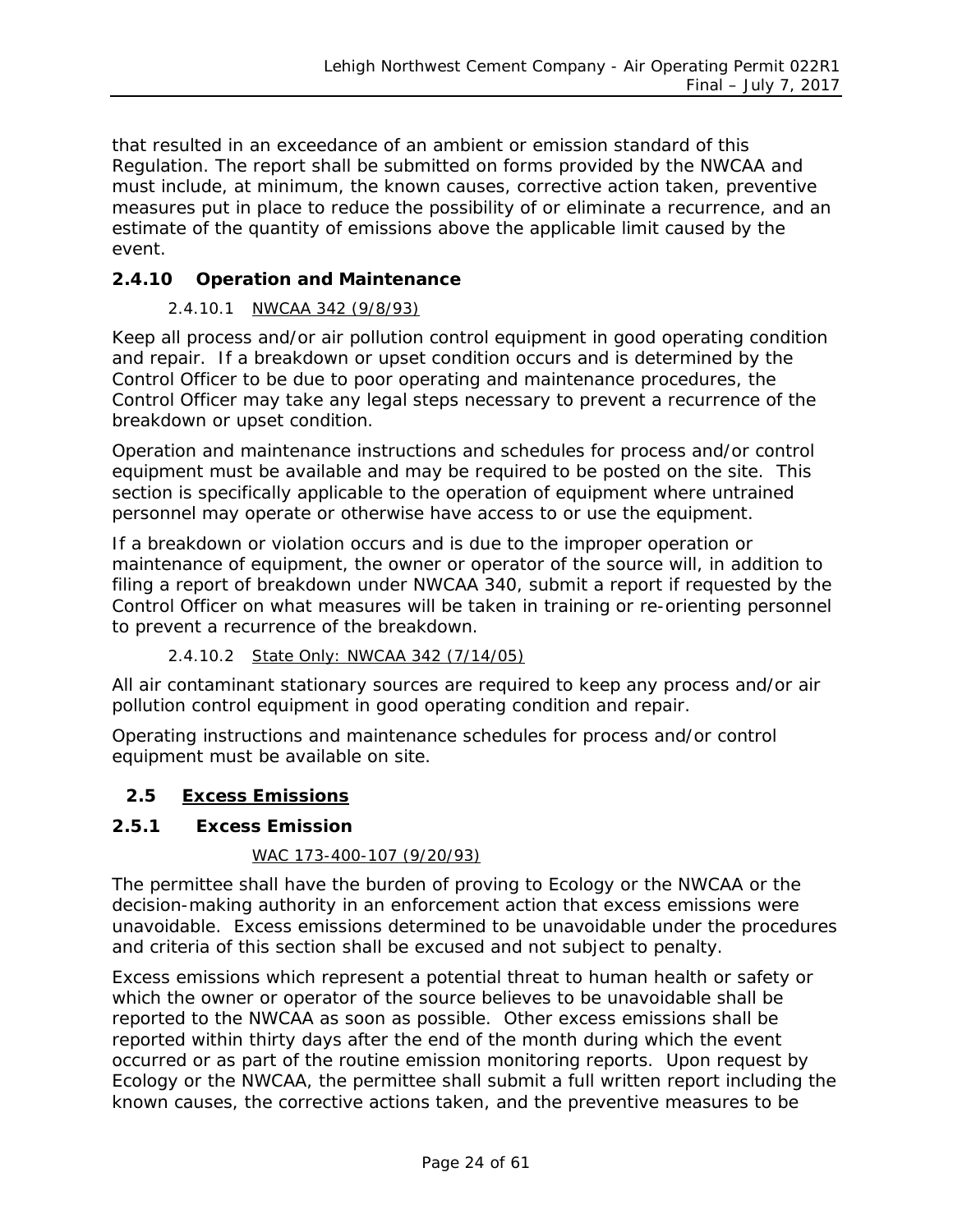taken to minimize or eliminate the chance of recurrence.

Excess emissions due to startup or shutdown conditions shall be considered unavoidable provided the source reports as required and adequately demonstrates that the excess emissions could not have been prevented through careful planning and design and if a bypass of control equipment occurs, that such bypass is necessary to prevent loss of life, personal injury, or severe property damage.

Excess emissions due to scheduled maintenance shall be considered unavoidable provided the source reports as required and adequately demonstrates that the excess emissions could not have been prevented through reasonable design, better scheduling for maintenance or through better operation and maintenance practices.

Excess emissions due to upsets shall be considered unavoidable provided the source reports as required and adequately demonstrates that:

- (i) The event was not caused by poor or inadequate design, operation, maintenance, or any other reasonably preventable condition;
- (ii) The event was not of a recurring pattern indicative of inadequate design, operation, or maintenance; and
- (iii) The permittee took immediate and appropriate corrective action in a manner consistent with good air pollution control practice for minimizing emissions during the event, taking into account the total emissions impact of the corrective action, including slowing or shutting down the emission unit as necessary to minimize emissions, when the operator knew or should have known that an emission standard or permit condition was being exceeded.

#### **2.5.2 Excess Emissions Due to Breakdowns, Upsets, Startup, or Shutdown**

#### *State Only: NWCAA 340.4 (11/8/07) and 341.4 (7/14/05)*

Excess emissions due to breakdowns and upsets shall be considered unavoidable, and not subject to penalty, provided the stationary source adequately demonstrates that:

- (i) The event was not caused by poor or inadequate design, operation, maintenance, or any other reasonably preventable condition;
- (ii) The event was not of a recurring pattern indicative of inadequate design, operation, or maintenance;
- (iii) The operator took immediate and appropriate corrective action in a manner consistent with good air pollution control practice; and
- (iv) The emissions did not result in a violation of an ambient air quality standard.

Excess emissions due to shutdown or startup shall be considered unavoidable, and not subject to penalty, provided the stationary source adequately demonstrates that the excess emissions could not have been prevented through careful planning and design, the emissions did not result in a violation of an ambient air quality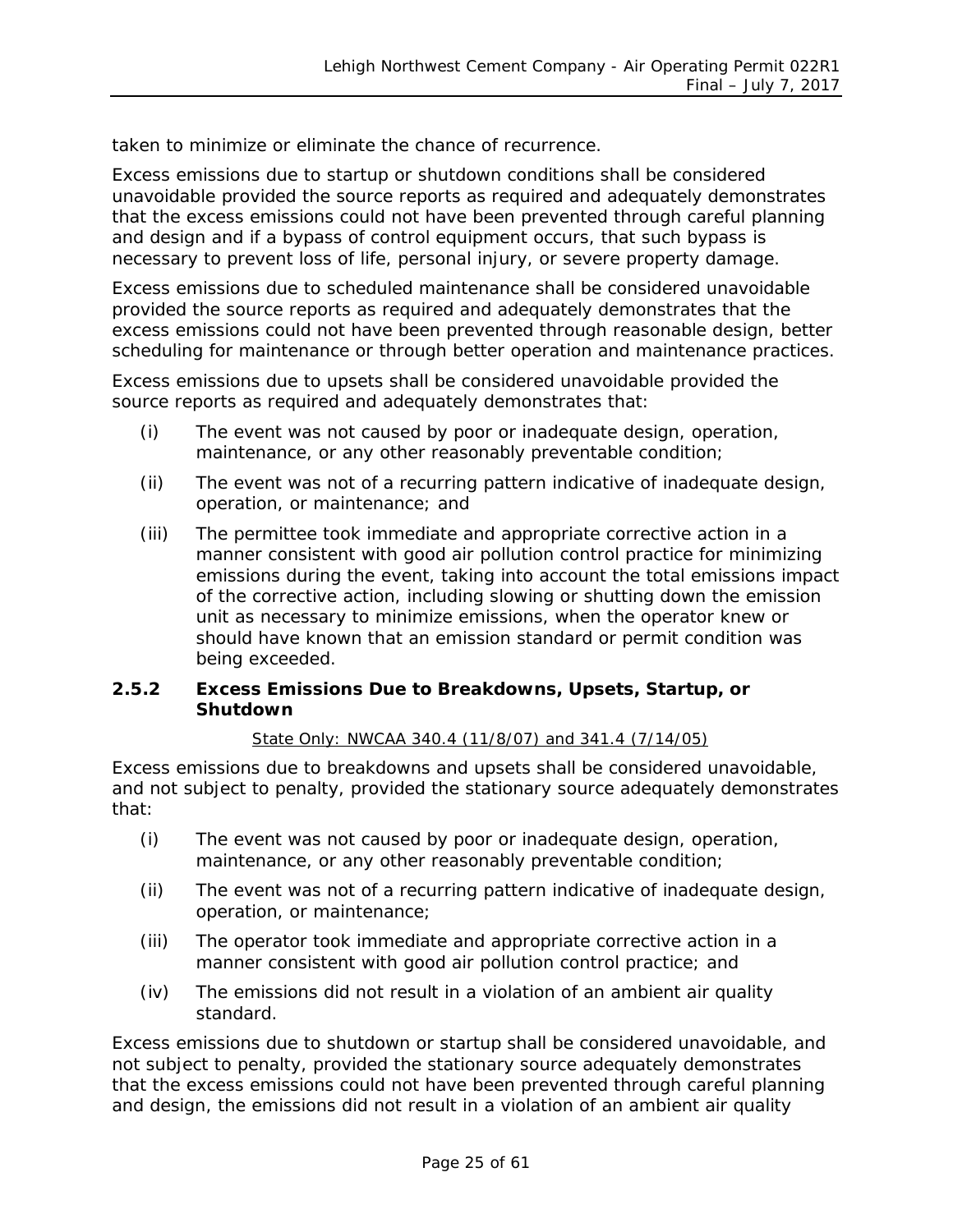standard and if a bypass of control equipment occurs, that such bypass is necessary to prevent loss of life, personal injury, or severe property damage.

#### <span id="page-25-0"></span>**2.6 Duty to Supplement or Correct Information**

#### *WAC 173-401-500(6) (10/17/02)*

Upon becoming aware that the source failed to submit any relevant facts in a permit application or that information submitted in a permit application is incorrect, the source shall promptly submit such supplementary facts or corrected information.

#### <span id="page-25-1"></span>**2.7 Prohibitions**

#### **2.7.1 Concealment and Masking**

#### *2.7.1.1 WAC 173-400-040(7) (9/20/93) and State Only: WAC 173-400-040(8) (4/1/11)*

No person shall cause or permit the installation or use of any means which conceals or masks an emission of an air contaminant which would otherwise violate any provisions of this chapter.

#### *2.7.1.2 State Only: NWCAA 540 (1/8/69)*

It shall be unlawful for any person to willfully cause or permit the installation or use of any device or use of any means which, without resulting in a reduction in the total amount of air contaminant emitted, conceals an emission of air contaminant which would otherwise violate the emission standards of this Regulation.

It shall be unlawful for any person to cause or permit the installation or use of any device or use of any means designed to mask the emission of an air contaminant, which causes detriment to health, safety, or welfare of any person.

#### **2.7.2 Adjustment for Atmospheric Conditions**

#### *WAC 173-400-205 (3/22/91)*

The permittee shall not vary the rate of emission of a pollutant according to atmospheric conditions or ambient concentrations of that pollutant except as directed according to air pollution episode regulations.

#### **2.7.3 Outdoor Burning**

*2.7.3.1 WAC 173-425-036 (10/18/90) and WAC 173-425-045 (1/3/89), WAC 173- 435-050(2) (01/3/89) Although SIP-Approved, WAC 173-425-036, –045, and -055 (referenced below) have been repealed.*

No person shall conduct outdoor burning during an air pollution episode or a declared period of impaired air quality. Except as provided in WAC 173-425-055, the following materials shall not be burned in any open fire: (1) garbage, (2) dead animals, (3) asphaltic products, (4) waste petroleum products, (5) paints, (6) rubber products, (7) plastics, (8) treated wood, and (9) any substance, other than natural vegetation, which normally emits dense smoke or obnoxious odors.

*2.7.3.2 State Only: WAC 173-425-040, 050, and 060 (4/13/00), NWCAA 502*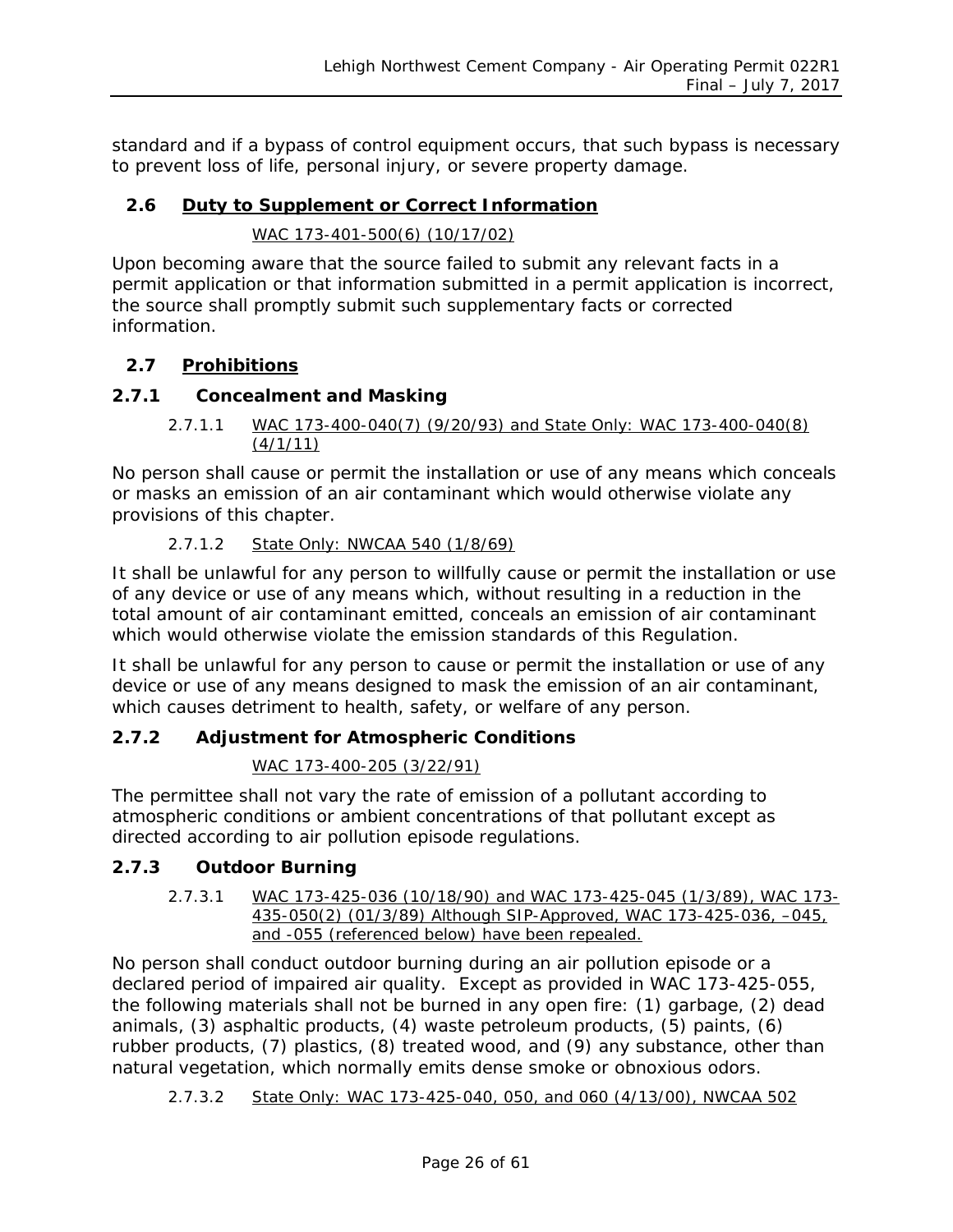#### *(11/8/07)*

No person shall conduct outdoor burning except in accordance with the applicable regulations listed above. Outdoor burning shall be conducted under a valid fire permit and shall not contain prohibited materials, unless specifically exempted. Emissions from burning shall not create a nuisance and/or interfere with visibility on any public road.

#### **2.7.4 Asbestos**

#### *2.7.4.1 State Only: NWCAA 570 (11/8/07)*

The permittee shall conduct all renovation or demolition projects in accordance with the applicable asbestos control standards listed in NWCAA 570.

*2.7.4.2 40 CFR 61.145 (1/16/91), 61.148 (11/20/90) and 61.150 (9/18/03)*

The permittee shall comply with 40 CFR Sections 61.145, 61.148 and 61.150 when conducting any renovation or demolition at the facility.

#### **2.7.5 Stratospheric Ozone and Climate Protection**

#### *2.7.5.1 40 CFR 82 Subpart F (4/30/09)*

The permittee shall comply with the standards for recycling and emissions reduction in accordance with the requirements listed in 40 CFR 82 Subpart F.

#### *2.7.5.2 State Only: RCW 70.94.970 (1991 c 199 §602)*

A person who services, repairs or disposes of a motor vehicle air conditioning system; commercial or industrial air conditioning, heating, or refrigeration system; or consumer appliance shall use refrigerant extraction equipment to recover regulated refrigerant that would otherwise be released into the atmosphere. This subsection does not apply to off-road commercial equipment.

The willful release of regulated refrigerant from a source listed in this section is prohibited.

#### **2.7.6 Display of Orders, Certificates and Other Notices: Removal or Mutilation Prohibited**

#### *NWCAA 124 (2/14/73)*

Any order or other certificate obtained from the NWCAA shall be available at the facility. If the NWCAA requires a notice to be displayed, it shall be posted. No one shall mutilate, obstruct or remove any notice unless authorized to do so by the NWCAA.

#### **2.7.7 Obstruction of Access**

#### *State Only: RCW 70.94.200, (1987 c 109 §38)*

The permittee shall not obstruct, hamper or interfere with any authorized representative of the NWCAA who requests entry for the purposes of inspection and who presents appropriate credential; nor shall any person obstruct, hamper, or interfere with any such inspection.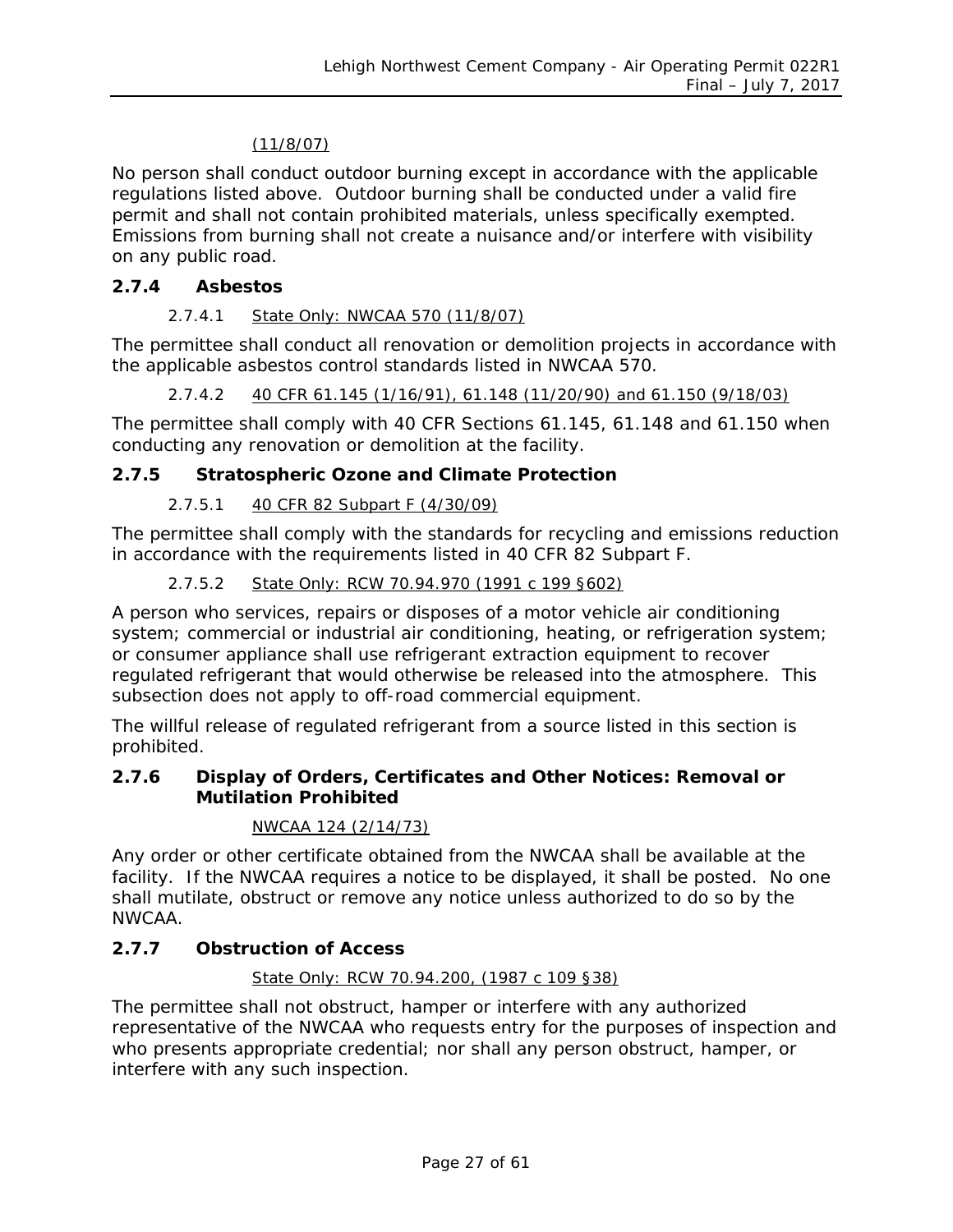#### **2.7.8 False Statement, Representation or Certification**

*State Only: WAC 173-400-105(7) (4/1/11)*

No person shall make any false material statement, representation or certification in any form, notice or report required under Chapter 70.94 or 70.120 RCW, or any ordinance, resolution, regulation, permit, or order in force pursuant thereto.

#### **2.7.9 Inaccurate Monitoring**

#### *State Only: WAC 173-400-105(9) (4/1/11)*

No person shall render inaccurate any monitoring device or method required under Chapter 70.94 or 70.120 RCW, or any ordinance, resolution, regulation, permit, or order in force pursuant thereto.

#### **2.7.10 Prevention of Accidental Release**

#### *40 CFR 68 (4/9/04)*

Should this stationary source, as defined in 40 CFR Section 68.3, become subject to the accidental release prevention regulations in part 68, then the owner or operator shall submit a risk management plan (RMP) by the date specified in Section 68.10 and shall certify compliance with the requirements of Part 68 as part of the annual compliance certification as required by 40 CFR Part 70.

#### **2.7.11 Cutback Asphalt Paving**

#### *NWCAA 580.7 (4/14/93)*

The application of cutback asphalt in paving during the months of June, July, August and September is limited to use as prime coatings and patch mixes, or when the temperature is less than 50°F.

#### **2.7.12 Creditable Stack Height and Dispersion Techniques**

#### *WAC 173-400-200 (3/22/91) (State Only - 2/10/05)*

For stacks for which construction or reconstruction commenced, or for which major modifications were carried out, after December 31, 1970, no source may use dispersion techniques or excess stack height to meet ambient air quality standards or PSD increment limitations.

#### <span id="page-27-0"></span>**2.8 Notice of Construction and Application for Approval/New Source Review**

#### **2.8.1 Minor New Source Review (NSR)**

*2.8.1.1 WAC 173-400-110 (9/20/93), NWCAA 300, 301, 302 & 324.2 (10/13/94), and NWCAA 303 (8/9/78)*

No person shall construct, install, establish, modify or alter an air contaminant source or an emission unit without filing a "Notice of Construction and Application for Approval" and receiving approval from the NWCAA in accordance with the cited regulations.

*2.8.1.2 State Only: WAC 173-400-111, 113 (4/1/11), WAC 173-460-010 through -150 (6/20/09), NWCAA 300.1-300.12 (11/17/11), NWCAA 301*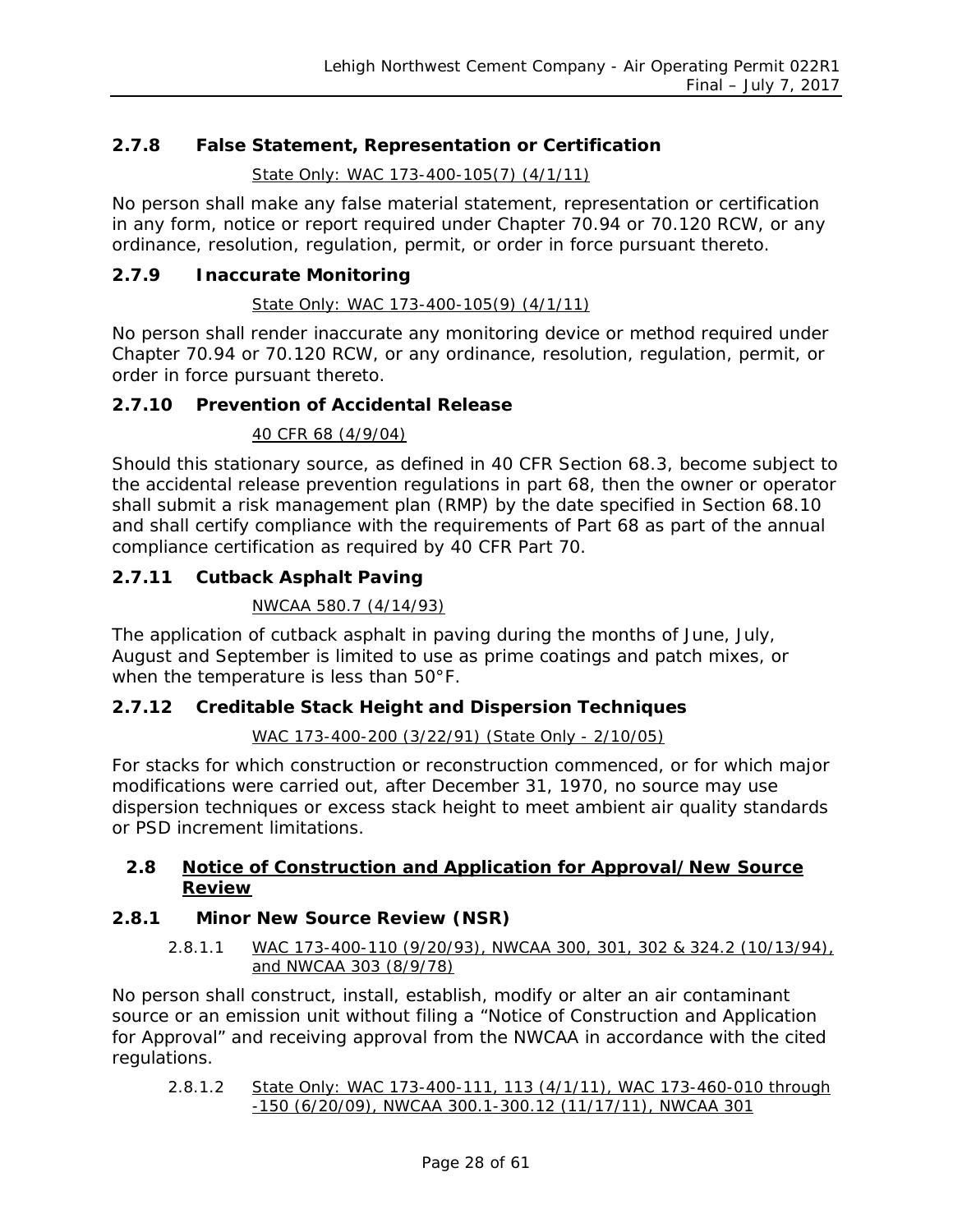#### *(11/17/11), 303 (11/12/98), and 324.2 (11/8/07)*

A Notice of Construction application must be filed by the owner or operator and an Order of Approval issued by the NWCAA prior to the establishment of any new source in accordance with the cited regulations. For purposes of this section "establishment" shall mean to "begin actual construction" as that phrase is defined in NWCAA 200, and "new source" shall include any "modification" to an existing "stationary source" as those terms are defined in NWCAA 200.

#### **2.8.2 Nonroad Engines**

#### *State Only: WAC 173-400-035 (4/1/11)*

This section applies to nonroad engines, as defined in WAC 173-400-030, with a cumulative maximum rated brake horsepower greater than 500 BHP. Nonroad engines are not subject to new source review, control technology determinations or emission limits set by the state implementation plan.

Nonroad engines must use ultra-low sulfur diesel, gasoline, natural gas, propane, liquefied petroleum gas, hydrogen, ethanol, methanol, or liquefied/compressed natural gas.

Owners or operators of nonroad engines must notify the NWCAA of their intent to operate prior to beginning operation. The owner or operator of any nonroad engine with a cumulative maximum rated brake horsepower greater than 2000 BHP must obtain written approval to operate from the NWCAA prior to operation. The NWCAA may set specific conditions for operation as necessary to ensure that the nonroad engines do not cause or contribute to a violation of National Ambient Air Quality Standards.

#### **2.8.3 General Order**

#### *State Only: WAC 173-400-560 (4/1/11) and NWCAA 300.14 (11/17/11)*

An owner or operator may apply for an applicable general order for approval to construct certain specified sources as defined in WAC 173-400-560. A general order of approval shall identify criteria by which an emission unit or source may qualify for coverage under a general order of approval and shall include terms and conditions for installing and/or operating the source.

#### **2.8.4 Requirements to Comply**

#### *State Only: NWCAA 300.15 (11/17/11)*

It shall be unlawful for an owner or operator of a source or emission unit to not abide by the operating and reporting conditions in the Order of Approval.

#### **2.8.5 Prevention of Significant Deterioration (PSD)**

#### *State Only: WAC 173-400-700, 720, 730, 750 (4/1/11), WAC 173-400- 710 (6/8/07), WAC 173-400-117, 740 (2/10/05)*

A Prevention of Significant Deterioration (PSD) permit application must be filed by the owner or operator and a PSD permit issued by Ecology prior to the establishment of any new source in accordance with the cited regulations. No major stationary source or major modification as defined in the cited regulation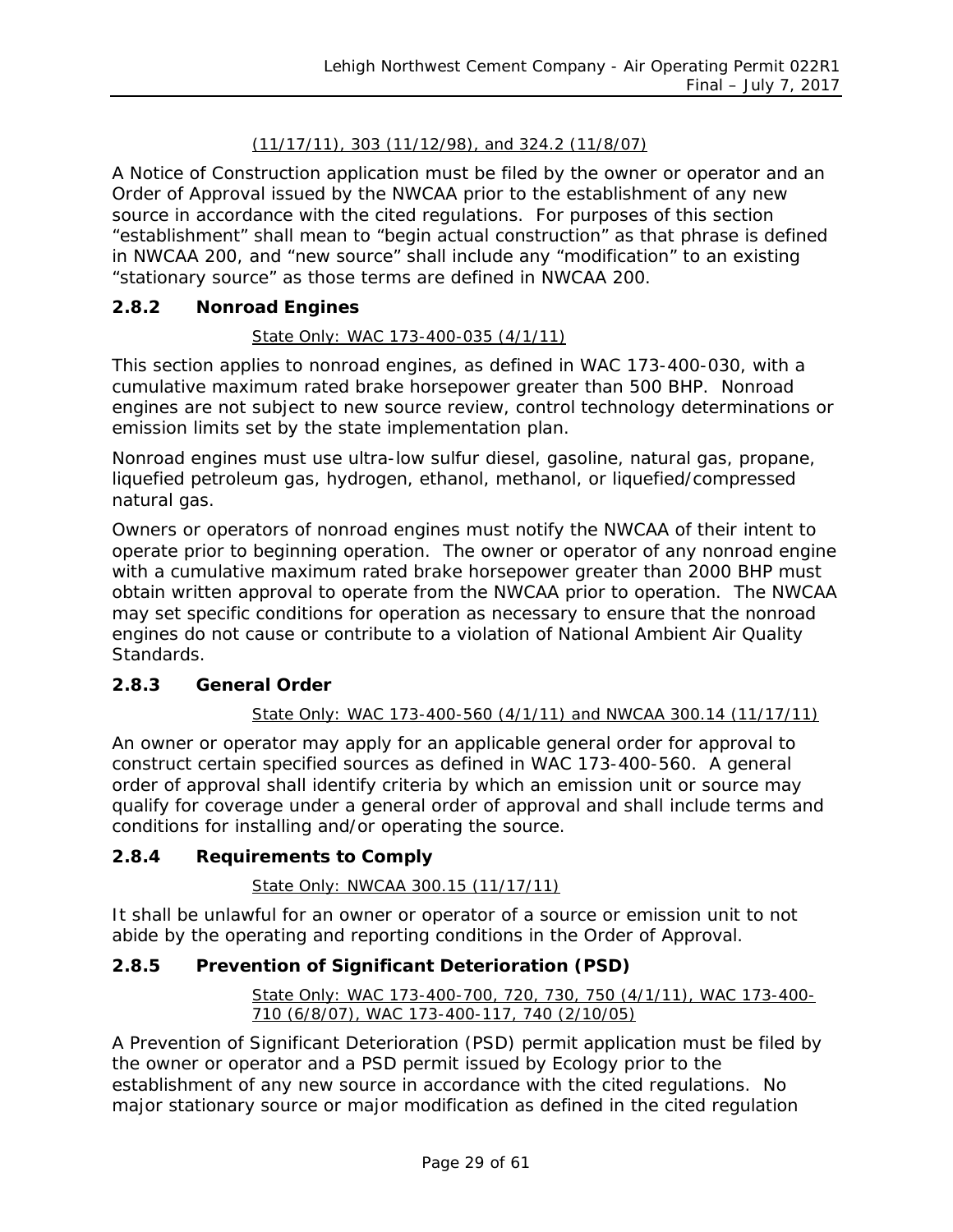shall begin actual construction without having received a PSD permit. Allowable emissions from the proposed major stationary source or major modification shall not cause or contribute to a violation of any ambient air quality standard.

An applicant for a PSD permit must submit an application that provides complete information for Department of Ecology to determine compliance with all PSD program requirements. Detailed procedures for submitting a complete application, for public review and involvement, and for revisions to an existing PSD permit are provided in the cited regulations (WAC 173-400-700 through 750).

#### **2.8.6 Replacement or Substantial Alteration of Control Technology at an Existing Source**

#### *State Only: WAC 173-400-114 (9/15/01), NWCAA 300.13 (11/17/11)*

Any person proposing to replace or substantially alter emission control technology installed on an existing stationary source or emission unit shall file a Notice of Construction application with the NWCAA.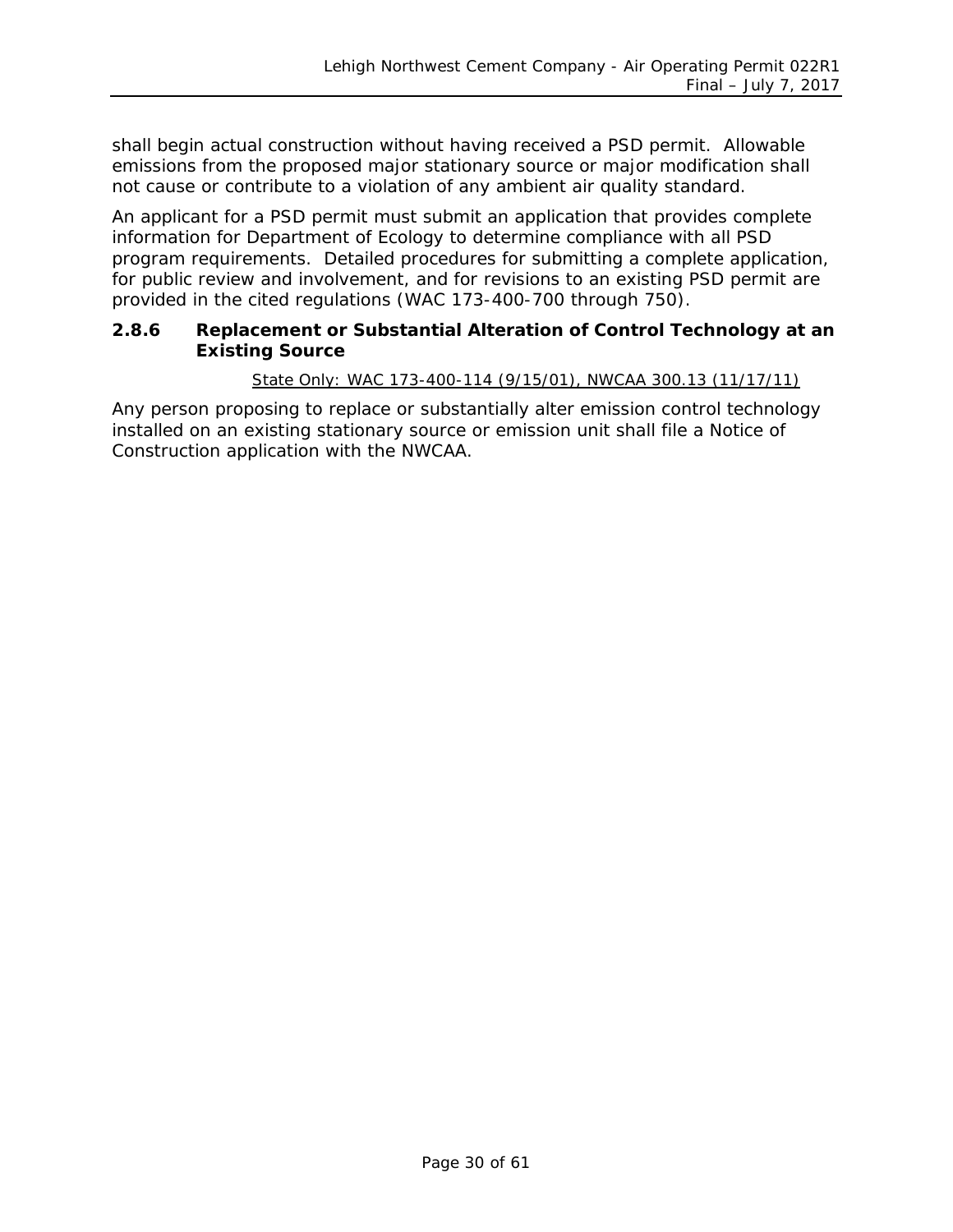# <span id="page-30-0"></span>**SECTION 3 STANDARD TERMS AND CONDITIONS FOR NSPS AND NESHAP**

Standard terms and conditions are administrative and/or other requirements that typically have no ongoing compliance monitoring requirements. The permittee must comply with the requirements listed below for specific "affected facilities" as defined in the New Source Performance Standards (NSPS) in 40 CFR Part 60.2 and "affected sources" defined in the National Emission Standards for Hazardous Air Pollutants (NESHAP) in 40 CFR Part 63.2. The affected facilities and affected sources subject to these requirements are identified in Section 5 of the permit. The conditions in this section do not apply generally to all emission units at the facility.

The EPA delegates NSPS and NESHAP implementation and enforcement authority to NWCAA on a periodic basis. Some conditions in this section cite the NSPS delegation letter or the NESHAP delegation letter from EPA Region 10 to NWCAA because the letter clarifies certain federal requirements. For example, the delegation letters state that NWCAA shall be the recipient of all notifications and reports and be the point of contact for questions and compliance issues regarding delegated standards. The delegation letters also specify the extent of NSPS and NESHAP delegation to the NWCAA. Current delegation letters are available for review on the NWCAA website and at the NWCAA office.

Some of the terms and conditions cited below refer to the "Administrator". For delegated NSPS and NESHAP requirements, "Administrator" means NWCAA; for NSPS and NESHAP requirements that have not been delegated to NWCAA, "Administrator" means the Administrator of the United States Environmental Protection Agency.

#### <span id="page-30-1"></span>**3.1 Part 60 – New Source Performance Standard Requirements**

#### **3.1.1 Address for Reports, Notifications, and Submittals**

*40 CFR 60.4(a) and (b) (4/25/75) (as amended by Delegation Letter dated 5/16/14 from Kate Kelly, Director of the Office of Air, Waste, and Toxics, EPA Region 10 to Mark Asmundson, Director of NWCAA), NWCAA 104.2 (8/11/16)*

Notifications, reports, and applications for delegated New Source Performance Standards (NSPS) shall be sent to the NWCAA at the following address:

> Northwest Clean Air Agency 1600 S. Second Street Mount Vernon, WA 98273-5202

Notifications, reports, and applications under NSPS authorities that have been excluded from delegation shall be submitted to the EPA at the following address*:*

> U.S. EPA, Region 10 Office of Air, Waste, and Toxics 1200 Sixth Avenue, Suite 900, AWT-107 Seattle WA 98101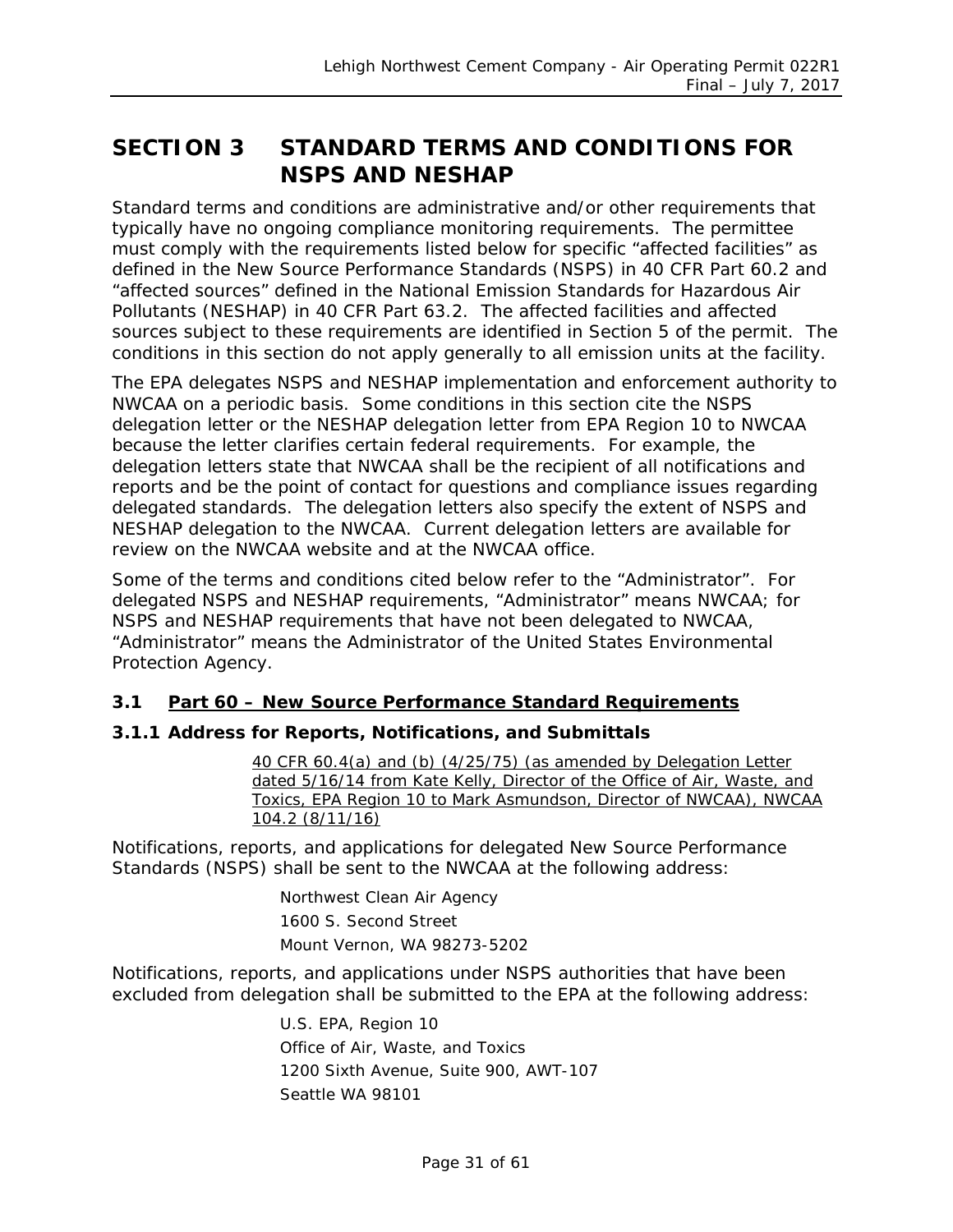#### **3.1.2 Notification**

*40 CFR 60.7(a) (2/12/99) (as amended by Delegation Letter dated 5/16/14 from Kate Kelly, Director of the Office of Air, Waste, and Toxics, EPA Region 10 to Mark Asmundson, Director of NWCAA), NWCAA 104.2 (8/11/16)*

Furnish written notification to the Administrator of the following:

- (i) The date construction (or reconstruction as defined by 40 CFR 60.15) of an affected facility commenced postmarked no later than 30 days after such date.
- (ii) Notification of the actual date of initial startup of an affected facility postmarked within 15 days after such date.
- (iii) Notification of any physical or operational change to an existing facility which may increase the emission rate of any air pollutant to which a standard applies, unless that change is specifically exempted under an applicable subpart or in 40 CFR 60.14(e). This notice shall be postmarked 60 days or as soon as practicable before the change is commenced and shall include information describing the precise nature of the change, present and proposed emission control systems, productive capacity of the facility before and after the change, and the expected completion date of the change.
- (iv) Notification of the date upon which demonstration of the continuous monitoring system performance commences in accordance with 40 CFR 60.13(c). Notification shall be postmarked not less than 30 days prior to such date.
- (v) Notification of the anticipated date for conducting the opacity observations required by 40 CFR 60.11(e)(1) of this part. The notification shall be postmarked not less than 30 days prior to such date.
- (vi) Notification that continuous opacity monitoring system data results will be used to determine compliance with the applicable opacity standard during a performance test required by 60.8 in lieu of Method 9 observation data as allowed by 40 CFR 60.11(e)(5) of this part. This notification shall be postmarked not less than 30 days prior to the date of the performance test.

#### **3.1.3 Startup, Shutdown, and Malfunction Records**

#### *40 CFR 60.7(b) (2/12/99), NWCAA 104.2 (8/11/16)*

Maintain records of the occurrence and duration of any startup, shutdown, or malfunction in the operation of an affected facility; any malfunction of the air pollution control equipment; or any periods during which a continuous monitoring system or monitoring device is inoperative.

#### **3.1.4 Excess Emission Records**

*3.1.4.1 40 CFR 60.7(c) and (d) (2/12/99) (as amended by Delegation Letter dated 5/16/14 from Kate Kelly, Director of the Office of Air, Waste,*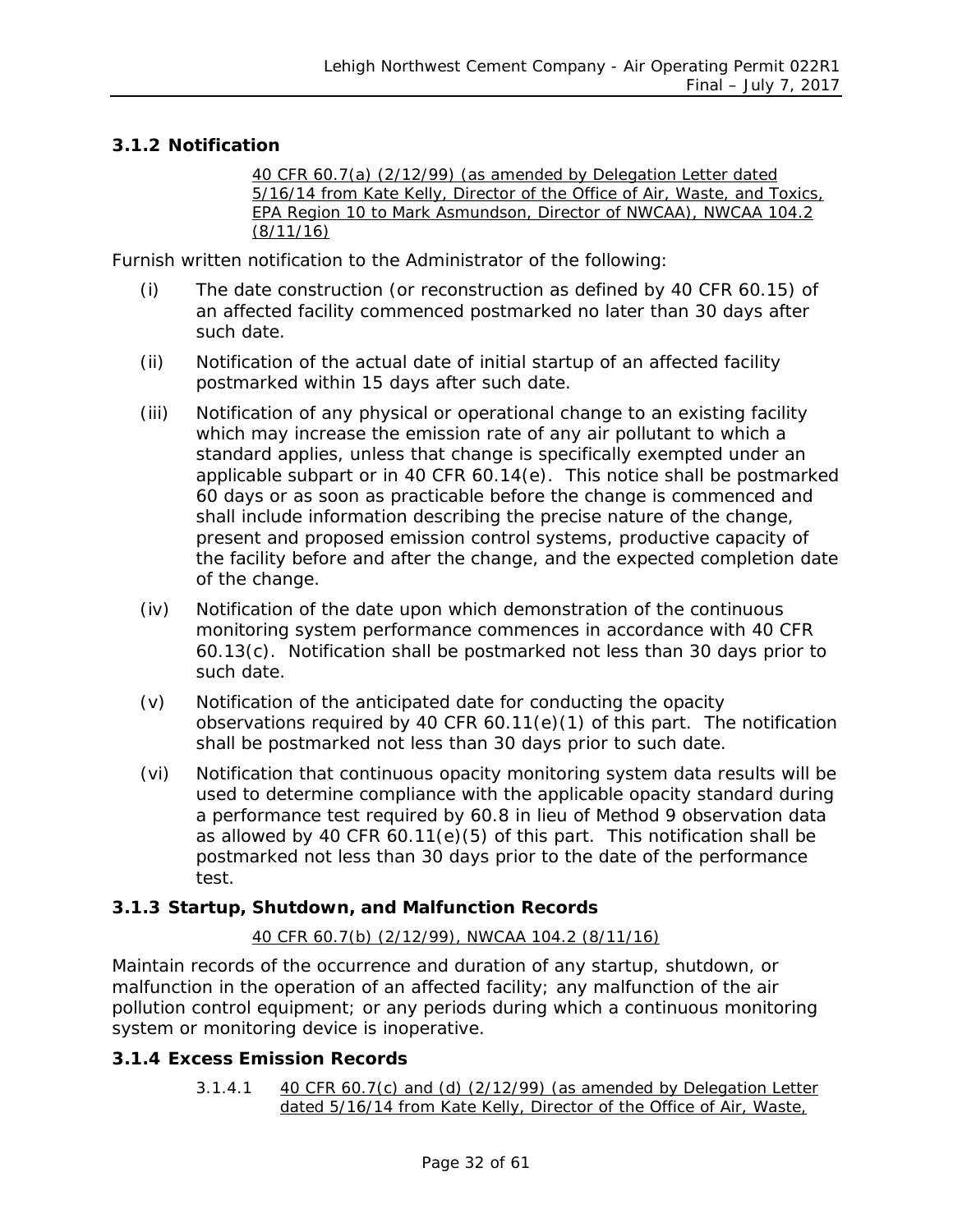#### *and Toxics, EPA Region 10 to Mark Asmundson, Director of NWCAA), NWCAA 104.2 (8/11/16)*

Each owner or operator required to install a continuous monitoring device shall submit excess emissions and monitoring systems performance report (as defined in applicable subparts) and/or summary report form (see 60.7(d)) to the Administrator semiannually, except when: more frequent reporting is specifically required in any subpart; or the Administrator determines that more frequent reporting is necessary. All reports shall be postmarked by the 30<sup>th</sup> day following the end of each six-month period. Written reports of excess emissions shall include the information in 40 CFR  $60.7(c)(1)$  through  $(4)$ .

#### **3.1.5 Maintenance of Records**

#### *40 CFR 60.7(f) (2/12/99), NWCAA 104.2 (8/11/16)*

Maintain a file of all measurements, including continuous monitoring system, monitoring device, and performance testing measurements; all continuous monitoring system performance evaluations; all continuous monitoring system or monitoring device calibration checks; adjustments and maintenance performed on these systems or devices; and all other information required by this part recorded in a permanent form suitable for inspection. The file shall be retained for at least two years following the date of such measurements, maintenance, reports, and records, except as described in  $60.7(f)(1)$  through  $(3)$ .

Note: Under WAC 173-401-615(2), records of required monitoring data and support information shall be retained for a period of five years from the date of the monitoring sample, measurement, report, or application.

#### **3.1.6 Performance Tests**

#### *40 CFR 60.8(a), (d), (e), and (f) (2/27/14), NWCAA 104.2 (8/11/16)*

Within 60 days after achieving the maximum production rate at which the affected facility will be operated, but not later than 180 days after initial startup of such facility, or at such other times specified by this part, and at such other times as may be required by the Administrator under section 114 of the Act, the owner or operator of such facility shall conduct performance test(s) and furnish the Administrator a written report of the results of such performance test(s), except as specified in paragraphs  $(a)(1),(a)(2),(a)(3)$ , and  $(a)(4)$  of this section.

The owner or operator of an affected facility shall provide the Administrator at least 30 days prior notice of any performance test, except as specified under other subparts, to afford the Administrator the opportunity to have an observer present. If after 30 days notice for an initially scheduled performance test, there is a delay (due to operational problems, etc.) in conducting the scheduled performance test, the owner or operator of an affected facility shall notify the Administrator as soon as possible of any delay in the original test date, either by providing at least 7 days prior notice of the rescheduled date of the performance test, or by arranging a rescheduled date with the Administrator by mutual agreement.

The owner or operator of an affected facility shall provide performance testing facilities as follows: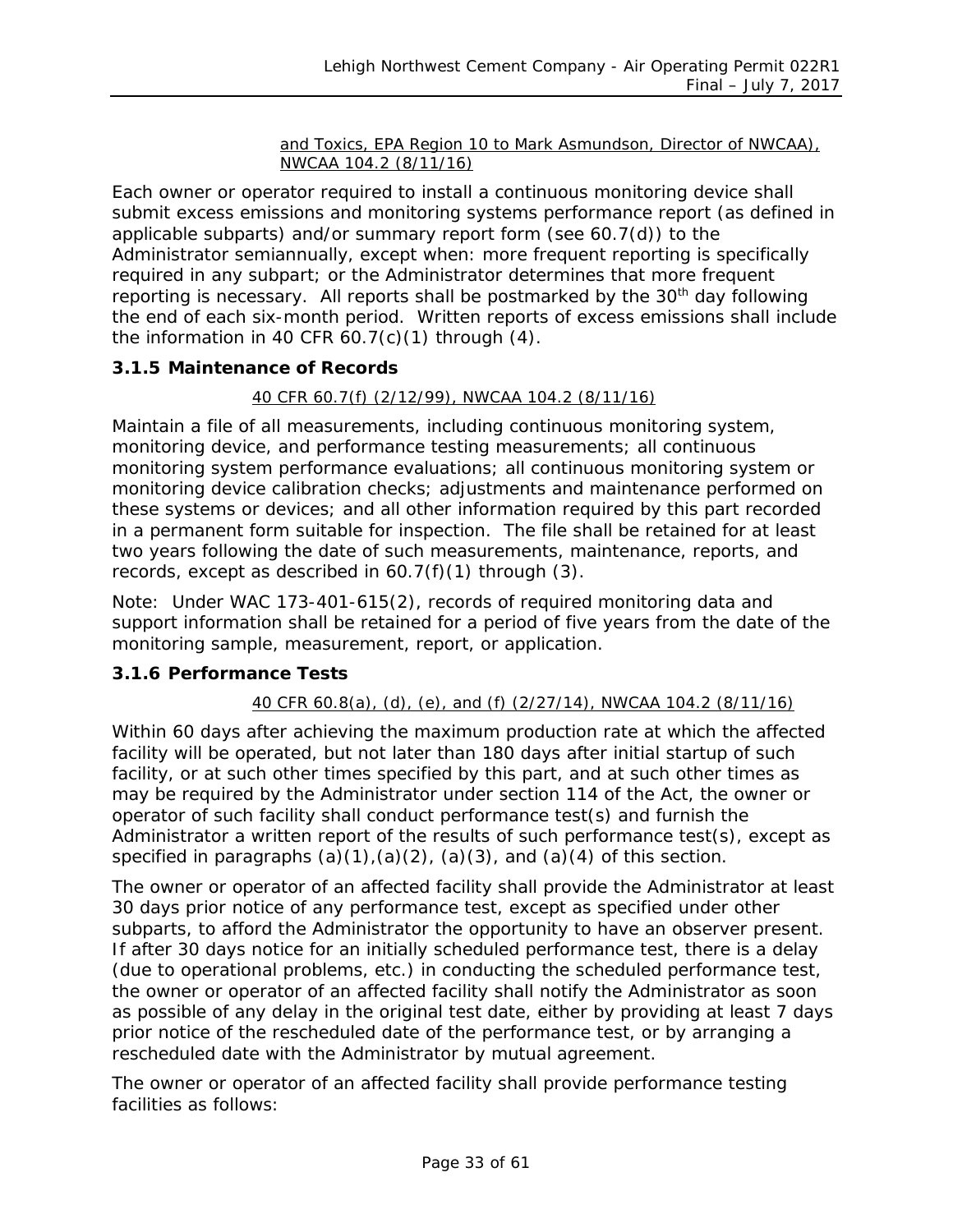- (1) Sampling ports adequate for test methods applicable to such facility.
- (2) Safe sampling platform(s).
- (3) Safe access to sampling platform(s).
- (4) Utilities for sampling and testing equipment.

Unless otherwise specified in the applicable subpart, each performance test shall consist of three separate runs using the applicable test method. Each run shall be conducted for the time and under the conditions specified in the applicable standard. For the purpose of determining compliance with an applicable standard, the arithmetic means of results of the three runs shall apply.

#### **3.1.7 Test Method Performance Audit**

#### *40 CFR 60.8(g) (2/27/14), NWCAA 104.2 (8/11/16)*

Performance testing shall include a test method performance audit (PA) during the performance test. The PAs consist of blind audit samples supplied by an accredited audit sample provider and analyzed during the performance test in order to provide a measure of test data bias. Audit samples must be collected by the sampling system during the compliance test just as the compliance samples are collected. If multiple sampling systems or sampling trains are used during the compliance test for any of the test methods, the tester is only required to use one of the sampling systems per method to collect the audit sample. The audit sample must be analyzed by the same analyst using the same analytical reagents and analytical system and at the same time as the compliance samples. Retests are required when there is a failure to produce acceptable results for an audit sample. A blind audit sample is a sample whose value is known only to the sample provider and is not revealed to the tested facility until after they report the measured value of the audit sample. An accredited audit sample provider (AASP) is an organization that has been accredited to prepare audit samples by an independent, third party accrediting body.

The source owner, operator, or representative of the tested facility shall obtain an audit sample, if commercially available, from an AASP for each test method used for regulatory compliance purposes. No audit samples are required for the following test methods: Methods 3A and 3C of Appendix A–3 of Part 60, Methods 6C, 7E, 9, and 10 of Appendix A–4 of Part 60, Methods 18 and 19 of Appendix A–6 of Part 60, Methods 20, 22, and 25A of Appendix A–7 of Part 60, Methods 30A and 30B of Appendix A-8 of Part 60, and Methods 303, 318, 320, and 321 of Appendix A of Part 63. If multiple sources at a single facility are tested during a compliance test event, only one audit sample is required for each method used during a compliance test. The compliance authority responsible for the compliance test may waive the requirement to include an audit sample if they believe that an audit sample is not necessary.

If the source owner, operator, or representative cannot find an audit sample for a specific method, the owner, operator, or representative shall consult the EPA Web site at the following URL, http://www.epa.gov/ttn/emc, to confirm whether there is a source that can supply an audit sample for that method.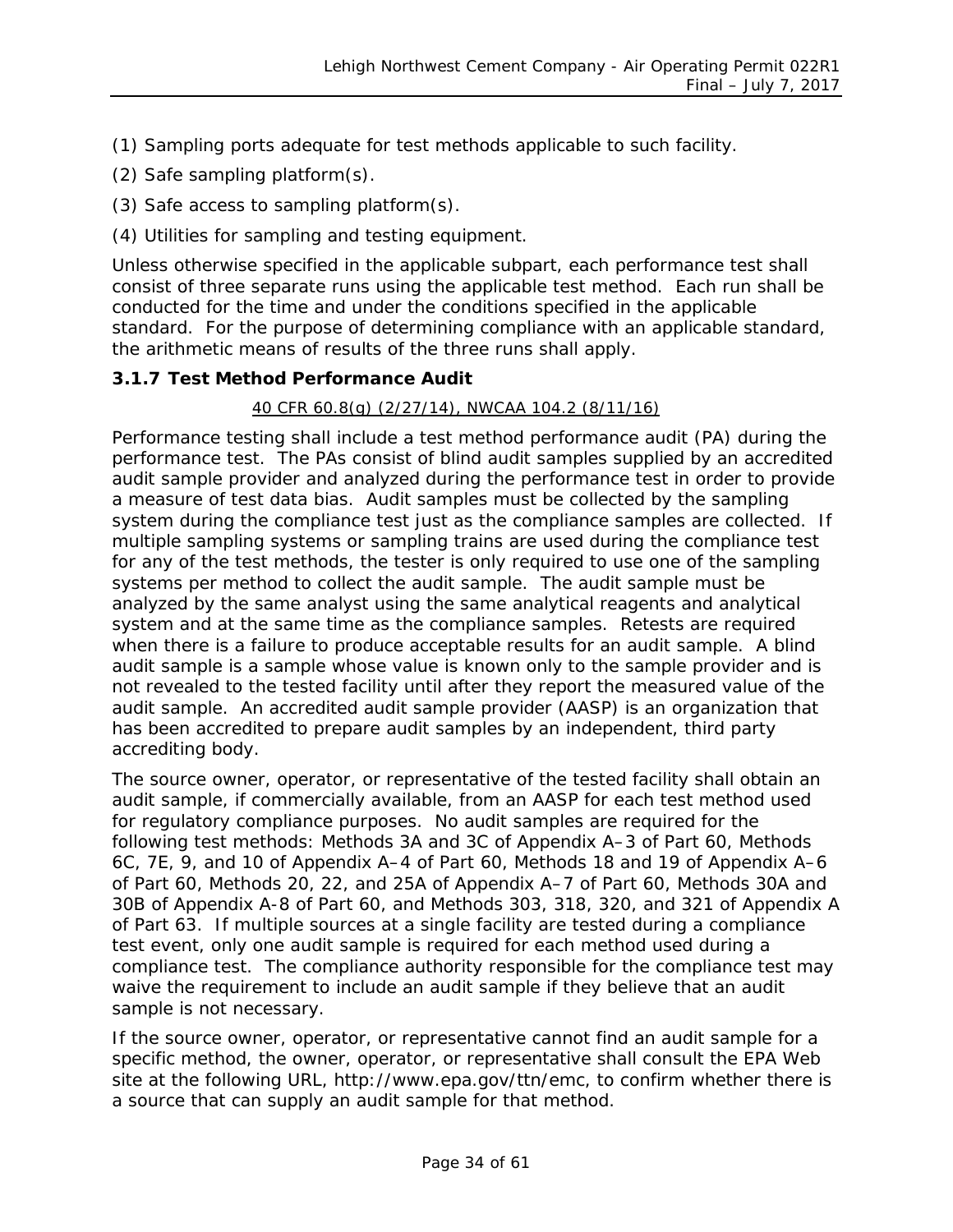The source owner, operator, or representative shall report the results for the audit sample along with a summary of the emission test results for the audited pollutant to the compliance authority and shall report the results of the audit sample to the AASP. The test protocol and final test report shall document whether an audit sample was ordered and utilized and the pass/fail results as applicable.

#### **3.1.8 Compliance with Opacity Standards**

#### *40 CFR 60.11(b) and (c) (10/17/00), NWCAA 104.2 (8/11/16)*

Compliance with opacity standards in 40 CFR Part 60 shall be determined by EPA Method 9 in Appendix A. For purposes of determining inital compliance, the minimum total time of observations shall be 3 hours (30 6-minute averages) for the performance test. The opacity standards set forth in this part shall apply at all times except during periods of startup, shutdown, malfunction, and as otherwise provided in the applicable standard.

#### **3.1.9 Operation and Maintenance**

#### *40 CFR 60.11(d) (10/17/00), NWCAA 104.2 (8/11/16)*

At all times, including periods of startup, shutdown, and malfunction, owners and operators shall, to the extent practicable, maintain and operate any affected facility, including associated air pollution control equipment, in a manner consistent with good air pollution control practices for minimizing emissions.

#### **3.1.10 Credible Evidence**

#### *40 CFR 60.11(g) (10/17/00), NWCAA 104.2 (8/11/16)*

For the purpose of submitting compliance certifications or establishing whether or not a person has violated or is in violation of any standard in this part, nothing in this part shall preclude the use, including the exclusive use, of any credible evidence or information, relevant to whether a source would have been in compliance with applicable requirements if the appropriate performance or compliance test or procedure had been performed.

#### **3.1.11 Circumvention**

#### *40 CFR 60.12 (3/8/74), NWCAA 104.2 (8/11/16)*

No owner or operator subject to the provisions of this part shall build, erect, install, or use any article, machine, equipment or process, the use of which conceals an emission which would otherwise constitute a violation of an applicable standard. Such concealment includes, but is not limited to, the use of gaseous diluents to achieve compliance with an opacity standard or a standard which is based on the concentration of a pollutant in the gases discharged to the atmosphere.

#### **3.1.12 Modification**

#### *40 CFR 60.14 (10/17/00), NWCAA 104.2 (8/11/16)*

Except as provided under paragraphs (e) and (f) of this section, any physical or operational change to an existing facility which results in an increase in the emission rate to the atmosphere of any pollutant to which a standard applies shall be considered a modification within the meaning of section 111 of the Act. Upon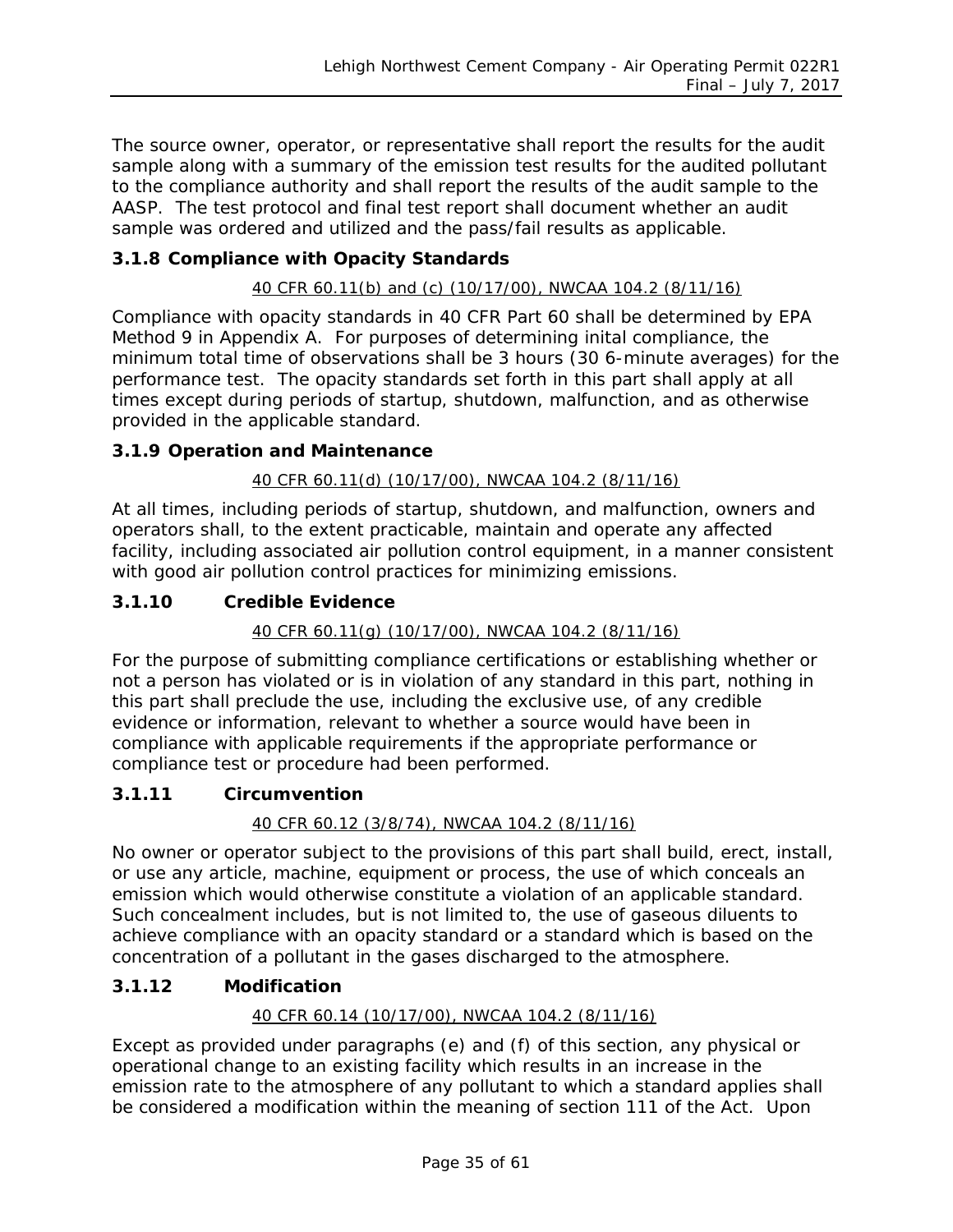modification, an existing facility shall become an affected facility for each pollutant to which a standard applies and for which there is an increase in the emission rate to the atmosphere.

Within 180 days of the completion of any physical or operational change subject to the control measures specified in paragraph (a) of this section, compliance with all applicable standards must be achieved.

#### <span id="page-35-0"></span>**3.2 Part 63 – National Emission Standard for Hazardous Air Pollutant Requirements**

#### **3.2.1 Prohibited Activities and Circumvention**

#### *40 CFR 63.4 (4/5/02), NWCAA 104.2 (8/11/16)*

No owner or operator subject to the provisions of this part must operate any affected source in violation of the requirements of this part. Affected sources subject to and in compliance with either an extension of compliance or an exemption from compliance is not in violation of the requirements of this part. An extension of compliance can be granted by the Administrator under this part; by a State with an approved permit program; or by the President under Section  $112(i)(4)$  of the Act.

No owner or operator subject to the provisions of this part shall fail to keep records, notify, report, or revise reports as required under this part.

No owner or operator subject to the provisions of this part shall build, erect, install, or use any article, machine, equipment, or process to conceal an emission that would otherwise constitute noncompliance with a relevant standard. Such concealment includes, but is not limited to –

- (i) The use of diluents to achieve compliance with a relevant standard based on the concentration of a pollutant in the effluent discharged to the atmosphere;
- (ii) The use of gaseous diluents to achieve compliance with a relevant standard for visible emissions.

Fragmentation after November 15, 1990 which divides ownership of an operation, within the same facility among various owners where there is no real change in control, will not affect applicability. The owner and operator must not use fragmentation or phasing of reconstruction activities (i.e., intentionally dividing reconstruction into multiple parts for purposes of avoiding new source requirements) to avoid becoming subject to new source requirements.

#### **3.2.2 Requirements for Existing, Newly Constructed, and Reconstructed 40 CFR Part 63 NESHAP Sources**

#### *40 CFR 63.5(b)(1), (3), (4), (6) (4/5/02), NWCAA 104.2 (8/11/16)*

A new affected source for which construction commences after proposal of a relevant standard is subject to relevant standards for new affected sources,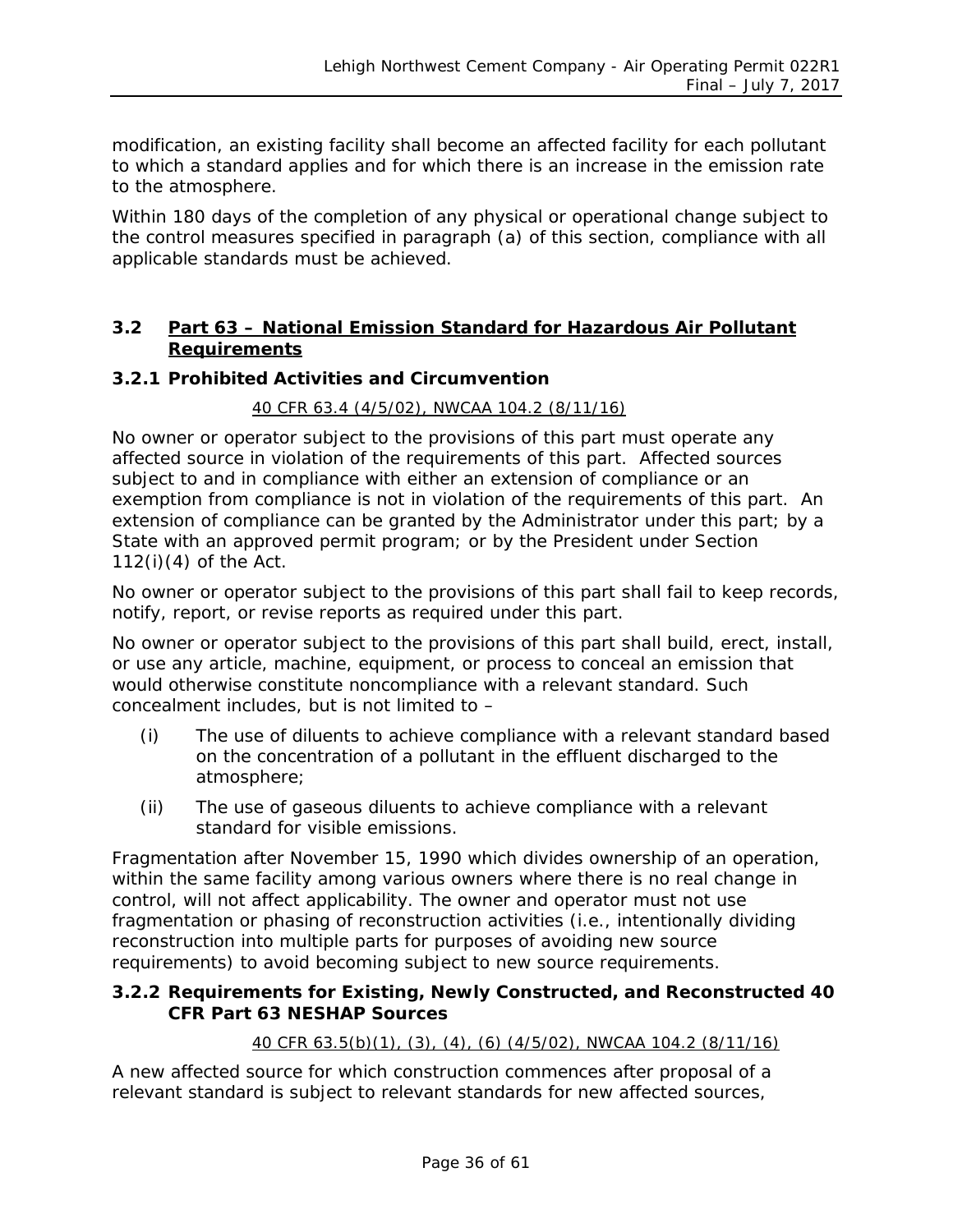including compliance dates. An affected source for which reconstruction commences after proposal of a relevant standard is subject to relevant standards for new sources, including compliance dates, irrespective of any change in emissions of hazardous air pollutants from that source.

After the effective date of any relevant standard promulgated by the Administrator under this part, no person may, without obtaining written approval in advance from the Administrator in accordance with the procedures in paragraphs (d) and (e) of this Part 63.5, do any of the following:

- (i) Construct a new affected source that is major-emitting and subject to such standard;
- (ii) Reconstruct an affected source that is major-emitting and subject to such standard; or
- (iii) Reconstruct a major source such that the source becomes an affected source that is major-emitting and subject to the standard.

After the effective date of any relevant standard promulgated by the Administrator under this part, an owner or operator who constructs a new affected source that is not major-emitting or reconstructs an affected source that is not major-emitting that is subject to such standard, or reconstructs a source such that the source becomes an affected source subject to the standard, must notify the Administrator of the intended construction or reconstruction. The notification must be submitted in accordance with the applicable procedures in 63.9(b).

After the effective date of any relevant standard promulgated by the Administrator under this part, equipment added (or a process change) to an affected source that is within the scope of the definition of affected source under the relevant standard must be considered part of the affected source and subject to all provisions of the relevant standard established for that affected source.

#### **3.2.3 Operation and Maintenance**

#### *3.2.3.1 O&M for Part 63 NESHAP Sources (except for Subpart DDDDD) 40 CFR 63.6(e)(1)(i),(ii), and (iii) (4/20/06), NWCAA 104.2 (8/11/16)*

(i) At all times, including periods of startup, shutdown, and malfunction, owners or operators must operate and maintain any affected source, including associated air pollution control and monitoring equipment, in a manner consistent with safety and good air pollution control practices for minimizing emissions. During a period of startup, shutdown, or malfunction, this general duty to minimize emissions requires that the owner or operator reduce emissions from the affected source to the greatest extent which is consistent with safety and good air pollution control practices. The general duty to minimize emissions during a period of startup, shutdown, or malfunction does not require the owner or operator to achieve emission levels that would be required by the applicable standard at other times if this is not consistent with safety and good air pollution control practices, nor does it require the owner or operator to make any further efforts to reduce emissions if levels required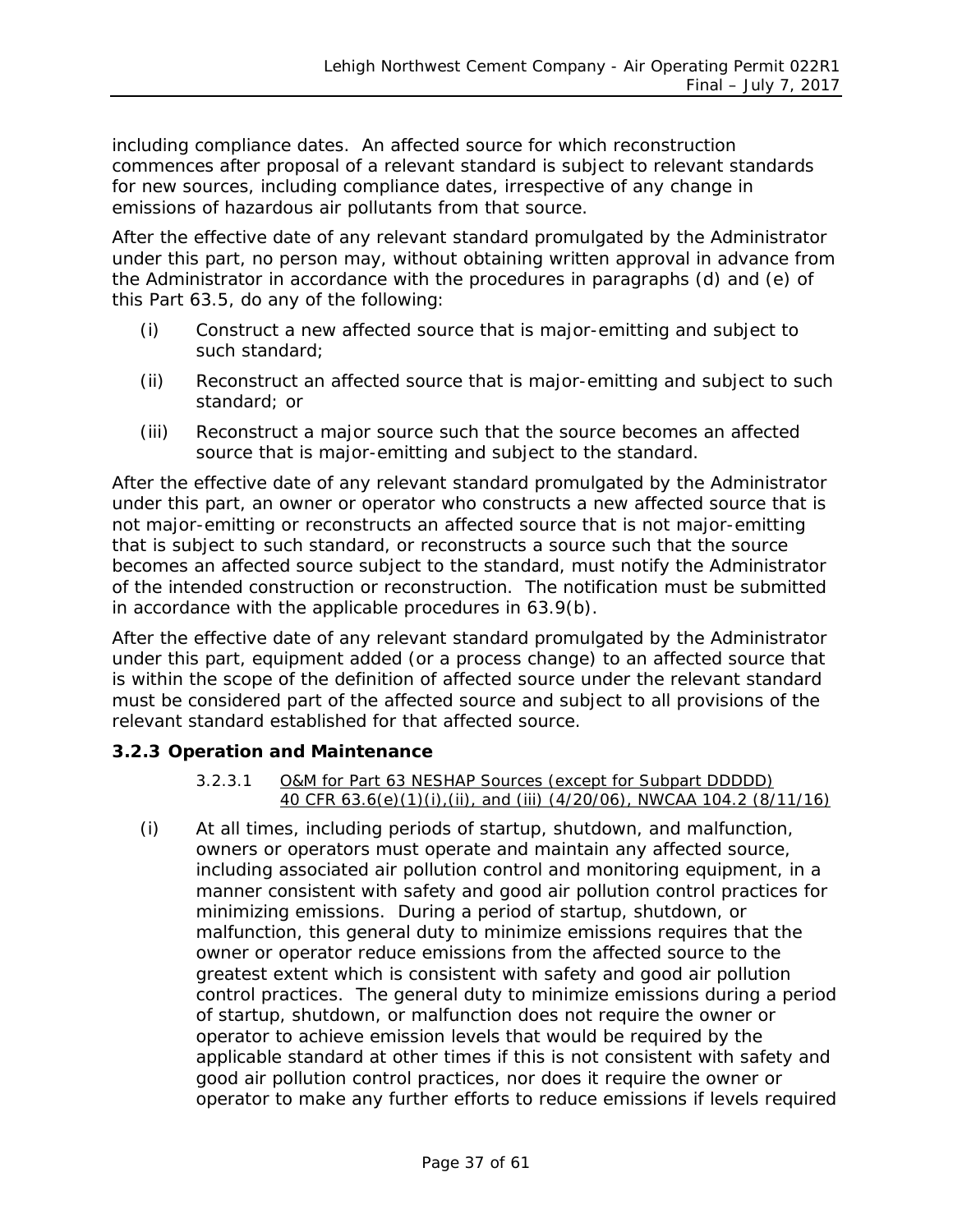by the applicable standard have been achieved. Determination of whether such operation and maintenance procedures are being used will be based on information available to the Administrator which may include, but is not limited to, monitoring results, review of operation and maintenance procedures (including the startup, shutdown, and malfunction plan required in paragraph (e)(3) of this section), review of operation and maintenance records, and inspection of the source.

- (ii) Malfunctions must be corrected as soon as practicable after their occurrence. To the extent that an unexpected event arises during a startup, shutdown, or malfunction, an owner or operator must comply by minimizing emissions during such a startup, shutdown, and malfunction event consistent with safety and good air pollution control practices.
- (iii) Operation and maintenance requirements established pursuant to section 112 of the Act are enforceable independent of emissions limitations or other requirements in relevant standards.

#### **3.2.4 Compliance With Nonopacity Emission Standards**

*3.2.4.1 Nonopacity emission standards for Part 63 NESHAP Sources (except Subpart DDDDD) 40 CFR 63.6(f)(1)(4/20/06), NWCAA 104.2 (8/11/16)*

The non-opacity emission standards set forth in this part shall apply at all times except during periods of startup, shutdown, and malfunction, and as otherwise specified in an applicable subpart.

#### **3.2.5 Compliance With Opacity and Visible Emission Standards**

*Compliance with opacity and visible emission standards for Part 63 NESHAP Sources (except Subpart DDDDD) 40 CFR 63.6(h)(1) (4/20/06), NWCAA 104.2 (8/11/16)*

The opacity and visible emission standards set forth in this part shall apply at all times except during periods of startup, shutdown, and malfunction, and as otherwise specified in an applicable subpart.

#### **3.2.6 Extension of Compliance for Early Reductions and Other Reductions**

#### *40 CFR 63.6(i) (4/20/06) and 63.9(c) (5/30/03), NWCAA 104.2 (8/11/16)*

Until a compliance extension has been granted by the Administrator (or a State with an approved permit program) under this paragraph, the owner or operator of an affected source subject to the requirements of this section shall comply with this part's applicable requirements. A compliance extension may be possible if a request for extension of compliance meets  $63.6(i)(3)$  through  $63.6(i)(6)$ .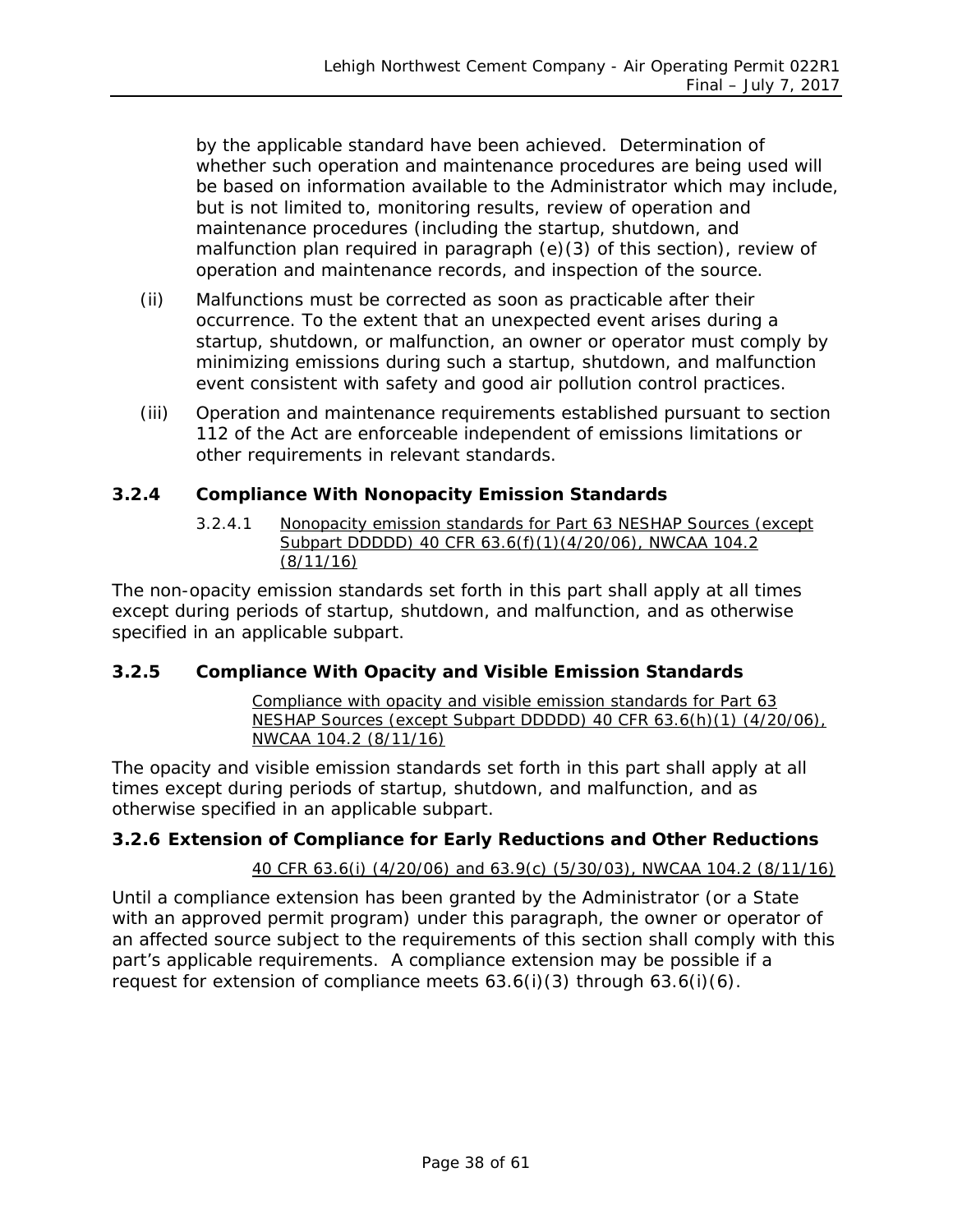#### **3.2.7 Notification of Performance Tests**

#### *3.2.7.1 Notification of Performance Tests for Part 63 NESHAP Sources 40 CFR 63.7(b) (2/27/14) and 63.9(e) (5/30/03), NWCAA 104.2 (8/11/16)*

The owner or operator of an affected source shall notify the Administrator in writing of his or her intention to conduct a performance test at least 60 calendar days before the performance test is scheduled to begin to allow the Administrator to review and approve the site-specific test plan required under 40 CFR 63.7(c), if requested by the Administrator, and to have an observer present during the test.

#### **3.2.8 Conduct of Performance Tests**

#### *Conduct of Performance Tests for Part 63 NESHAP Sources (except Subpart DDDDD) 40 CFR 63.7 (2/27/14), 63.9(e) (5/30/03), NWCAA 104.2 (8/11/16)*

If required to do performance testing by a relevant standard, the owner or operator of the affected source must perform such tests within 180 days of the compliance date for such source. The Administrator may require an owner or operator to conduct performance tests at the affected source at any other time when the action is authorized by section 114 of the Act.

Performance tests shall be conducted under such conditions as the Administrator specifies to the owner or operator based on representative performance (i.e., performance based on normal operating conditions) of the affected source. Operations during periods of startup, shutdown, and malfunction shall not constitute representative conditions for the purpose of a performance test, nor shall emissions in excess of the level of the relevant standard during periods of startup, shutdown, and malfunction be considered a violation of the relevant standard unless otherwise specified in the relevant standard or a determination of noncompliance is made under 63.6(e). Upon request, the owner or operator shall make available to the Administrator such records as may be necessary to determine the conditions of performance tests.

Unless otherwise specified in a relevant standard or test method, results of a performance test shall include the analysis of samples, determination of emissions, and raw data. The owner or operator of an affected source shall report the results of the performance test to the Administrator before the close of business on the 60th day following the completion of the performance test, unless specified otherwise in a relevant standard.

#### **3.2.9 Address for Reports, Notifications and Submittals**

*40 CFR 63.9(a) (5/30/03), 63.10(a) (4/20/06), 63.12(c) (3/16/94), 63.13 (11/12/10), (as amended by Delegation Letter dated 5/16/14 from Kate Kelly, Director of the Office of Air, Waste, and Toxics, EPA Region 10 to Mark Asmundson, Director of NWCAA), NWCAA 104.2 (8/11/16)*

Notifications, reports, and applications for delegated Part 63 National Emission Standards for Hazardous Air Pollutants (NESHAPs) shall be sent to the NWCAA at the following address: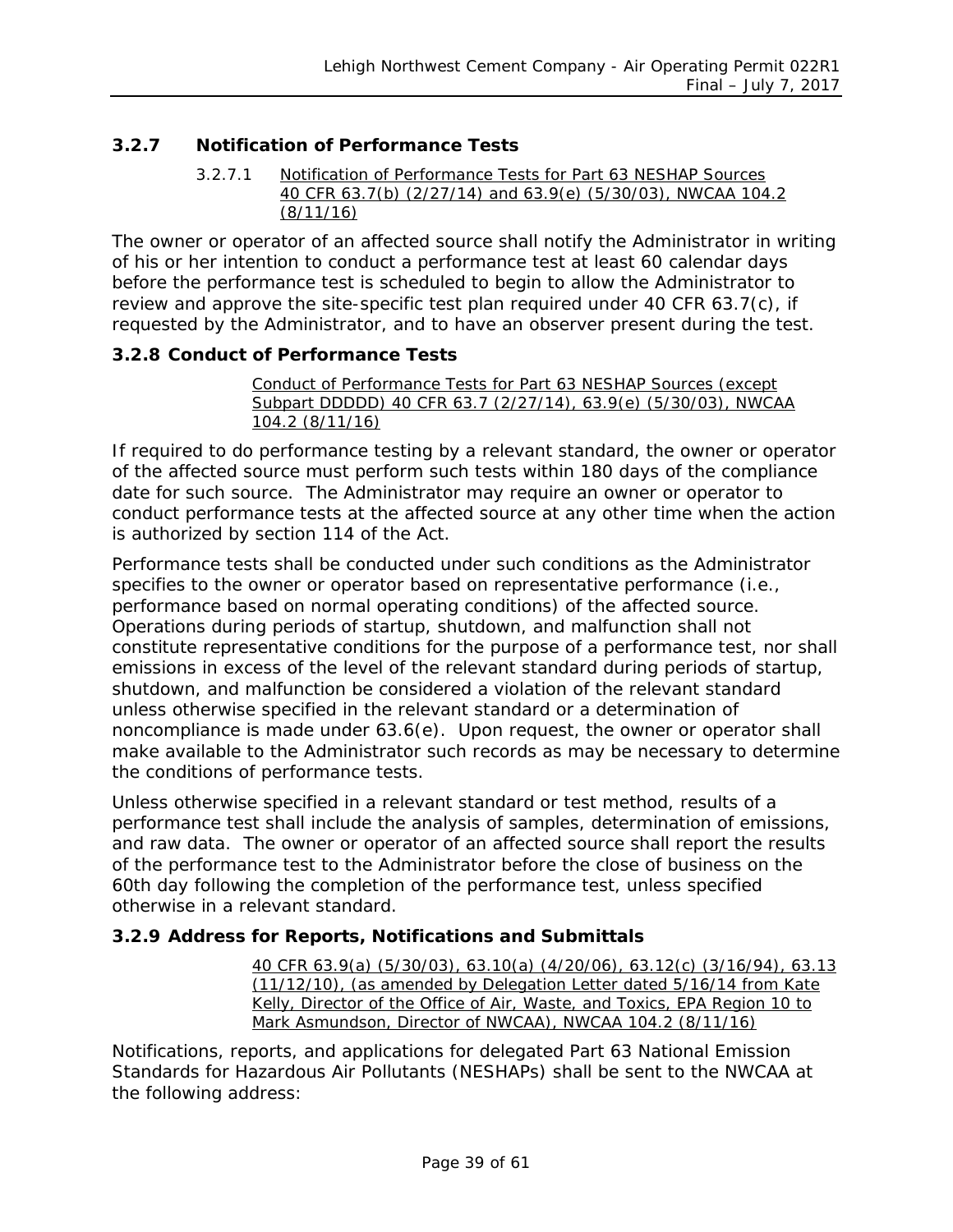Northwest Clean Air Agency 1600 South Second Street Mount Vernon, WA 98273-5202

Notifications, reports, and applications under NESHAP authorities that have been excluded from delegation shall be submitted to the EPA at the following address:

> Director, Office of Air, Waste, and Toxics U.S. EPA Region 10 1200 Sixth Avenue Seattle WA 98101

All information required to be submitted to the EPA under this part also shall be submitted to the appropriate State agency of any State to which authority has been delegated under section 112(l) of the Act, provided that each specific delegation may exempt sources from a certain Federal or State reporting requirement. The Administrator may permit all or some of the information to be submitted to the appropriate State agency only, instead of to the EPA and the State agency.

#### **3.2.10 Notification**

*3.2.10.1 Notification Requirements for New or Reconstructed Part 63 NESHAP Sources 40 CFR 63.9(b)(4) (5/30/03), NWCAA 104.2 (8/11/16)*

The owner or operator of a new or reconstructed major affected source for which an application for approval of construction or reconstruction is required under 63.5(d) must provide the following information in writing to the Administrator:

- (i) A notification of intention to construct a new major-emitting affected source, reconstruct a major-emitting affected source, or reconstruct a major source such that the source becomes a major-emitting affected source with the application for approval of construction or reconstruction as specified in  $63.5(d)(1)(i)$ ; and
- (ii) A notification of the actual date of startup of the source delivered or postmarked within 15 calendar days after that date.
	- *3.2.10.2 Notification Requirements for Existing Part 63 NESHAP Sources Except 40 CFR Part 63 Subpart CC (Refinery MACT) Affected Sources 40 CFR 63.9(b)(2) and (j) (5/30/03), NWCAA 104.2 (8/11/16)*

The owner or operator of an affected source that has an initial startup before the effective date of a relevant standard under this part shall notify the Administrator in writing that the source is subject to the relevant standard. The notification, which shall be submitted not later than 120 calendar days after the effective date of the relevant standard (or within 120 calendar days after the source becomes subject to the relevant standard) shall provide the following information:

- (i) The name and address of the owner or operator;
- (ii) The address (i.e., physical location) of the affected source;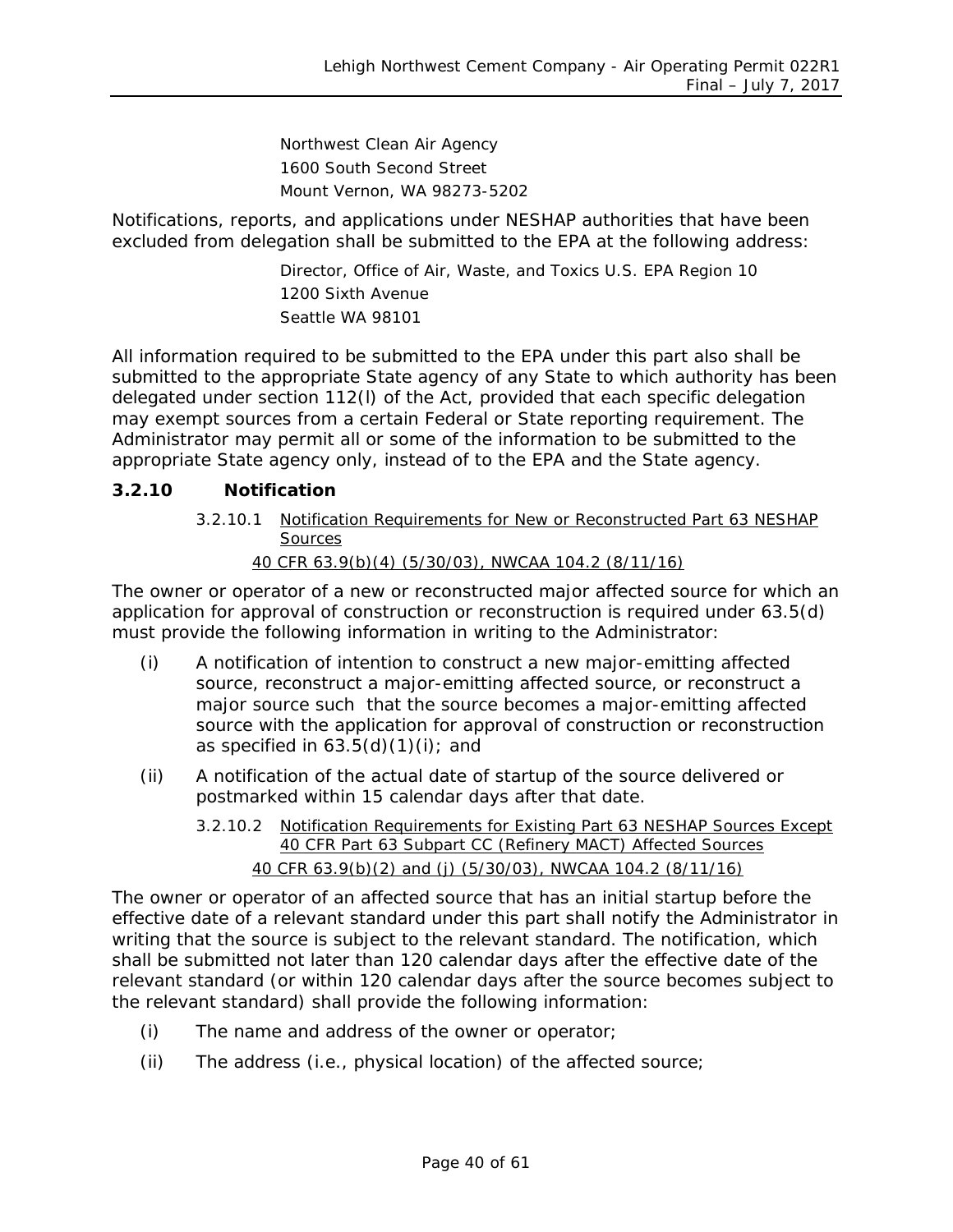- (iii) An identification of the relevant standard, or other requirement that is the basis of notification and the source's compliance date;
- (iv) A brief description of the nature and size, design, and method of operation of the source and an identification of the types of emission points within the affected source subject to the relevant standard and the types of hazardous air pollutants emitted; and
- (v) A statement of whether the affected source is a major source or an area source.

Any change in the information provided under this section shall be provided to the Administrator in writing within 15 calendar days after the change.

#### **3.2.11 Recordkeeping**

#### *Recordkeeping for Part 63 NESHAP Sources (except for Subpart DDDDD) 40 CFR 63.10(b)(1) and (3) (4/20/06), NWCAA 104.2 (8/11/16)*

The owner or operator of an affected source shall maintain files of all information (including all reports and notifications) required by this part recorded in a form suitable and readily available for expeditious inspection and review. The files shall be retained for at least 5 years following the date of each occurrence, measurement, maintenance, corrective action, report or record. At a minimum, the most recent 2 years of data shall be retained on site. The remaining 3 years of data may be retained off site. Such files may be maintained on microfilm, on a computer, on computer floppy disks, on magnetic tape disks, or on microfiche.

If an owner or operator determines that his or her stationary source that emits (or has the potential to emit, without considering controls) one or more hazardous air pollutants regulated by any standard established pursuant to section 112(d) or (f), and that stationary source is in the source category regulated by the relevant standard, but that source is not subject to the relevant standard (or other requirement established under this part) because of limitations on the source's potential to emit or an exclusion, the owner or operator must keep a record of the applicability determination on site at the source for a period of 5 years after the determination, or until the source changes its operations to become an affected source, whichever comes first. The record of the applicability determination must be signed by the person making the determination and include an analysis (or other information) that demonstrates why the owner or operator believes the source is unaffected (e.g., because the source is an area source). The analysis (or other information) must be sufficiently detailed to allow the Administrator to make a finding about the source's applicability status with regard to the relevant standard or other requirement. If relevant, the analysis must be performed in accordance with requirements established in relevant subparts of this part for this purpose for particular categories of stationary sources. If relevant, the analysis should be performed in accordance with EPA guidance materials published to assist sources in making applicability determinations under section 112, if any.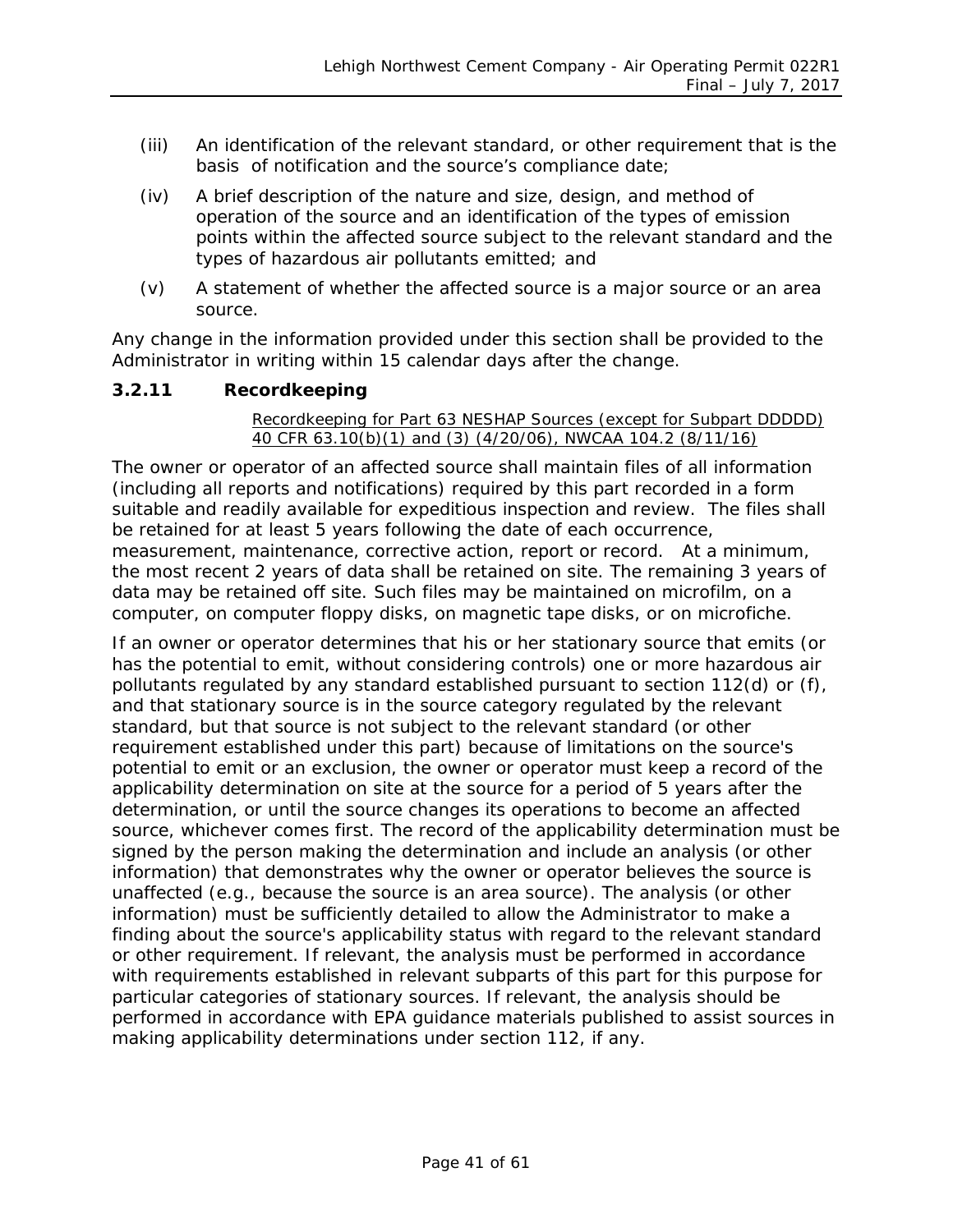# **SECTION 4 GENERALLY APPLICABLE REQUIREMENTS**

The cited requirements in the "Citation" column and incorporated herein by reference are applicable plant-wide at the source, including insignificant emission units. These requirements are federally enforceable unless identified as "State Only". A requirement designated "State Only" is enforceable only by the state or the NWCAA, and not by the EPA or through citizen suits. "State Only" WAC citations are enforceable by NWCAA because they are adopted by reference in NWCAA 104.1, as amended August 11, 2016.The "Description" column is a brief description of the applicable requirements for informational purposes only and is not enforceable. Periodic or continuous monitoring requirements (including testing) are specified in the "Monitoring, Recordkeeping and Reporting" column, which identifies monitoring, recordkeeping and reporting (MR&R) obligations the source must perform as required by WAC 173-401-605(1) and 615(1) and (2) or the underlying requirement. MR&R obligations do not apply to insignificant emission units.

<span id="page-41-0"></span>The requirements in the MR&R column listed below the *"Directly Enforceable"* label are legally enforceable requirements added under the NWCAA's "gap-filling" authority (WAC 173-401-615(1)(b) & (c), (10/17/02)). Other requirements not labeled *"Directly Enforceable"* or above the *"Directly Enforceable"* label are brief descriptions of the regulatory requirements for information purposes, and are not enforceable. Unless the text of the MR&R column is specifically identified to be directly enforceable, the language of the cited regulation takes precedence over a paraphrased requirement.

The provisions of federally-approved NWCAA 365, 366 and the "Guidelines for Industrial Monitoring Equipment and Data Handling" have been replaced in this section by NWCAA 367 and Appendix A - "Ambient Monitoring, Emission Testing, and Continuous Emission and Opacity Monitoring". NWCAA 367 and Appendix A were adopted on July 14, 2005 with a provision that applicable sources would be allowed one year from the date of adoption to achieve compliance with Appendix A. The new regulations are "State Only" until incorporated into the State Implementation Plan. NWCAA 367 and Appendix A are not materially different from the previous rule and guideline, but have been updated to include current monitoring technology and methods.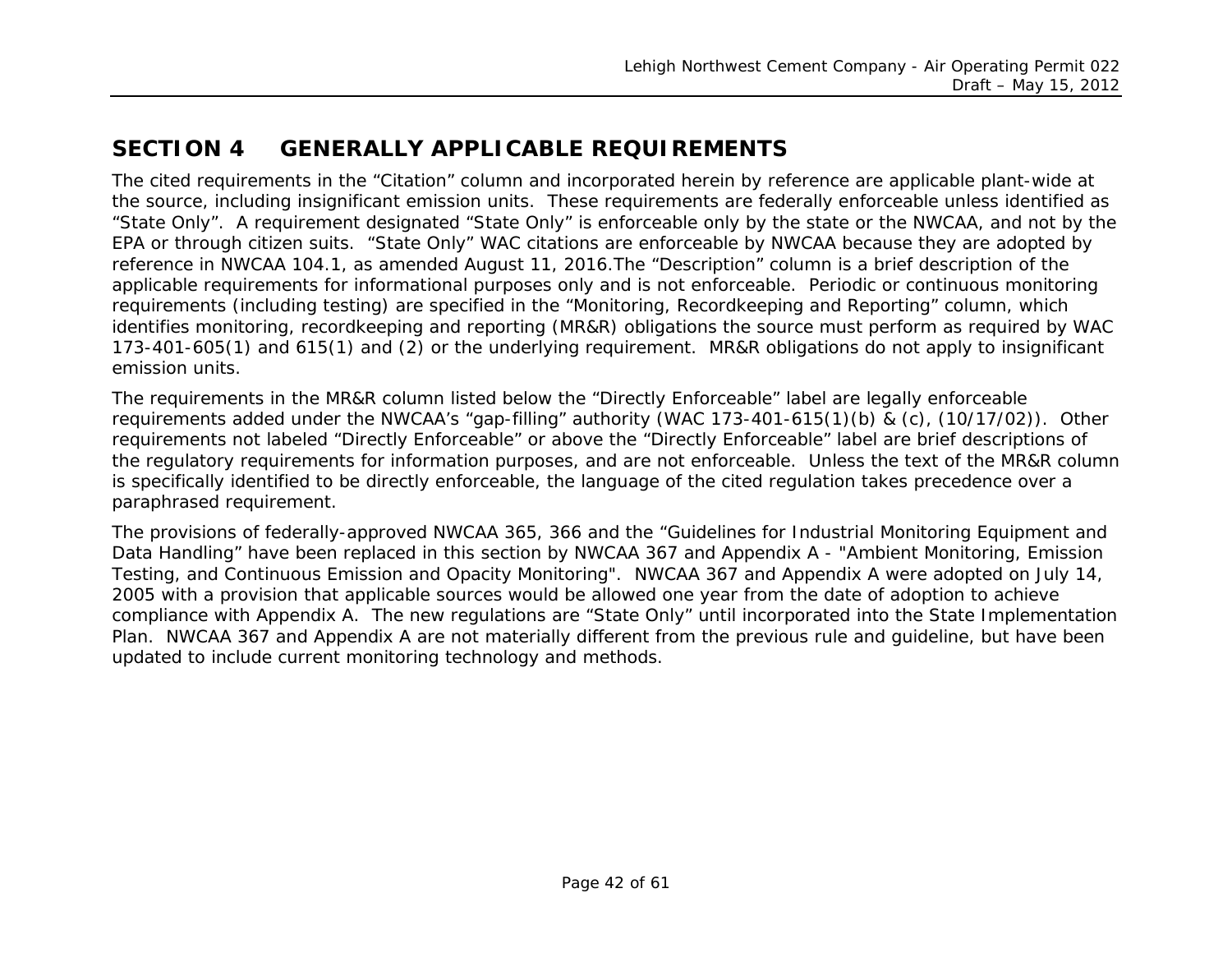| <b>Term</b>    | <b>Citation</b>                                                                                                                                            | <b>Description</b>                                                                                                                                                                                                              | Monitoring, Recordkeeping, & Reporting                                                                                                                                                                                                                                                                                                                                                                                                                                                                                                                                                                              |
|----------------|------------------------------------------------------------------------------------------------------------------------------------------------------------|---------------------------------------------------------------------------------------------------------------------------------------------------------------------------------------------------------------------------------|---------------------------------------------------------------------------------------------------------------------------------------------------------------------------------------------------------------------------------------------------------------------------------------------------------------------------------------------------------------------------------------------------------------------------------------------------------------------------------------------------------------------------------------------------------------------------------------------------------------------|
| 4.1<br>General | WAC 173-401-615(3)<br>(10/17/02)<br>40 CFR 60 Subpart A<br>60.19(c) (2/12/98)<br>40 CFR 63 Subpart A<br>$63.10(a)(5)$ $(4/20/06)$<br>NWCAA 104.2 (8/11/16) | Required Monitoring Reports<br>Submit reports of any required monitoring to the<br>NWCAA at least once every six months. All instances of<br>deviations from permit requirements must be clearly<br>identified in such reports. | Directly Enforceable:<br>Monthly reports shall cover a calendar month,<br>quarterly reports shall cover a calendar<br>quarter, six-month reports shall cover January<br>through June and July through December, and<br>annual reports shall cover a calendar year.<br>The reports shall be submitted within 30 days<br>after the close of the period that the reports<br>cover, except when the reporting deadline is<br>specified in a permit term including, but not<br>necessarily limited to<br>Term 2.1.8 - Source testing<br>Term 2.4.1 - Annual AOP certification<br>Term 2.4.4 - Annual emissions inventory |
| 4.2<br>General | NWCAA 342<br>(9/8/93)<br>NWCAA 342 (7/14/05)<br>State Only)                                                                                                | Operation and Maintenance<br>Sources are required to keep any process and/or air<br>pollution control equipment in good operating condition<br>and repair.                                                                      | Operating instructions and maintenance<br>schedules for process and/or control<br>equipment must be available on site.<br>Directly Enforceable:<br>Monitor, keep records and report in<br>accordance with the terms of this permit.                                                                                                                                                                                                                                                                                                                                                                                 |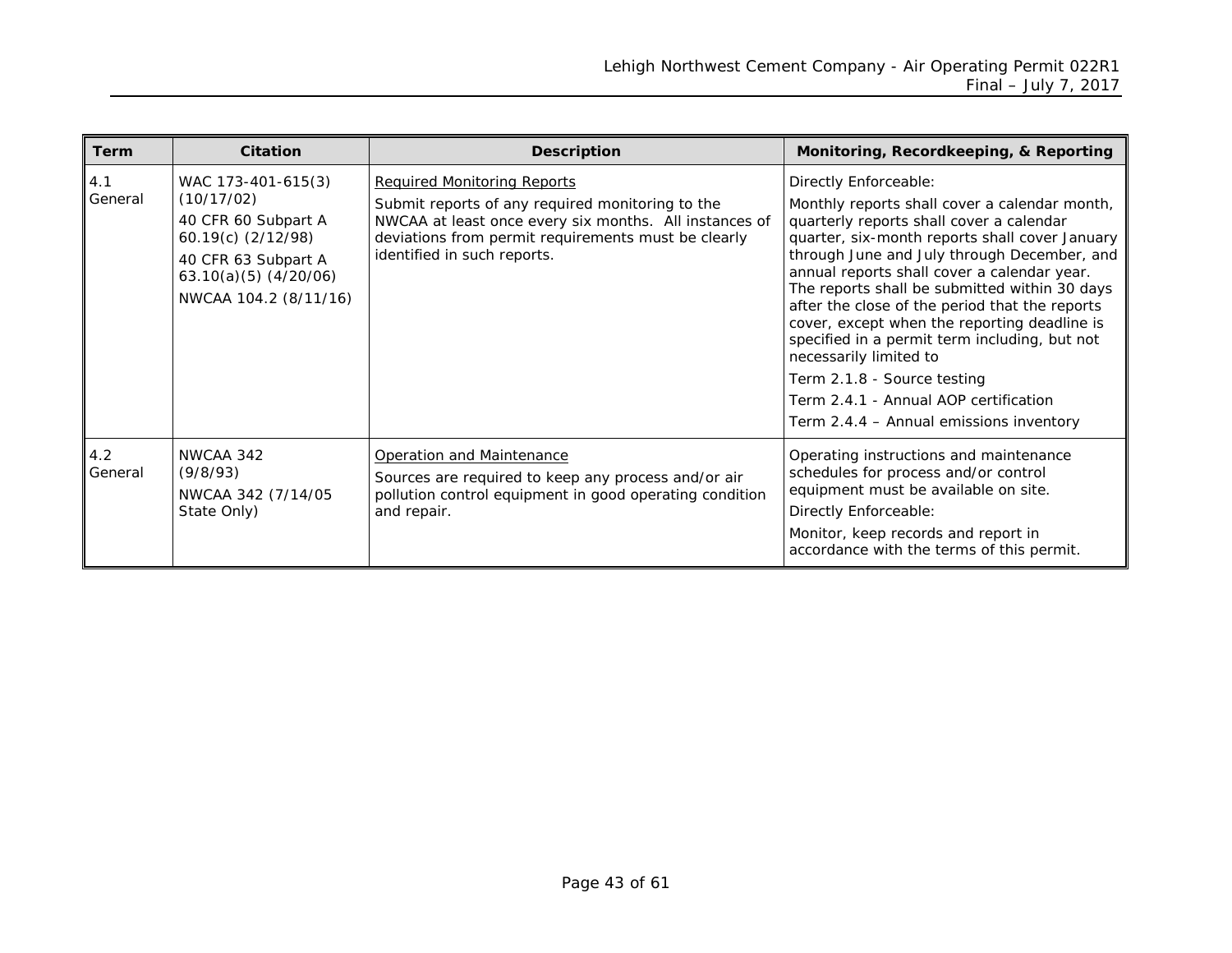<span id="page-43-0"></span>

| <b>Term</b>     | <b>Citation</b>                                                              | <b>Description</b>                                                                                                                                                                                                                                                                                                                                                                                                                                                                                                                                                                                                                                                                                                      | Monitoring, Recordkeeping, & Reporting                                                                                                                                                                                                                                                                                                                                                                                                                                                                                                                                                                                                                                                                                                                                                                                                                                                                                                                  |
|-----------------|------------------------------------------------------------------------------|-------------------------------------------------------------------------------------------------------------------------------------------------------------------------------------------------------------------------------------------------------------------------------------------------------------------------------------------------------------------------------------------------------------------------------------------------------------------------------------------------------------------------------------------------------------------------------------------------------------------------------------------------------------------------------------------------------------------------|---------------------------------------------------------------------------------------------------------------------------------------------------------------------------------------------------------------------------------------------------------------------------------------------------------------------------------------------------------------------------------------------------------------------------------------------------------------------------------------------------------------------------------------------------------------------------------------------------------------------------------------------------------------------------------------------------------------------------------------------------------------------------------------------------------------------------------------------------------------------------------------------------------------------------------------------------------|
| 4.3<br>Nuisance | NWCAA 530<br>(3/09/00 State Only)                                            | <b>General Nuisance</b><br>No person shall discharge from any source quantities of<br>air contaminants, with the exception of odors, in<br>sufficient amounts and of such characteristics and<br>duration as is likely to be injurious or cause damage to<br>human health, plant or animal life, or property; or which<br>unreasonably interferes with enjoyment of life and<br>property.<br>An air contaminant is defined as "dust, fumes, mist,<br>smoke, other particulate matter, vapor gas, odorous<br>substance, or any combination thereof.                                                                                                                                                                      | Directly Enforceable:<br>Upon receiving an air contaminant complaint<br>from the NWCAA or the public, all possible<br>sources of the nuisance emissions at the<br>facility shall be checked for proper operation.<br>Problems identified shall be repaired or<br>corrected as soon as practicable. If the<br>problems identified cannot be repaired or<br>corrected within four hours, action shall be<br>taken to minimize emissions until repairs can<br>be made and the NWCAA shall be notified<br>within 12 hours with a description of the<br>complaint and action being taken to resolve<br>the problem.<br>The results of the investigation, identification<br>of any malfunctioning equipment or aberrant<br>operation, and the date and time of repair or<br>mitigation shall be recorded. A log of these<br>records shall be maintained for inspection.<br>Receipt of a nuisance complaint in itself shall<br>not necessarily be a violation. |
| 4.4<br>Nuisance | WAC 173-400-040(5)<br>(9/20/93)<br>WAC 173-400-040(6)<br>(7/1/16 State Only) | <b>Emission Detrimental to Persons or Property</b><br>No person shall cause or allow the emission of any air<br>contaminant from any source if it is detrimental to the<br>health, safety, or welfare of any person, or causes<br>damage to property or business.                                                                                                                                                                                                                                                                                                                                                                                                                                                       |                                                                                                                                                                                                                                                                                                                                                                                                                                                                                                                                                                                                                                                                                                                                                                                                                                                                                                                                                         |
| 4.5<br>Odor     | NWCAA 535<br>(3/09/00 State Only)                                            | Odor Control Measures<br>Appropriate practices and control equipment shall be<br>installed and operated to reduce odor-bearing gases<br>emitted into the atmosphere to a reasonable minimum.<br>Any person who shall cause the generation of any odor<br>from any source which may reasonably interfere with<br>any other property owner's use and enjoyment of their<br>property must use recognized best practices and control<br>equipment to reduce these odors to a reasonable<br>minimum.<br>No person shall cause or permit the emission of any<br>odorous air contaminant from any source if it is<br>detrimental to the health, safety, or welfare of any<br>person, or causes damage to property or business. |                                                                                                                                                                                                                                                                                                                                                                                                                                                                                                                                                                                                                                                                                                                                                                                                                                                                                                                                                         |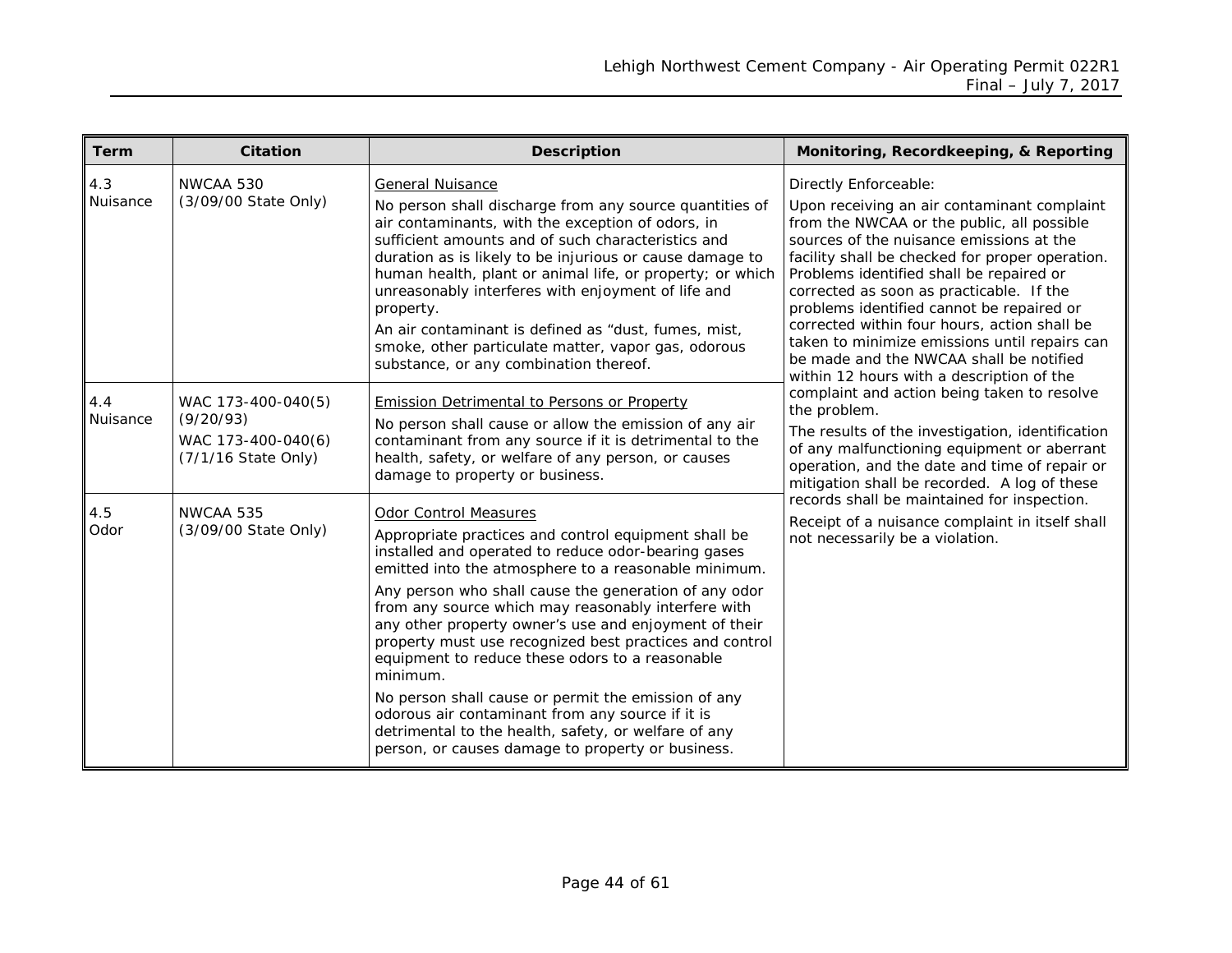| Term             | <b>Citation</b>                           | <b>Description</b>                                                                                                                                                                                                                                                                                                                                                                                                                                                                                                                                                                                                                                                                                                                                                                                                                                    | Monitoring, Recordkeeping, & Reporting                   |
|------------------|-------------------------------------------|-------------------------------------------------------------------------------------------------------------------------------------------------------------------------------------------------------------------------------------------------------------------------------------------------------------------------------------------------------------------------------------------------------------------------------------------------------------------------------------------------------------------------------------------------------------------------------------------------------------------------------------------------------------------------------------------------------------------------------------------------------------------------------------------------------------------------------------------------------|----------------------------------------------------------|
| 4.6<br>Odor      | WAC 173-400-040(5)<br>(7/1/16 State Only) | Odors<br>Source may not generate odors which may unreasonably<br>interfere with property use and must use recognized<br>good practice and procedures to reduce odors to<br>reasonable minimum.                                                                                                                                                                                                                                                                                                                                                                                                                                                                                                                                                                                                                                                        |                                                          |
| 4.7<br><b>PM</b> | NWCAA 550<br>(4/14/93)                    | Preventing Particulate Matter from Becoming Airborne<br>Best Available Control Technology (BACT) required to<br>prevent the release of fugitive matter to the ambient air.<br>Nuisance particulate fallout is prohibited.                                                                                                                                                                                                                                                                                                                                                                                                                                                                                                                                                                                                                             | Directly Enforceable:<br>Follow MR&R under AOP Term 4.3. |
| 4.8<br>PM        | NWCAA 550<br>(9/11/14 State Only)         | Preventing Particulate Matter from Becoming Airborne<br>The owner or operator of a source or activity that<br>generates fugitive dust, including, but not limited to,<br>material handling, building construction or demolition,<br>abrasive blasting, roadways and lots, shall employ<br>reasonable precautions to prevent fugitive dust from<br>becoming airborne and must maintain and operate the<br>source or activity to minimize emissions.<br>It shall be unlawful for any person to cause or allow the<br>emission of particulate matter which becomes deposited<br>upon the property of others in sufficient quantities and<br>of such characteristics and duration as is, or is likely to<br>be, injurious to human health, plant or animal life, or<br>property, or which unreasonably interferes with<br>enjoyment of life and property. |                                                          |
| 4.9<br><b>PM</b> | WAC 173-400-040(3)<br>(7/1/16 State Only) | Fallout<br>Source may not generate the emission of particulate<br>matter to be deposited beyond the property line in<br>sufficient quantity to interfere unreasonably with the use<br>and enjoyment of the property upon which the material<br>is deposited.                                                                                                                                                                                                                                                                                                                                                                                                                                                                                                                                                                                          |                                                          |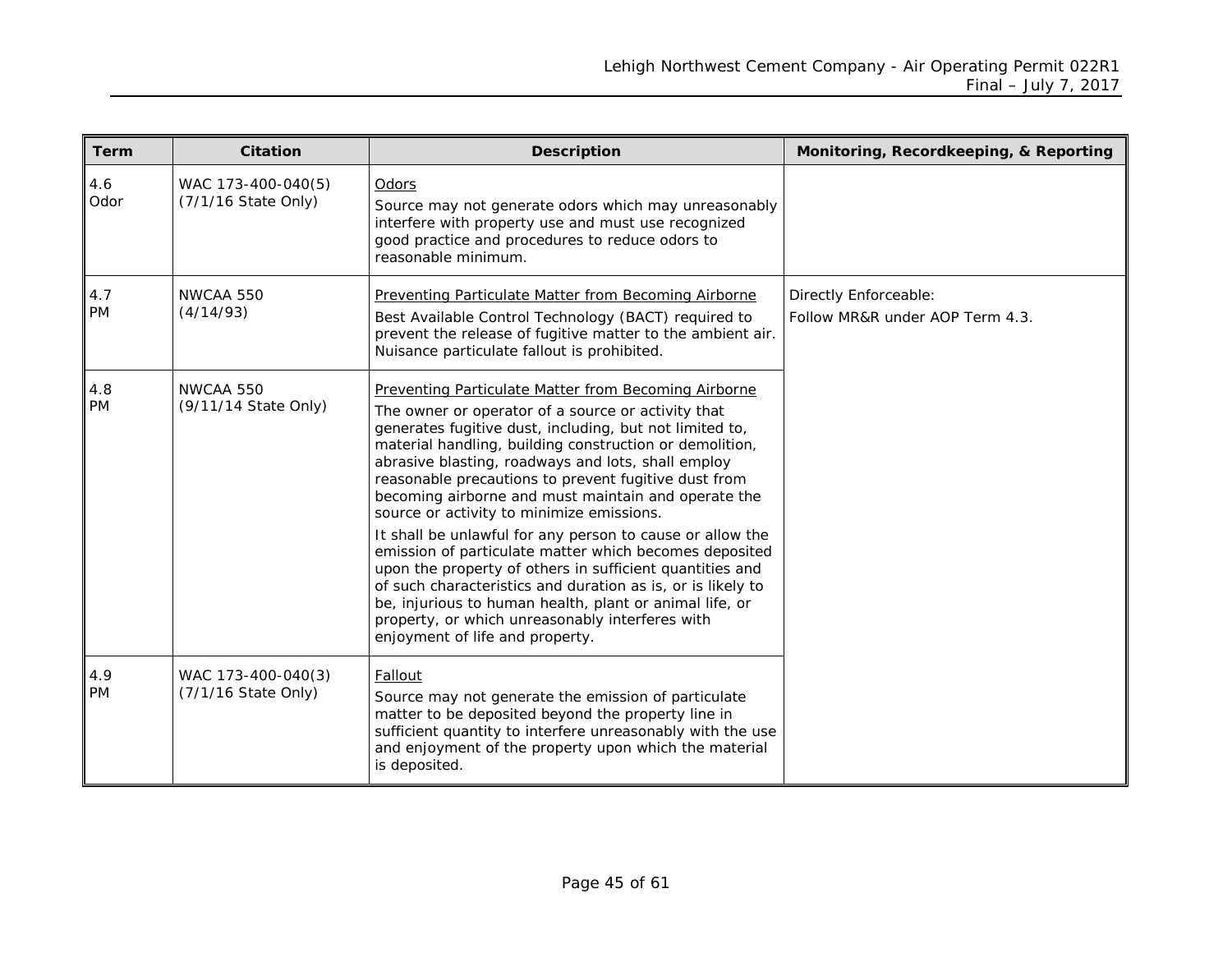| <b>Term</b>     | <b>Citation</b>                                                                    | <b>Description</b>                                                                                                                                                                                                                                                                                                                                                                                                                                                                                                                                                                                                                                          | Monitoring, Recordkeeping, & Reporting                                                                                                                                                                                                                                                                                                                                                                                                                                                                                            |
|-----------------|------------------------------------------------------------------------------------|-------------------------------------------------------------------------------------------------------------------------------------------------------------------------------------------------------------------------------------------------------------------------------------------------------------------------------------------------------------------------------------------------------------------------------------------------------------------------------------------------------------------------------------------------------------------------------------------------------------------------------------------------------------|-----------------------------------------------------------------------------------------------------------------------------------------------------------------------------------------------------------------------------------------------------------------------------------------------------------------------------------------------------------------------------------------------------------------------------------------------------------------------------------------------------------------------------------|
| 4.10<br>PM      | WAC 173-400-040(3)(a)<br>(9/20/93)<br>WAC 173-400-040(4)(a)<br>(7/1/16 State Only) | <b>Fugitive Emissions</b><br>From an emissions unit engaging in materials handling,<br>construction, demolition, or other operation which is a<br>source of fugitive emissions, take reasonable<br>precautions to prevent the release of air contaminants<br>from the operation.                                                                                                                                                                                                                                                                                                                                                                            |                                                                                                                                                                                                                                                                                                                                                                                                                                                                                                                                   |
| 4.11<br>PM      | WAC 173-400-040(8)(a)<br>(9/20/93)<br>WAC 173-400-040(9)(a)<br>(7/1/16 State Only) | <b>Fugitive Dust</b><br>Reasonable precautions to prevent release of fugitive<br>dust required. Maintain and operate source to minimize<br>emissions.                                                                                                                                                                                                                                                                                                                                                                                                                                                                                                       |                                                                                                                                                                                                                                                                                                                                                                                                                                                                                                                                   |
| 4.12<br>Opacity | NWCAA 451.1 (10/13/94)                                                             | Emission of Air Contaminant - Visual Standard<br>No person shall cause or permit the emission, for any<br>period aggregating more than 3 minutes in any 1 hour,<br>of an air contaminant from any source which, at the<br>point at emission, or within a reasonable distance of the<br>point of emission, exceeds 20% opacity except: When<br>there is valid data to show that the opacity is in excess<br>of 20% as a result of the presence of condensed water<br>droplets, and that the concentration of the particulate<br>matter, as shown by a source test approved by the<br>Control Officer, is less than 0.10 (0.23 g/m <sup>3</sup> ) grain/dscf. | Directly Enforceable:<br>At least once during each calendar month that<br>a process unit operates, conduct qualitative<br>visual observations on each stack while<br>operating to determine whether there are<br>visible emissions.<br>For Finish Mill #4, follow MR&R 5.2.1, except<br>that if Method 9 shows emission in excess of<br>20%, determine opacity according to Ecology<br>Method 9A** or shut down the unit until<br>corrective action is taken. For other equipment,<br>if, at any time, visible emissions (VE) are |
| 4.13<br>Opacity | NWCAA 451.1 (11/8/07<br>State Only)                                                | Emission of Air Contaminant - Visual Standard<br>No person shall cause or permit the emission, for any<br>period aggregating more than 3 minutes in any 1 hour,<br>of an air contaminant from any source which, at the<br>point at emission, or within a reasonable distance of the<br>point of emission, exceeds 20% opacity except: When<br>there is valid data to show that the opacity is in excess<br>of 20% as a result of the presence of condensed water<br>droplets, and that the concentration of the particulate<br>matter, as shown by a source test approved by the<br>Control Officer, is less than 0.10 (0.23 g/m <sup>3</sup> ) grain/dscf. | observed, take at least one of the following<br>actions within 24 hours of observation:<br>Take corrective action that returns opacity<br>to non-visible level as soon as practicable,<br>A certified VE reader shall determine the<br>opacity according to EPA Method 9* and<br>daily thereafter until opacity is shown to be<br>less than applicable limits. If EPA Method 9<br>shows emissions in excess of an applicable<br>standard, determine opacity according to<br>Ecology Method 9A**, or                               |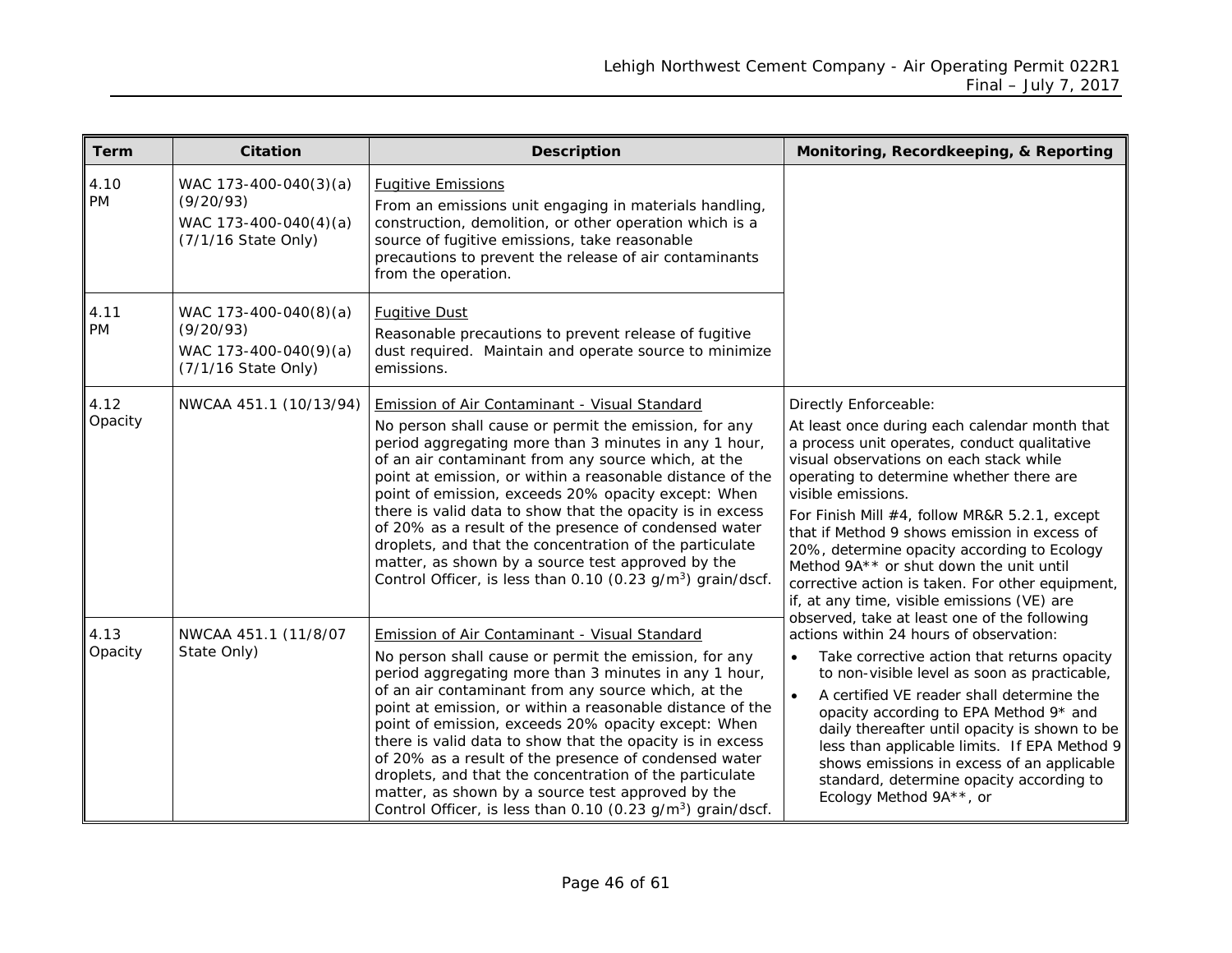| <b>Term</b>       | <b>Citation</b>                                                                                            | <b>Description</b>                                                                                                                                                                                                                                                                                                                                                                                                                                                                           | Monitoring, Recordkeeping, & Reporting                                                                                                                                                                                                                                                                                                                                                                                |  |
|-------------------|------------------------------------------------------------------------------------------------------------|----------------------------------------------------------------------------------------------------------------------------------------------------------------------------------------------------------------------------------------------------------------------------------------------------------------------------------------------------------------------------------------------------------------------------------------------------------------------------------------------|-----------------------------------------------------------------------------------------------------------------------------------------------------------------------------------------------------------------------------------------------------------------------------------------------------------------------------------------------------------------------------------------------------------------------|--|
| 4.14<br>Opacity   | WAC 173-400-040(1)<br>(9/20/93)<br>WAC 173-400-040(2)<br>(7/1/16 State Only)<br>NWCAA 466.113<br>(4/13/93) | <b>Visible Emissions</b><br>No person shall cause or allow the emission for more<br>than three minutes, in any one hour, of an air<br>contaminant from any emissions unit which at the<br>emission point, or within a reasonable distance of the<br>emission point, exceeds twenty percent opacity except:<br>When the owner or operator of a source supplies valid<br>data to show that the presence of uncombined water is<br>the only reason for the opacity to exceed twenty<br>percent. | Shut the unit down until corrective actions<br>can be taken.<br>If a certified VE reader is not available to read<br>opacity within 24 hours of observed emissions,<br>it shall be assumed that the VE exceeds all<br>applicable opacity standards.<br>* 40 CFR 60 Appendix A Method 9 - Visual<br>determination of the opacity of emissions from<br>stationary sources<br>** Washington Department of Ecology Source |  |
| 4.15              | NWCAA 455.1 (9/8/93)<br>NWCAA 455.1 (5/11/95<br>State Only)                                                | <b>Emission of Particulate Matter</b><br>No person shall cause or permit emission of particulate<br>matter in excess of 0.10 grain/dry standard cubic foot<br>(dscf) $(0.23 \text{ g/m}^3)$ (combustion emissions shall be<br>corrected to $7\%$ O <sub>2</sub> ).                                                                                                                                                                                                                           | Test Method 9A - Visual determination of<br>opacity for a three minute standard (revised<br>July 12, 1990)<br>Note: In addition, 5-4.9 requires weekly<br>monitoring for dust collectors #0001 and                                                                                                                                                                                                                    |  |
| 4.16<br><b>PM</b> | WAC 173-400-060<br>(3/22/91)<br>WAC 173-400-060<br>(7/1/16 State Only)                                     | <b>Emission Standards for General Process Units</b><br>Particulate emissions greater than 0.1 grain/dscf<br>prohibited.                                                                                                                                                                                                                                                                                                                                                                      | #0002.                                                                                                                                                                                                                                                                                                                                                                                                                |  |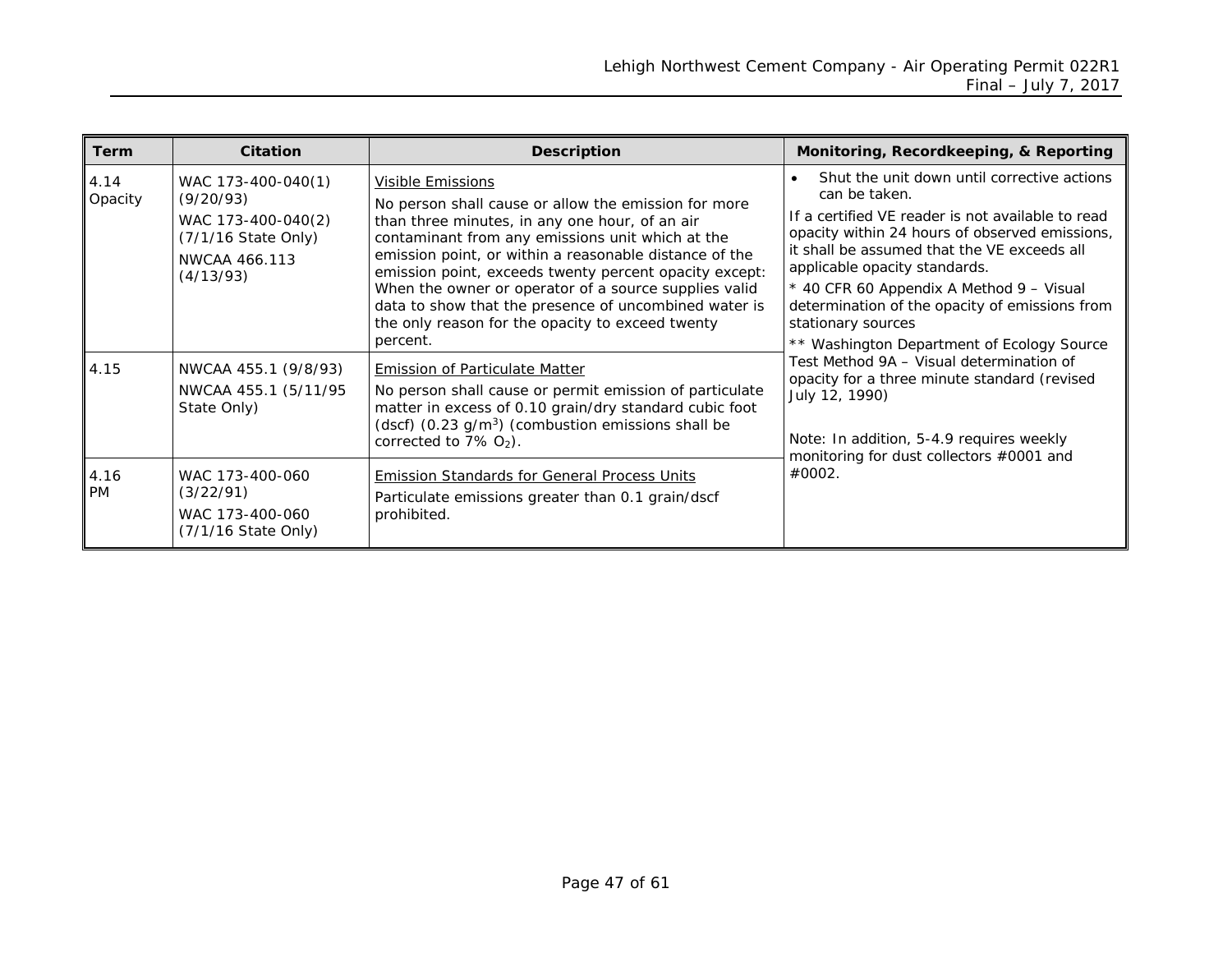| <b>Term</b>             | <b>Citation</b>                                                                | <b>Description</b>                                                                                                                                                                                                                                                                                                                                                                                                                   | Monitoring, Recordkeeping, & Reporting                                                                                                                                    |
|-------------------------|--------------------------------------------------------------------------------|--------------------------------------------------------------------------------------------------------------------------------------------------------------------------------------------------------------------------------------------------------------------------------------------------------------------------------------------------------------------------------------------------------------------------------------|---------------------------------------------------------------------------------------------------------------------------------------------------------------------------|
| 4.17                    | NWCAA 466.112<br>$(4/13/93)$ ;<br>(5/11/95) State<br>Only                      | <b>Emission of Particulate Matter from cement</b><br>plants<br>It shall be unlawful for the owner or operator of any<br>portland cement plant to cause or allow to be discharged<br>into the atmosphere from any sources any emission<br>which contains particulate matter in excess of 0.1 grains<br>per dry cubic foot of exhaust gas.                                                                                             | Directly Enforceable:<br>Follow MR&R on AOP term 4.12                                                                                                                     |
| 4.18<br>SO <sub>2</sub> | NWCAA 462<br>(10/14/87)                                                        | <b>Emission of Sulfur Compounds</b><br>Sulfur compounds emissions, calculated as SO <sub>2</sub> , shall<br>not exceed 1,000 ppmvd at 7% oxygen.<br>This requirement is not violated if reasonable evidence is<br>presented that concentrations will not exceed ambient<br>standards and the permittee demonstrates that no<br>practical method of reducing the concentration exists.                                                | Directly Enforceable:<br>Maintain records of type, quantity, and sulfur<br>content of all fuel combusted. Records shall be<br>made available for inspection upon request. |
| 4.19<br>SO <sub>2</sub> | NWCAA 462<br>(3/13/97 State Only)<br>WAC 173-400-040(7)<br>(7/1/16 State Only) | <b>Emission of Sulfur Compounds</b><br>Sulfur compounds emissions, calculated as SO <sub>2</sub> , shall<br>not exceed 1,000 ppmvd at 7% oxygen averaged for a<br>60 consecutive minute period.<br>This requirement is not violated if reasonable evidence is<br>presented that concentrations will not exceed ambient<br>standards and the permittee demonstrates that no<br>practical method of reducing the concentration exists. |                                                                                                                                                                           |
| 4.20<br>SO <sub>2</sub> | WAC 173-400-040(6)<br>first paragraph only<br>(9/20/93)                        | <b>Sulfur Dioxide</b><br>Sulfur dioxide emissions shall not exceed 1,000 ppmvd,<br>corrected to 7% oxygen for combustion sources, based<br>on the average of any 60 consecutive minute period.                                                                                                                                                                                                                                       |                                                                                                                                                                           |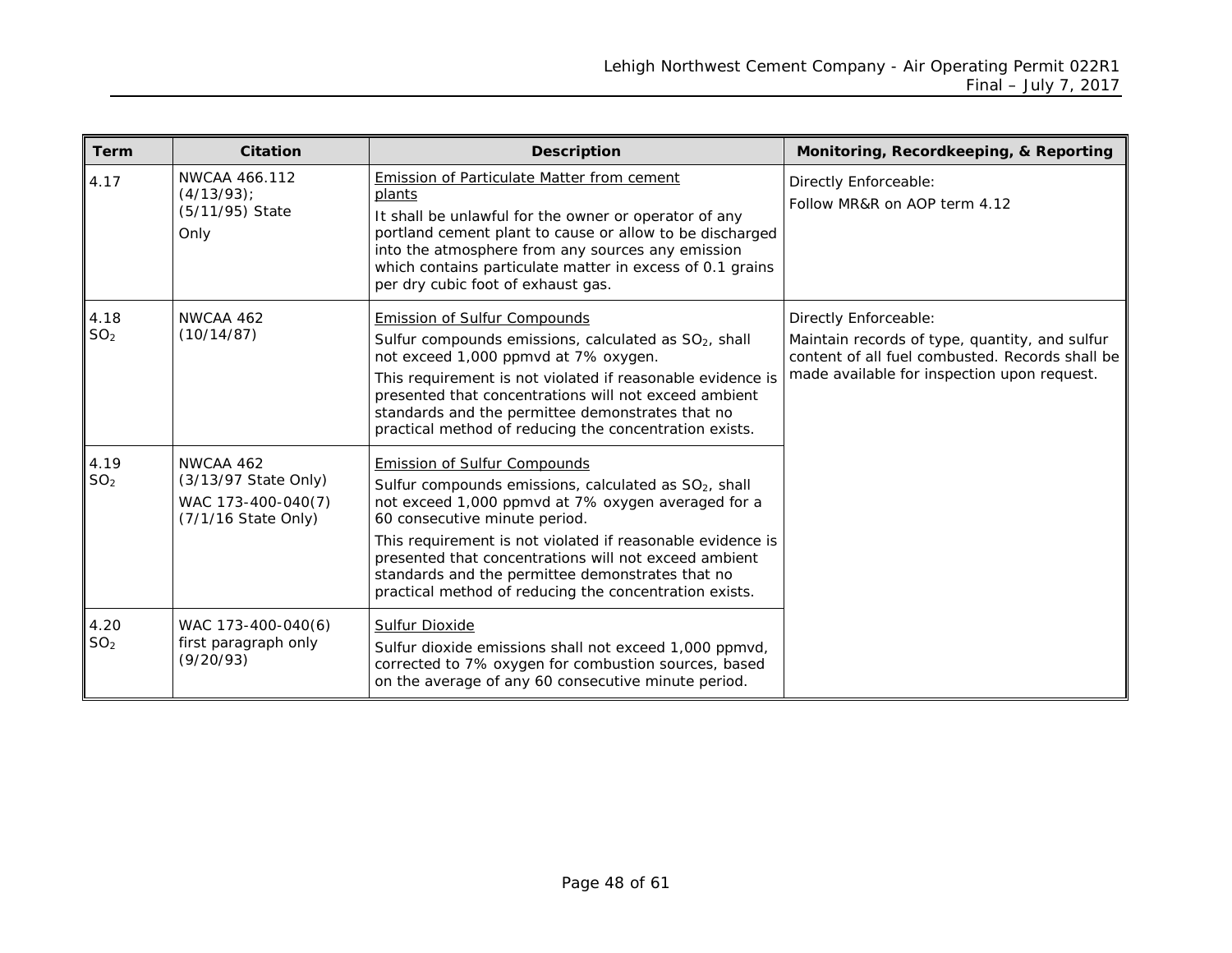# **SECTION 5 SPECIFIC REQUIREMENTS FOR EMISSION UNITS**

The cited requirements in the "Citation" column of the tables in this section, incorporated herein by reference, are applicable to the emission units identified in the corresponding table header. These requirements are federally enforceable unless identified as "State Only". A requirement designated "State Only" is enforceable only by the state or the NWCAA, and not by the EPA or through citizen suits. "State Only" WAC citations are enforceable by NWCAA because they are adopted by reference in NWCAA 104.1, as amended August 11, 2016. The "Description" column is a brief description of the applicable requirements for informational purposes only and is not enforceable. Periodic or continuous monitoring requirements (including testing) are specified in the "Monitoring, Recordkeeping, and Reporting" column, which identifies monitoring, recordkeeping and reporting (MR&R) obligations the source must perform as required by WAC 173-401-605(1) and 615(1) and (2) or the underlying requirement.

The requirements in the MR&R column listed below the designation "Directly Enforceable" are legally enforceable requirements added under the NWCAA's "gap-filling" authority [WAC 173-401-615(1)(b) & (c) (10/17/02)]. Other requirements not labeled "directly enforceable" are brief descriptions of the regulatory requirements for informational purposes and are not enforceable, unless they are identical to the cited requirement. Unless the text of the MR&R column is specifically identified to be directly enforceable, the language of the cited regulation takes precedence over a paraphrased requirement.

<span id="page-48-0"></span>

| Table 5-1 Specifically Applicable Requirements - Finish Mill #3, Finish Mill #4, Storage Area and |  |  |  |
|---------------------------------------------------------------------------------------------------|--|--|--|
| <b>Conveyance System</b>                                                                          |  |  |  |

<span id="page-48-1"></span>

| <b>Term</b>           | <b>Citation</b>                                         | <b>Description</b>                                                                                                                                             | Monitoring/Recordkeeping/Reporting                                                                                                                                                                                                                                                                                                                                                                                                                                                                                                              |
|-----------------------|---------------------------------------------------------|----------------------------------------------------------------------------------------------------------------------------------------------------------------|-------------------------------------------------------------------------------------------------------------------------------------------------------------------------------------------------------------------------------------------------------------------------------------------------------------------------------------------------------------------------------------------------------------------------------------------------------------------------------------------------------------------------------------------------|
| $5 - 1.1$<br>O&M Plan | 40 CFR 63.1347<br>(7/27/15)<br>NWCAA 104.2<br>(8/11/16) | You must prepare, for each affected source<br>subject to the provisions of subpart LLL to 40 CFR<br>63, a written operations and maintenance plan<br>$(O&M)$ . | The O&M plan must include the following information:<br>(1) Procedures for proper operation and maintenance<br>of the affected source and air pollution control devices<br>in order to meet the emissions limits and operating<br>limits. Your O&M plan must address periods of startup<br>and shutdown: and<br>(2) Corrective actions required by AOP terms 5-2.1<br>and 5-2.2 if visible emissions are seen using Method<br>22 from any of the following: Finishing Mill #3,<br>Finishing Mill #4, Storage Area, or the Conveyance<br>System. |
|                       |                                                         |                                                                                                                                                                | Failure to comply with any provision of the O&M plan<br>developed in accordance with this section is a violation<br>of the standard.<br>Directly enforceable:<br>Maintain records in accordance with Section 3.2.11.                                                                                                                                                                                                                                                                                                                            |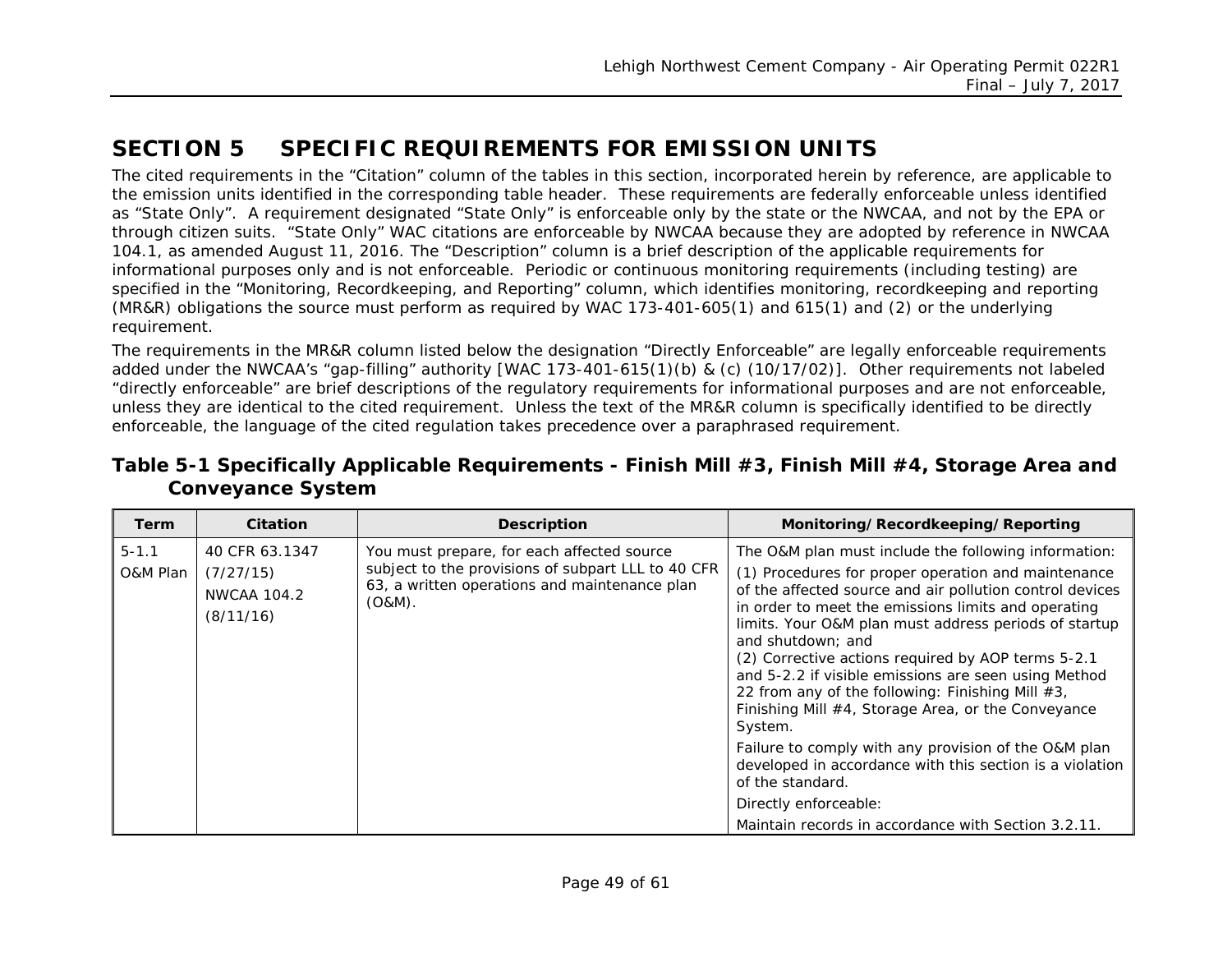<span id="page-49-0"></span>

| <b>Term</b>          | Citation                                                                  | <b>Description</b>                                                                                                     | Monitoring/Recordkeeping/Reporting                                                                                                                                                                                                                                                                                                                                                                                                                       |
|----------------------|---------------------------------------------------------------------------|------------------------------------------------------------------------------------------------------------------------|----------------------------------------------------------------------------------------------------------------------------------------------------------------------------------------------------------------------------------------------------------------------------------------------------------------------------------------------------------------------------------------------------------------------------------------------------------|
| $5 - 2.1$<br>Opacity | 40 CFR 60.62(c),<br>40 CFR 60.64(b)(3)<br>$(7/27/15)$ ,<br>40 CFR         | No discharge into the atmosphere from the<br>Finish Mill #4 any gases which exhibit 10<br>percent opacity, or greater. | You must conduct a monthly 10-minute visible<br>emissions test of the Finish Mill $#4$ in accordance with<br>EPA Method 22. The performance test must be<br>conducted while the Finish Mill $#4$ is in operation.                                                                                                                                                                                                                                        |
|                      | 63.1350(f)(1) and<br>$(3)$ $(7/25/16)$<br><b>NWCAA 104.2</b><br>(8/11/16) |                                                                                                                        | If no visible emissions are observed in six consecutive<br>monthly tests for the Finish Mill #4, you may decrease<br>the frequency of performance testing from monthly to<br>semi-annually. If visible emissions are observed during<br>any semi-annual test, you must resume performance<br>testing of the Finish Mill #4 on a monthly basis and<br>maintain that schedule until no visible emissions are<br>observed in six consecutive monthly tests. |
|                      |                                                                           |                                                                                                                        | If no visible emissions are observed during the semi-<br>annual test, you may decrease the frequency of<br>performance testing from semi-annually to annually. If<br>visible emissions are observed during any annual<br>performance test, you must resume performance<br>testing on a monthly basis and maintain that schedule<br>until no visible emissions are observed in six<br>consecutive monthly tests.                                          |
|                      |                                                                           |                                                                                                                        | If visible emissions are observed during any Method 22<br>performance test, you must conduct 30 minutes of<br>opacity observations, recorded at 15-second intervals,<br>in accordance with EPA Method 9. The Method 9<br>performance test, must begin within 1 hour of any<br>observation of visible emissions.                                                                                                                                          |
|                      |                                                                           |                                                                                                                        | If visible emissions are observed during any Method 22<br>visible emissions test conducted under this AOP term,<br>you must initiate, within one-hour, the corrective<br>actions specified in your operation and maintenance<br>plan as required in AOP term 5-1.1.                                                                                                                                                                                      |
|                      |                                                                           |                                                                                                                        | Directly enforceable:<br>Maintain records in accordance with Section 3.2.11.                                                                                                                                                                                                                                                                                                                                                                             |

### **Table 5-2 Specifically Applicable Requirements – Finish Mill #4**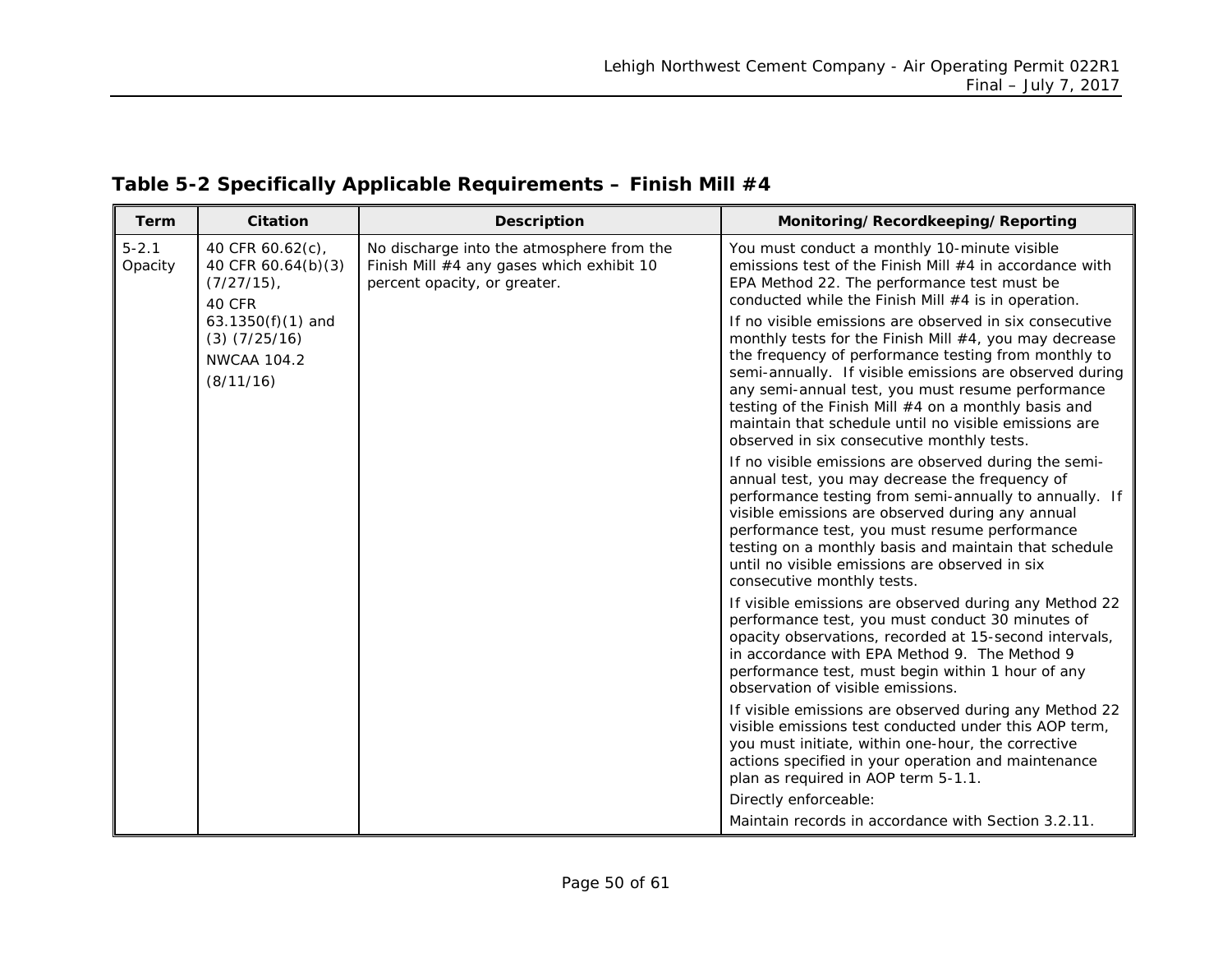| <b>Term</b> | Citation                                                                                                       | <b>Description</b>                                                                                                                                                                                                                                                                                                                  | Monitoring/Recordkeeping/Reporting                                                                                                                                                                                                                                                                                                                                                                                                                                                                                   |
|-------------|----------------------------------------------------------------------------------------------------------------|-------------------------------------------------------------------------------------------------------------------------------------------------------------------------------------------------------------------------------------------------------------------------------------------------------------------------------------|----------------------------------------------------------------------------------------------------------------------------------------------------------------------------------------------------------------------------------------------------------------------------------------------------------------------------------------------------------------------------------------------------------------------------------------------------------------------------------------------------------------------|
| $5 - 2.2$   | 40 CFR 60.62(c),<br>40 CFR 60.64(b)(3)<br>$(7/27/15)$ ,<br>40 CFR<br>63.1350 $(f)(2)$ and<br>$(3)$ $(7/25/16)$ | No discharge into the atmosphere from the<br>Finish Mill #4 any gases which exhibit 10<br>percent opacity, or greater.                                                                                                                                                                                                              | (1) For the Finish Mill #4, you must monitor opacity by<br>conducting daily visible emissions observations of the<br>mill sweep and air separator PM control device<br>(baghouse) in accordance with the procedures of EPA<br>Method 22. The duration of the Method 22<br>performance test must be 6 minutes.                                                                                                                                                                                                        |
|             | <b>NWCAA 104.2</b><br>(8/11/16)                                                                                |                                                                                                                                                                                                                                                                                                                                     | (2) Within 24 hours of the end of the Method 22<br>performance test in which visible emissions were<br>observed, you must conduct a follow up Method 22<br>performance test of each stack from which visible<br>emissions were observed during the previous Method<br>22 performance test.                                                                                                                                                                                                                           |
|             |                                                                                                                |                                                                                                                                                                                                                                                                                                                                     | If visible emissions are observed during the follow-up<br>Method 22 performance test required by paragraph (2)<br>above from any stack from which visible emissions<br>were observed during the previous Method 22<br>performance test required by paragraph (1) above, you<br>must then conduct an opacity test of each stack from<br>which emissions were observed during the follow up<br>Method 22 performance test in accordance with EPA<br>Method 9. The duration of the Method 9 test must be<br>30 minutes. |
|             |                                                                                                                |                                                                                                                                                                                                                                                                                                                                     | If visible emissions are observed during any Method 22<br>visible emissions test conducted under this AOP term,<br>you must initiate, within one-hour, the corrective<br>actions specified in your operation and maintenance<br>plan as required in AOP term 5-1.1.<br>Directly enforceable:                                                                                                                                                                                                                         |
|             |                                                                                                                |                                                                                                                                                                                                                                                                                                                                     | Maintain records in accordance with Section 3.2.11.                                                                                                                                                                                                                                                                                                                                                                                                                                                                  |
| $5 - 2.3$   | 40 CFR 63.1348(d)<br>(7/27/15)<br><b>NWCAA 104.2</b><br>(8/11/16)                                              | General duty to minimize emissions:<br>At all times you must operate and maintain any<br>affected source, including associated air<br>pollution control equipment and monitoring<br>equipment, in a manner consistent with safety<br>and good air pollution control practices for<br>minimizing emissions. Determination of whether | Directly Enforceable:<br>Keep records of operation and maintenance<br>procedures, monitoring results, and actions taken to<br>minimize emissions. Provide them to the NWCAA upon<br>request.                                                                                                                                                                                                                                                                                                                         |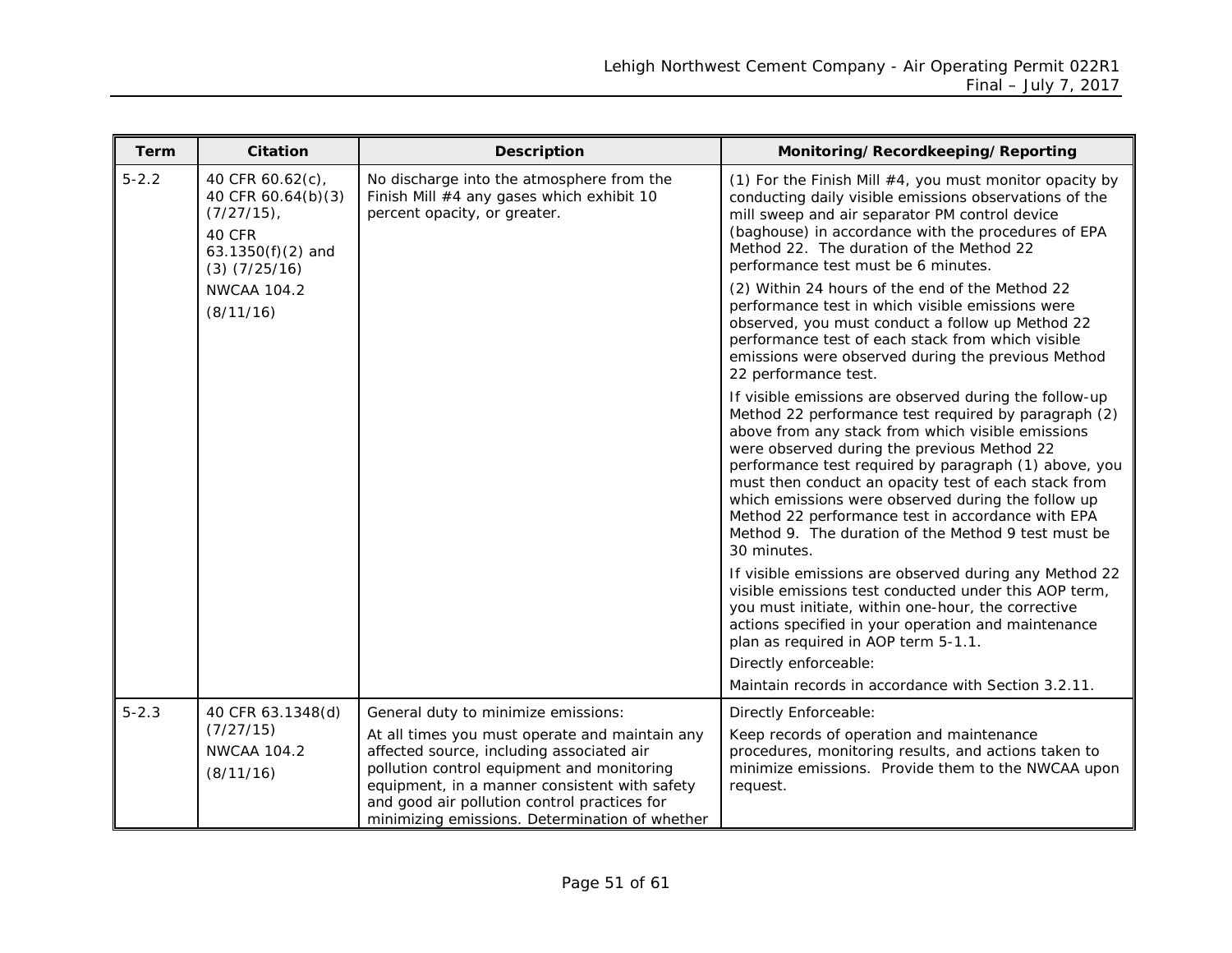| Term      | <b>Citation</b>                                                | <b>Description</b>                                                                                                                                                                                                                                                                                                                                                                                                                                                                                                                                                                                                                                                               | Monitoring/Recordkeeping/Reporting                                                                |
|-----------|----------------------------------------------------------------|----------------------------------------------------------------------------------------------------------------------------------------------------------------------------------------------------------------------------------------------------------------------------------------------------------------------------------------------------------------------------------------------------------------------------------------------------------------------------------------------------------------------------------------------------------------------------------------------------------------------------------------------------------------------------------|---------------------------------------------------------------------------------------------------|
|           |                                                                | such operation and maintenance procedures are<br>being used will be based on information<br>available to the Administrator which may<br>include, but is not limited to, monitoring results,<br>review of operation and maintenance<br>procedures, review of operation and<br>maintenance records, and inspection of the<br>source.                                                                                                                                                                                                                                                                                                                                               |                                                                                                   |
| $5 - 2.4$ | 40 CFR 63.1355<br>(7/25/16)<br><b>NWCAA 104.2</b><br>(8/11/16) | Keep records of:<br>All documentation supporting initial<br>notifications and notifications of compliance<br>status under §63.9<br>All records of applicability determination,<br>including supporting analyses<br>The occurrence and duration of each<br>startup of shutdown<br>The occurrence and duration of each<br>malfunction of process equipment or air<br>pollution control equipment.<br>Actions taken during periods of malfunction to<br>minimize emissions in accordance with<br>§63.1348(d) including corrective actions to<br>restore malfunctioning process and air pollution<br>control and monitoring equipment to its normal<br>or usual manner of operation. | Directly enforceable:<br>Maintain records in accordance with Section 3.2.11.                      |
|           | Fuller Air Separator                                           |                                                                                                                                                                                                                                                                                                                                                                                                                                                                                                                                                                                                                                                                                  |                                                                                                   |
| $5 - 2.5$ | OAC 587a,<br>Condition 2<br>(12/8/11)                          | Visible emissions from the air separator shall not<br>exceed ten percent opacity for more than six<br>aggregate minutes in any sixty minute period.                                                                                                                                                                                                                                                                                                                                                                                                                                                                                                                              | <b>Directly Enforceable</b><br>Comply with MR&R in permit term 4.12.                              |
| $5 - 2.6$ | OAC 587a,<br>Condition 3<br>(12/8/11)                          | Total particulate emissions from the fabric<br>filtration system shall not exceed 0.02 gr/acf.                                                                                                                                                                                                                                                                                                                                                                                                                                                                                                                                                                                   |                                                                                                   |
| $5 - 2.7$ | OAC 587a,<br>Condition 4                                       | Maintain and operate the air separator and<br>fabric filter in accordance with operation and                                                                                                                                                                                                                                                                                                                                                                                                                                                                                                                                                                                     | Keep operation and maintenance manuals on site and<br>make them available to NWCAA personnel upon |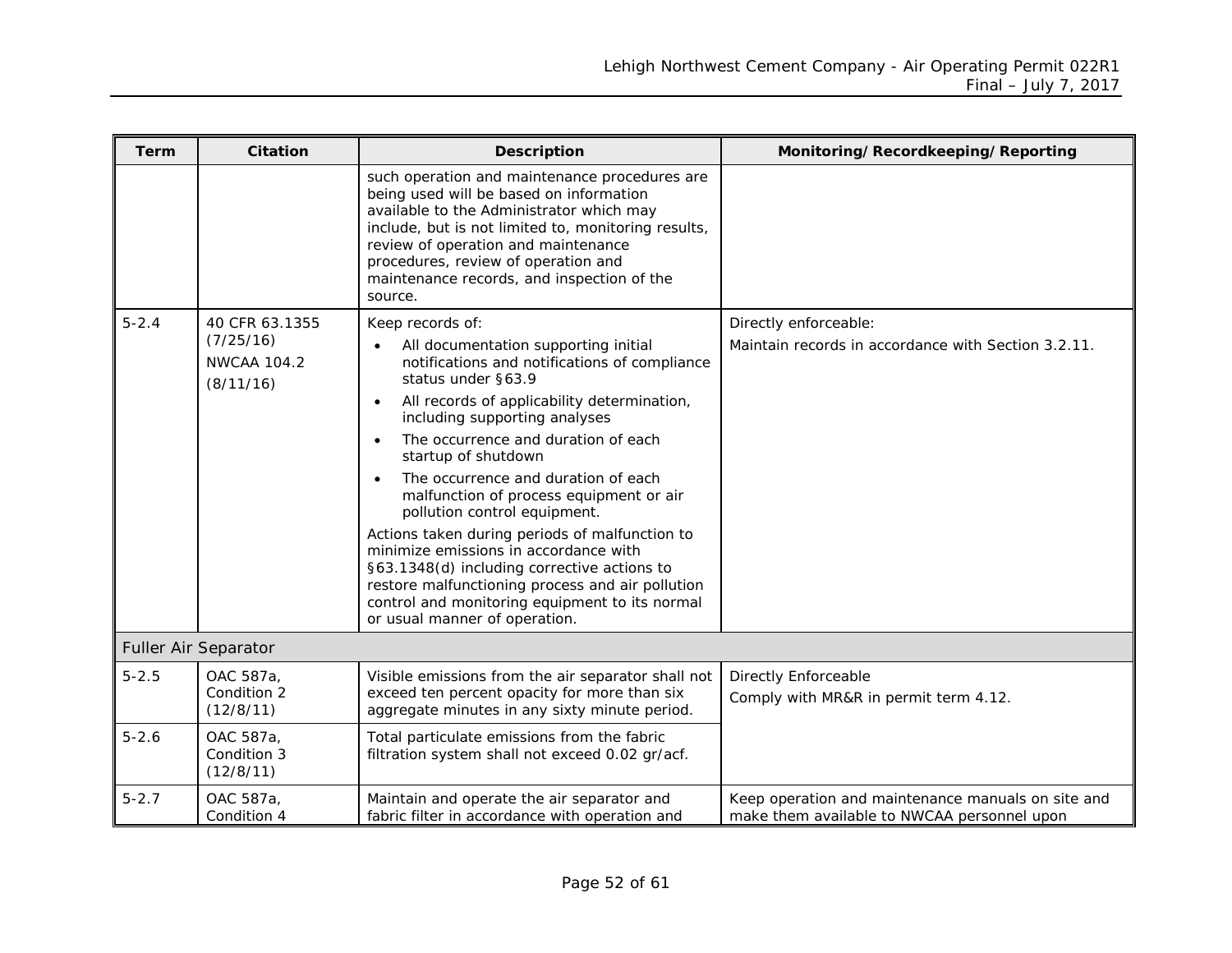| <b>Term</b> | Citation                              | <b>Description</b>                                                                                                                                          | Monitoring/Recordkeeping/Reporting                                                                                                                                                                                                                                                                                                                                                                                                                         |
|-------------|---------------------------------------|-------------------------------------------------------------------------------------------------------------------------------------------------------------|------------------------------------------------------------------------------------------------------------------------------------------------------------------------------------------------------------------------------------------------------------------------------------------------------------------------------------------------------------------------------------------------------------------------------------------------------------|
|             | (12/8/11)                             | maintenance manuals.                                                                                                                                        | request.                                                                                                                                                                                                                                                                                                                                                                                                                                                   |
| $5 - 2.8$   | OAC 587a,<br>Condition 5<br>(12/8/11) | The finish mill shall not be operated unless it is<br>vented to the air separator and fabric filtration<br>system to control particulate emissions.         | Directly Enforceable<br>The finish mill shall be interlocked with the air<br>separator/fabric filtration system so that operation of<br>the finish mill without the air separator/fabric filtration<br>system is not possible.                                                                                                                                                                                                                             |
| $5 - 2.9$   | OAC 587a,<br>Condition 7<br>(12/8/11) | Dust collected by the fabric filter shall be<br>discharged only into closed containers.                                                                     | <b>Directly Enforceable</b><br>Comply with MR&R in permit term 4.12.                                                                                                                                                                                                                                                                                                                                                                                       |
| $5 - 2.10$  | OAC 587a,<br>Condition 6<br>(12/8/11) | A mechanical gauge shall be installed and<br>maintained to continuously monitor the static<br>pressure differential across the fabric filtration<br>system. | Directly Enforceable<br>Weekly readings of the differential pressure drop shall<br>be taken on each dust collector to assure it is operating<br>within the acceptable range.<br>All readings taken to comply with this condition shall be<br>recorded in a written log that includes the differential<br>pressure drop reading, the dust collector it was taken<br>on, the time and date of the reading, and the name of<br>the person taking the reading. |
|             |                                       |                                                                                                                                                             | There is no requirement to take differential pressure<br>drop readings on a dust collector that does not operate<br>during a particular calendar week.                                                                                                                                                                                                                                                                                                     |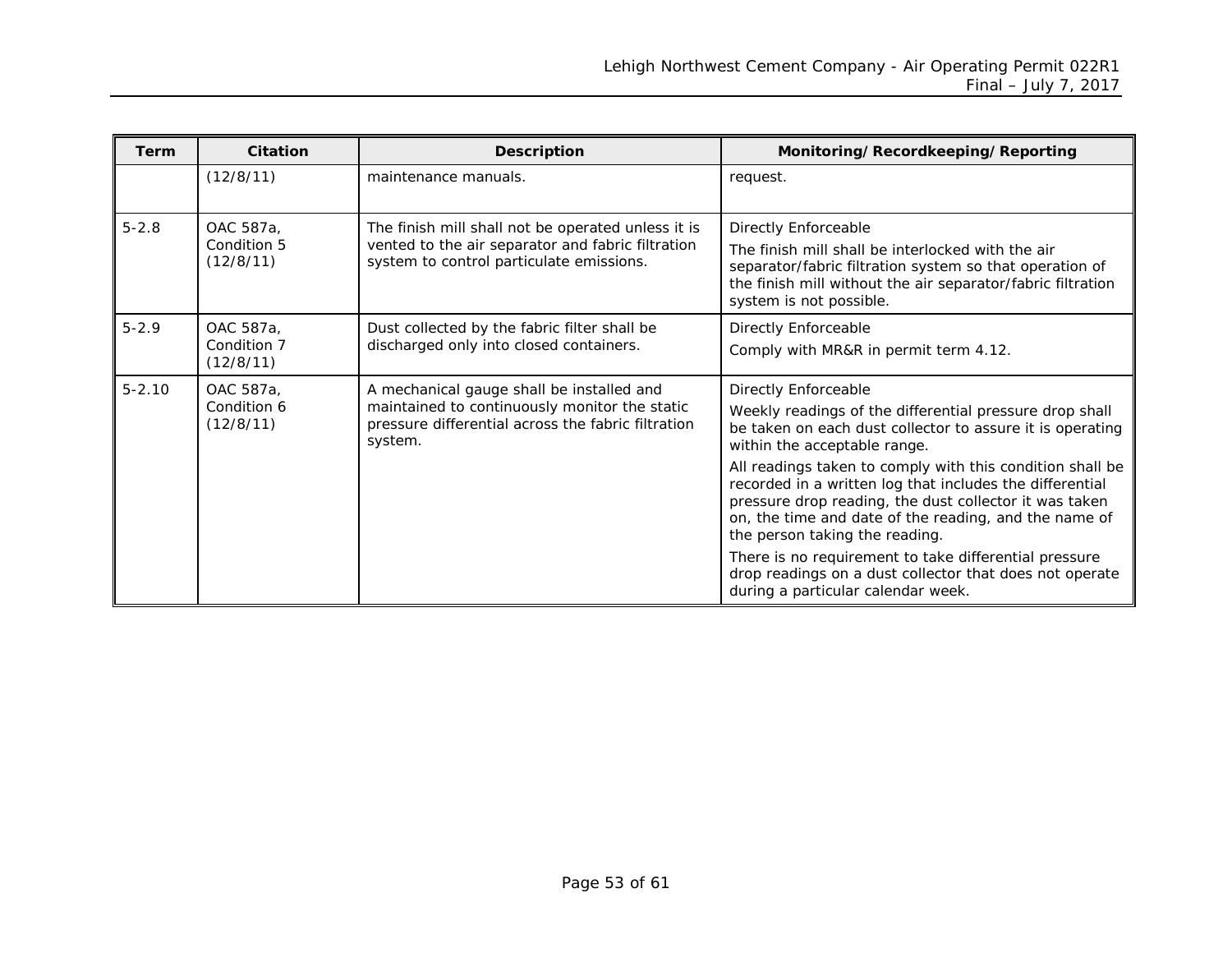<span id="page-53-0"></span>

| <b>Term</b>                     | <b>Citation</b>                                                   | <b>Description</b>                                                                                                                                                                                                                                                                                                                                                                                                                                                                                                                                                                                                                                                                                                                   | Monitoring/Recordkeeping/Reporting                                                                                                                                                              |
|---------------------------------|-------------------------------------------------------------------|--------------------------------------------------------------------------------------------------------------------------------------------------------------------------------------------------------------------------------------------------------------------------------------------------------------------------------------------------------------------------------------------------------------------------------------------------------------------------------------------------------------------------------------------------------------------------------------------------------------------------------------------------------------------------------------------------------------------------------------|-------------------------------------------------------------------------------------------------------------------------------------------------------------------------------------------------|
| $5 - 3.1$<br>General            | 40 CFR 63.1348(d)<br>(7/27/15)<br><b>NWCAA 104.2</b><br>(8/11/16) | General duty to minimize emissions. At all times you<br>must operate and maintain any affected source,<br>including associated air pollution control equipment<br>and monitoring equipment, in a manner consistent<br>with safety and good air pollution control practices<br>for minimizing emissions. Determination of whether<br>such operation and maintenance procedures are<br>being used will be based on information available to<br>the Administrator which may include, but is not<br>limited to, monitoring results, review of operation<br>and maintenance procedures, review of operation<br>and maintenance records, and inspection of the<br>source.                                                                  | <b>Directly Enforceable</b><br>Keep records of operation and maintenance procedures,<br>monitoring results, and actions taken to minimize<br>emissions. Provide them to the NWCAA upon request. |
| $5 - 3.2$<br>Record-<br>keeping | 40 CFR 63.1355<br>(7/25/16)<br><b>NWCAA 104.2</b><br>(8/11/16)    | Keep records of:<br>All documentation supporting initial notifications<br>and notifications of compliance status under<br>§63.9<br>All records of applicability determination,<br>$\bullet$<br>including supporting analyses<br>The occurrence and duration of each startup of<br>$\bullet$<br>shutdown<br>The occurrence and duration of each<br>$\bullet$<br>malfunction of process equipment or air<br>pollution control equipment.<br>Actions taken during periods of malfunction to<br>$\bullet$<br>minimize emissions in accordance with<br>§63.1348(d) including corrective actions to<br>restore malfunctioning process and air pollution<br>control and monitoring equipment to its normal<br>or usual manner of operation. | Directly enforceable<br>Maintain records in accordance with Section 3.2.11.                                                                                                                     |

# **Table 5-3 Specifically Applicable Requirements – Finish Mill #3**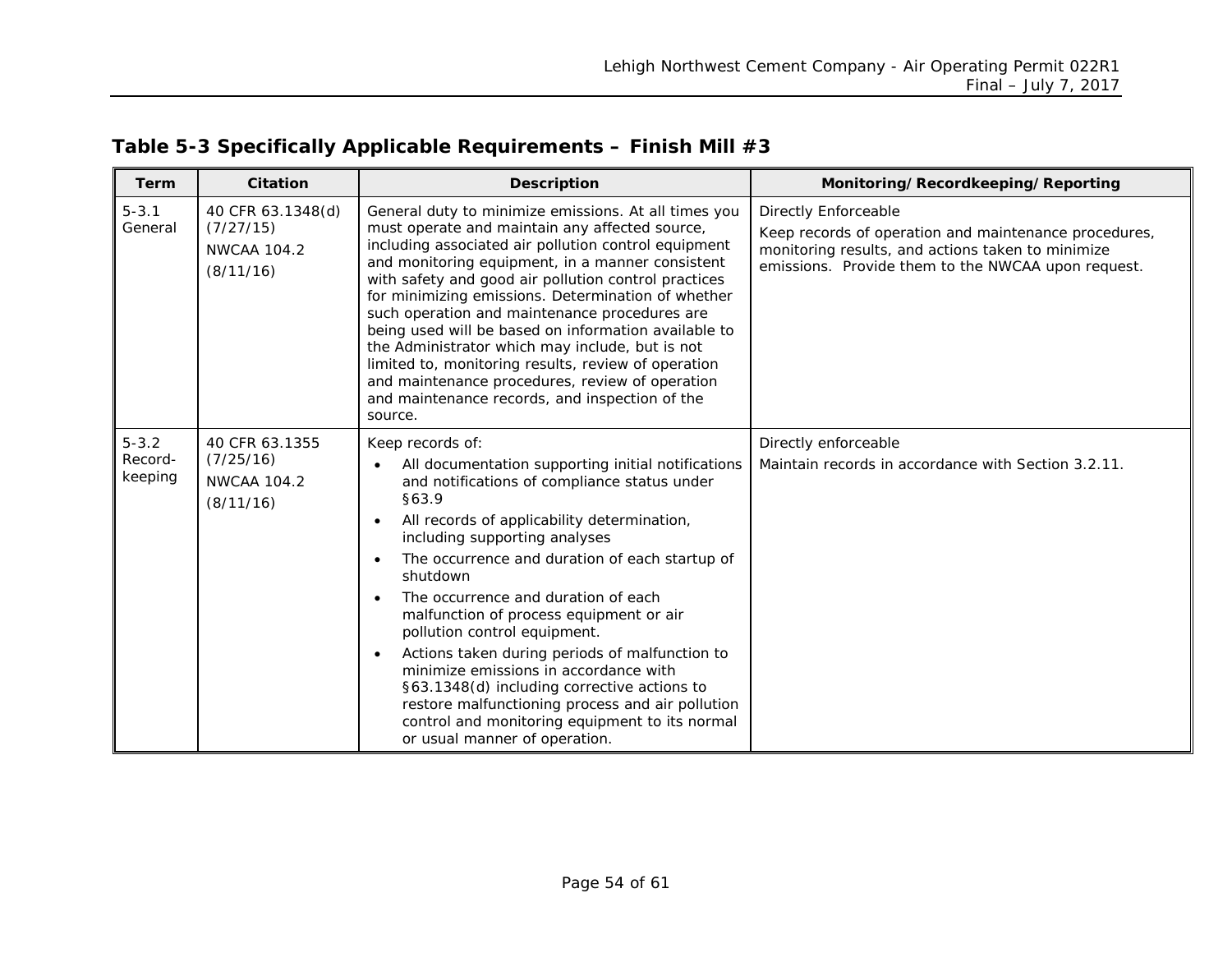<span id="page-54-0"></span>

| Term                            | Citation                                                          | <b>Description</b>                                                                                                                                                                                                                                                                                                                                                                                                                                                                                                                                                                                                                                                                         | Monitoring/Recordkeeping/Reporting                                                                                                                                                                 |
|---------------------------------|-------------------------------------------------------------------|--------------------------------------------------------------------------------------------------------------------------------------------------------------------------------------------------------------------------------------------------------------------------------------------------------------------------------------------------------------------------------------------------------------------------------------------------------------------------------------------------------------------------------------------------------------------------------------------------------------------------------------------------------------------------------------------|----------------------------------------------------------------------------------------------------------------------------------------------------------------------------------------------------|
|                                 | All Storage Area and Conveyance System                            |                                                                                                                                                                                                                                                                                                                                                                                                                                                                                                                                                                                                                                                                                            |                                                                                                                                                                                                    |
| $5 - 4.1$<br>General            | 40 CFR 63.1348(d)<br>(7/27/15)<br><b>NWCAA 104.2</b><br>(8/11/16) | General duty to minimize emissions. At all times you<br>must operate and maintain any affected source, including<br>associated air pollution control equipment and monitoring<br>equipment, in a manner consistent with safety and good<br>air pollution control practices for minimizing emissions.<br>Determination of whether such operation and<br>maintenance procedures are being used will be based on<br>information available to the Administrator which may<br>include, but is not limited to, monitoring results, review<br>of operation and maintenance procedures, review of<br>operation and maintenance records, and inspection of the<br>source.                           | <b>Directly Enforceable</b><br>Keep records of operation and maintenance<br>procedures, monitoring results, and actions taken<br>to minimize emissions. Provide them to the<br>NWCAA upon request. |
| $5 - 4.2$<br>Record-<br>keeping | 40 CFR 63.1355<br>(7/25/16)<br><b>NWCAA 104.2</b><br>(8/11/16)    | Keep records of:<br>All documentation supporting initial notifications and<br>notifications of compliance status under §63.9<br>All records of applicability determination, including<br>$\bullet$<br>supporting analyses<br>The occurrence and duration of each startup of<br>shutdown<br>The occurrence and duration of each malfunction of<br>process equipment or air pollution control<br>equipment.<br>Actions taken during periods of malfunction to<br>minimize emissions in accordance with §63.1348(d)<br>including corrective actions to restore<br>malfunctioning process and air pollution control and<br>monitoring equipment to its normal or usual manner<br>of operation. | Maintain records in accordance with Section<br>3.2.11.                                                                                                                                             |
| $5 - 4.3$                       | OAC 1251,<br>Condition 1<br>(9/9/16)                              | Discharge the exhaust from the baghouses through<br>unobstructed stacks at least 75 feet above grade                                                                                                                                                                                                                                                                                                                                                                                                                                                                                                                                                                                       | None                                                                                                                                                                                               |

# **Table 5-4 Specifically Applicable Requirements –Storage Area and Conveyance System**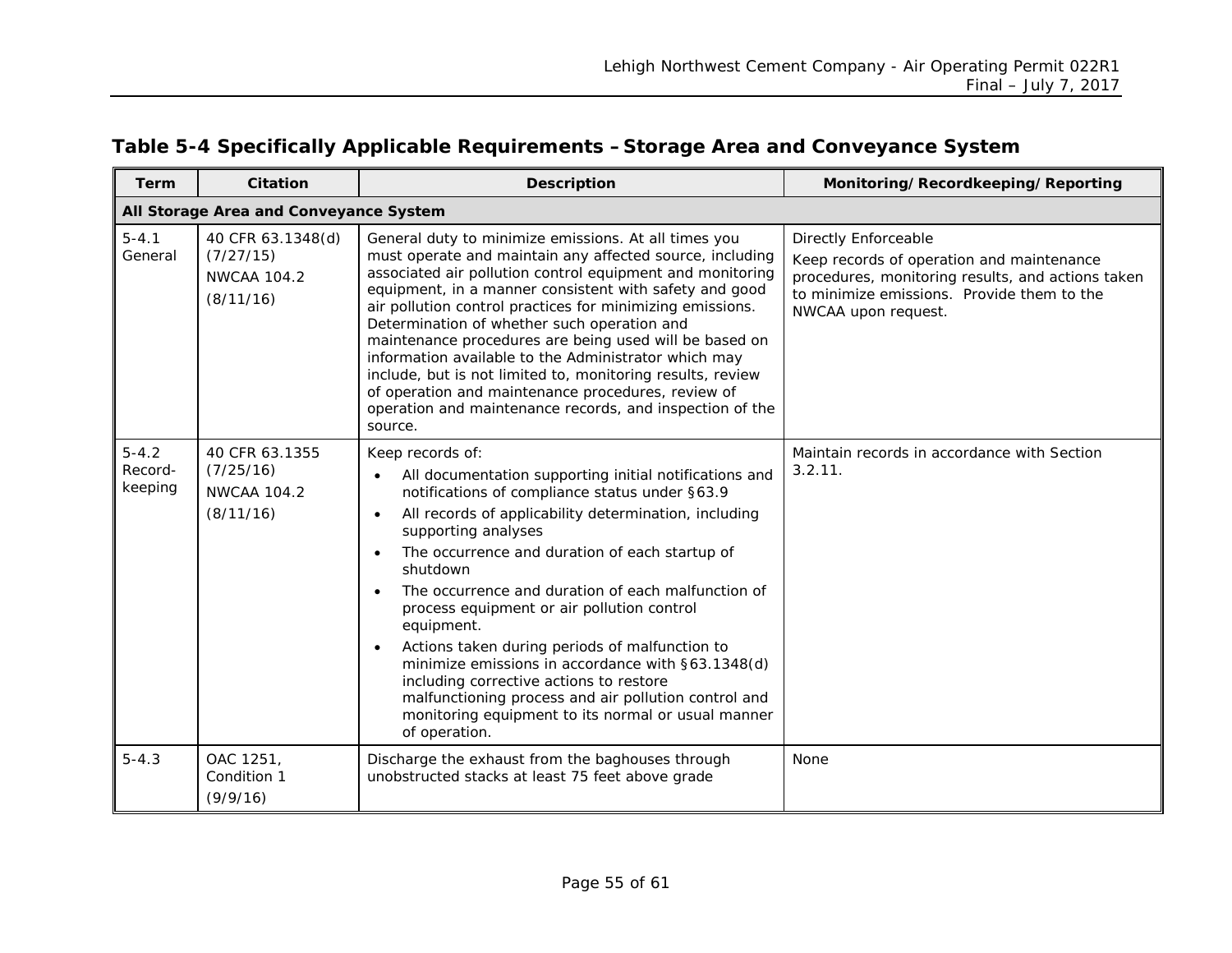| Term      | <b>Citation</b>                                     | <b>Description</b>                                                                                                                                                                                                                                                                                                                                                                                                      | Monitoring/Recordkeeping/Reporting                                                                                                                                                                                                                                                                                                                                                                                                                                                                                                                    |
|-----------|-----------------------------------------------------|-------------------------------------------------------------------------------------------------------------------------------------------------------------------------------------------------------------------------------------------------------------------------------------------------------------------------------------------------------------------------------------------------------------------------|-------------------------------------------------------------------------------------------------------------------------------------------------------------------------------------------------------------------------------------------------------------------------------------------------------------------------------------------------------------------------------------------------------------------------------------------------------------------------------------------------------------------------------------------------------|
| $5 - 4.4$ | OAC 1251,<br>Conditions 3, 4, and<br>5<br>(9/9/16)  | Do not cause or allow visual emissions from either<br>baghouse stack to exceed 0% opacity for more than<br>three aggregate minutes in any sixty-minute period as<br>determined by the Washington State Department of<br>Ecology Method 9A.<br>Do not cause or allow particulate emissions from either<br>baghouse to exceed 0.005 grains per dry standard cubic<br>foot (gr/dscf) of exhaust gas.                       | Conduct an initial source test on one of the two<br>baghouses no more than 90 days after startup.<br>Conduct testing while the dust collection systems<br>and baghouses are in operation. Conduct testing<br>in accordance with 40 CFR 60 Appendix A, Method<br>5 or other test method approved in advance by<br>the NWCAA, and in accordance with Section 367<br>and Appendix A of the NWCAA Regulation.                                                                                                                                             |
| $5 - 4.5$ | OAC 1251,<br>Conditions 2 and 9<br>(9/9/16)         | At no time cause or allow the dust collection systems in<br>the cement silos building to bypass the baghouses while<br>loading or unloading of cement in the silos is taking place                                                                                                                                                                                                                                      | Maintain and operate the baghouses in accordance<br>with the manufacturer's specifications and<br>associated operation and maintenance manuals.<br>Keep a copy of the operation and maintenance<br>manual for the baghouses on-site and readily<br>available for review by the NWCAA. Record all<br>maintenance activities performed on the<br>baghouses in a maintenance log including a<br>description of the maintenance activity, the date it<br>was completed and person recording the activity.                                                 |
| $5 - 4.6$ | OAC 1251,<br>Conditions 6 and 10<br>(9/9/16)        | Equip the baghouses with filtration media capable of<br>providing particulate emissions that do not exceed 0.005<br>grains per dry standard cubic foot (gr/dscf) of exhaust<br>qas.                                                                                                                                                                                                                                     | Maintain a record of the type of filter media<br>installed in each baghouse and documentation of<br>its fractional control efficiency.<br>Keep records required by this Order onsite for no<br>less than three years from the date of generation,<br>and make them readily available for review by the<br>NWCAA.                                                                                                                                                                                                                                      |
| $5 - 4.7$ | OAC 1251,<br>Conditions 7, 8, and<br>10<br>(9/9/16) | Install a pressure differential gauge on each baghouse<br>that continuously measures the differential pressure<br>across the filter media. Establish an acceptable<br>differential pressure range for the baghouses that is<br>based on the manufacturer's recommendations and/or<br>good engineering judgment. Post the acceptable range<br>on, or near each baghouse, and operate the baghouses<br>within this range. | Once per operating week check and record the<br>differential pressure of each baghouse. If either<br>baghouse is operating outside the acceptable<br>range, shut down that baghouse immediately and<br>do not resume operation until you have identified<br>and corrected the problem. Record a description<br>of each corrective action taken to comply with this<br>condition, including the date, time and person<br>making the record.<br>Keep records required by this Order onsite for no<br>less than three years from the date of generation, |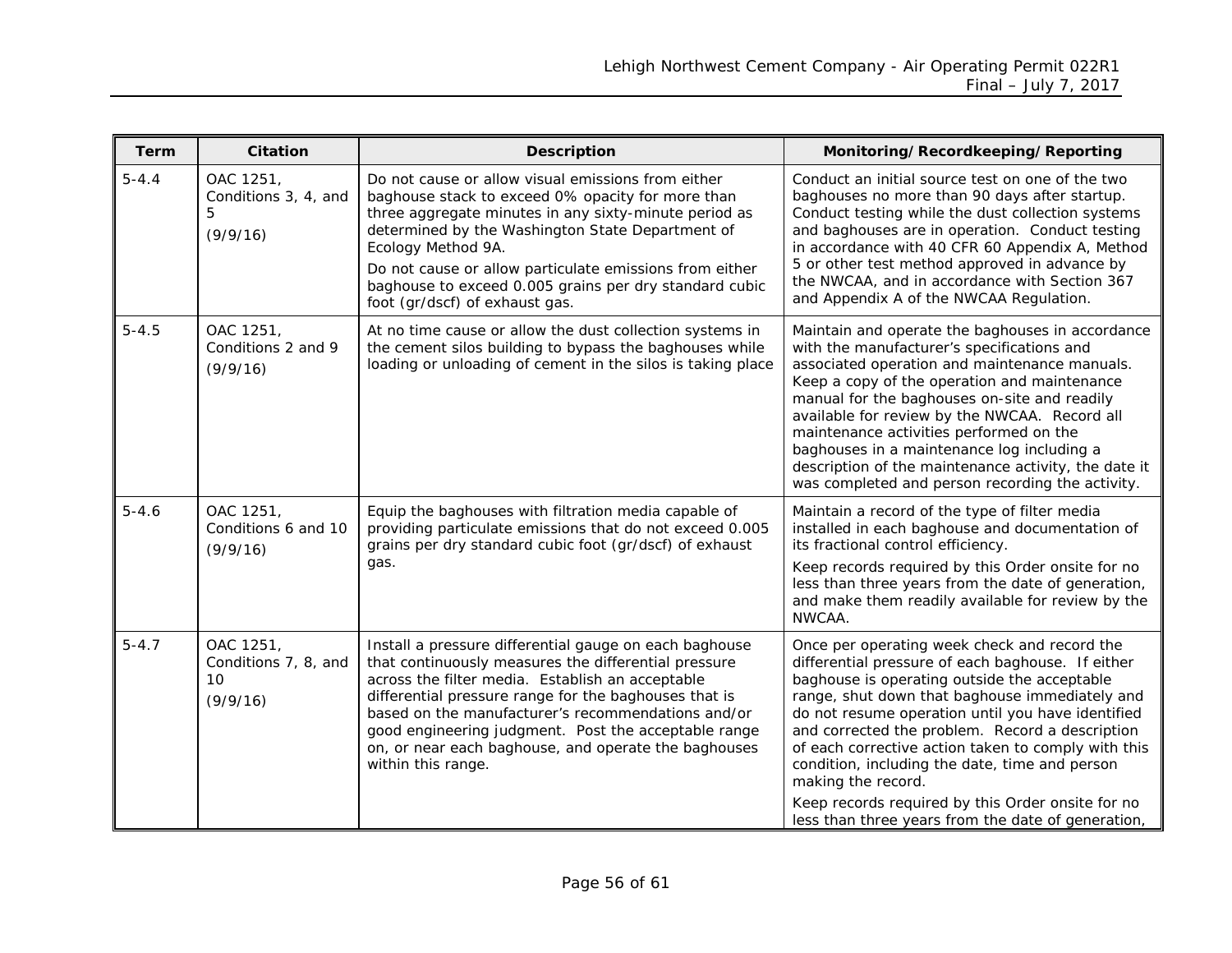| <b>Term</b> | Citation                                        | <b>Description</b>                                                                                                                                                                                                                                                                                             | Monitoring/Recordkeeping/Reporting                                                                                                                                                                                                                                                                                                                      |
|-------------|-------------------------------------------------|----------------------------------------------------------------------------------------------------------------------------------------------------------------------------------------------------------------------------------------------------------------------------------------------------------------|---------------------------------------------------------------------------------------------------------------------------------------------------------------------------------------------------------------------------------------------------------------------------------------------------------------------------------------------------------|
|             |                                                 |                                                                                                                                                                                                                                                                                                                | and make them readily available for review by the<br>NWCAA.                                                                                                                                                                                                                                                                                             |
|             |                                                 | Flyash rail car unloading, transfer to silos - Dust Collector #0001; flyash truck loading - Dust Collector #0002                                                                                                                                                                                               |                                                                                                                                                                                                                                                                                                                                                         |
| $5 - 4.8$   | OAC 931,<br>Conditions 1, 5, and<br>6(12/12/05) | Particulate emissions generated during the unloading of<br>flyash from railcars and when loading trucks from the<br>buff tank shall be controlled by dust collectors #0001 and<br>#0002, respectively.                                                                                                         | A written operation and maintenance (O/M)<br>manual for the dust collectors shall be developed<br>and kept up-to-date. The O/M manual shall be<br>consistent with the manufacturer's<br>recommendations and shall include a record of the<br>acceptable pressure drop across the fabric<br>filtration system.                                           |
|             |                                                 |                                                                                                                                                                                                                                                                                                                | Keep a written log of all maintenance and repair<br>work performed on the dust collectors. The log<br>shall include, at minimum, all external and internal<br>inspections, any fan or fabric filtration failures,<br>repairs or replacements, the time and date that<br>each activity was performed, and the name of the<br>person performing the work. |
| $5 - 4.9$   | OAC 931, Condition<br>2(12/12/05)               | Visible emissions from the dust collector stacks shall not<br>exceed five-percent (5%) opacity for more than three<br>minutes in any consecutive sixty-minute period as<br>determined by Washington State Department of Ecology<br>Method 9A.                                                                  | Weekly qualitative observations of the dust<br>collectors shall be conducted to assure that there<br>are no visible emissions from the dust collector<br>stacks or any fugitive emissions from the<br>processes served by the dust collectors.                                                                                                          |
|             |                                                 | There shall be no visible fugitive emissions from the dust<br>collectors or the processes controlled by the dust<br>collectors, except during maintenance activities. During<br>maintenance activities, all reasonable precautions shall<br>be taken to prevent the release of fugitive particulate<br>matter. | All visual observations taken to comply with this<br>condition shall be recorded in a written log that<br>includes the results of the observation, the<br>emission unit observed, the time and date of the<br>observation, and the name of the person taking<br>the observation.                                                                        |
|             |                                                 |                                                                                                                                                                                                                                                                                                                | There is no requirement to take visual emission<br>observations on a dust collector that does not<br>operate during a particular calendar week.                                                                                                                                                                                                         |
| $5 - 4.10$  | OAC 931, Condition<br>3(12/12/05)               | A differential pressure gauge shall be installed on each<br>dust collector that continuously measures the differential<br>pressure drop across the collector's fabric filtration<br>system.                                                                                                                    | Weekly readings of the differential pressure drop<br>readings shall be taken on each dust collector to<br>assure it is operating within the acceptable range.<br>All readings taken to comply with this condition                                                                                                                                       |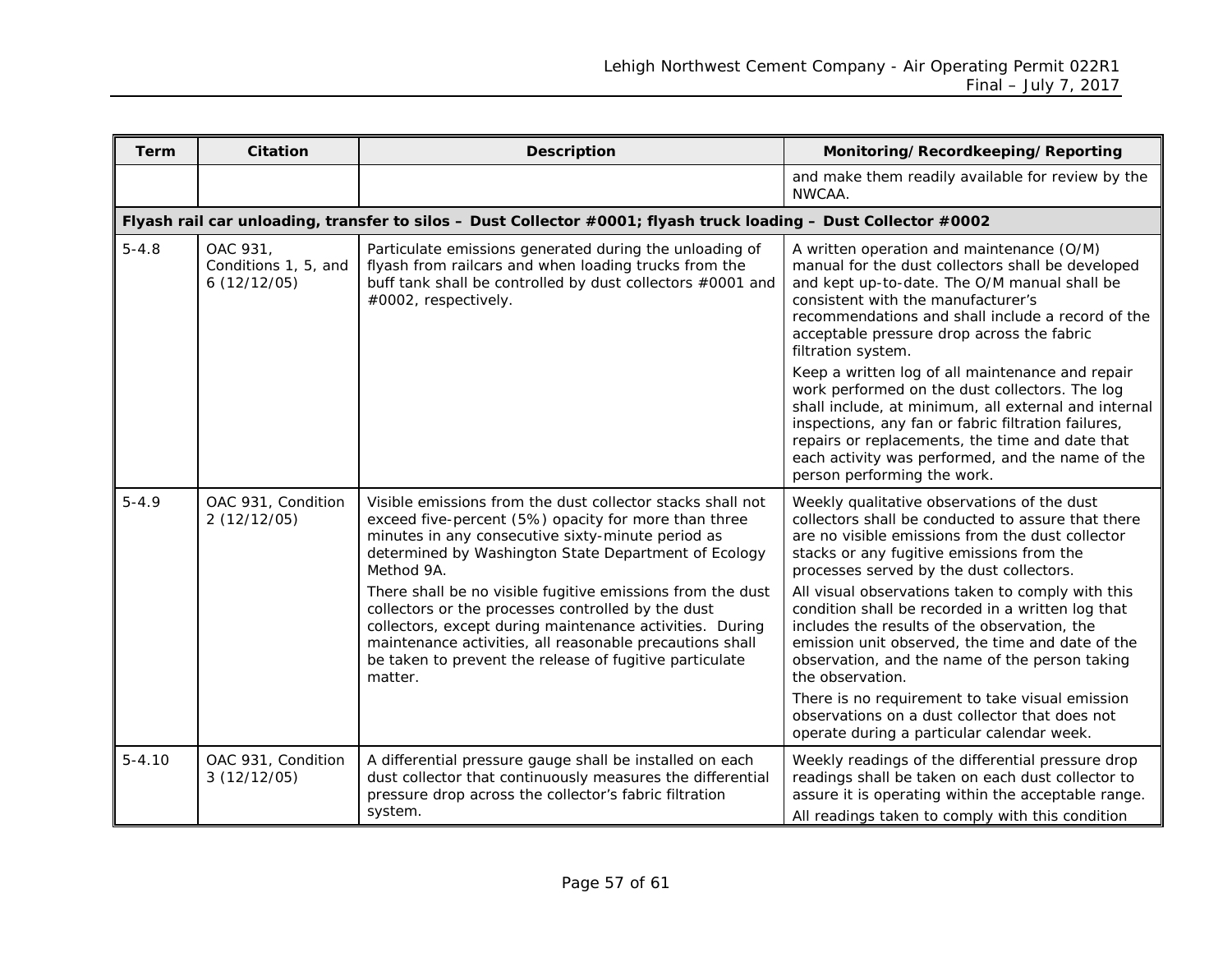| Term       | Citation                          | <b>Description</b>                                                                                                                                                                                                                                                                                                   | Monitoring/Recordkeeping/Reporting                                                                                                                                                                                                 |
|------------|-----------------------------------|----------------------------------------------------------------------------------------------------------------------------------------------------------------------------------------------------------------------------------------------------------------------------------------------------------------------|------------------------------------------------------------------------------------------------------------------------------------------------------------------------------------------------------------------------------------|
|            |                                   | An acceptable differential pressure drop range shall be<br>established for each dust collector that is based on the<br>manufacturer's recommendations and/or good<br>engineering judgment, and posted next to the gauge.                                                                                             | shall be recorded in a written log that includes the<br>differential pressure drop reading, the dust<br>collector it was taken on, the time and date of the<br>reading, and the name of the person taking the<br>reading.          |
|            |                                   |                                                                                                                                                                                                                                                                                                                      | There is no requirement to take differential<br>pressure drop readings on a dust collector that<br>does not operate during a particular calendar<br>week.                                                                          |
| $5 - 4.11$ | OAC 931, Condition<br>4(12/12/05) | If, at any time, the differential pressure drop of a dust<br>collector is found to be outside the acceptable range<br>established under condition 3, or there are visual<br>emissions observed, the affected emission unit shall be<br>immediately shut down until the problem has been<br>identified and corrected. | A written log shall be made for of any excess<br>emissions event identified by this condition. This<br>log shall describe the event, the date and time it<br>occurred, and the name of the person taking the<br>corrective action. |
| $5 - 4.12$ | OAC 931, Condition<br>7(12/12/05) | Records required by this OAC shall be maintained on site<br>for a period of no less than three years and shall be<br>readily available for inspection by the NWCAA.                                                                                                                                                  | Directly Enforceable:<br>Comply with Section 2.4.3                                                                                                                                                                                 |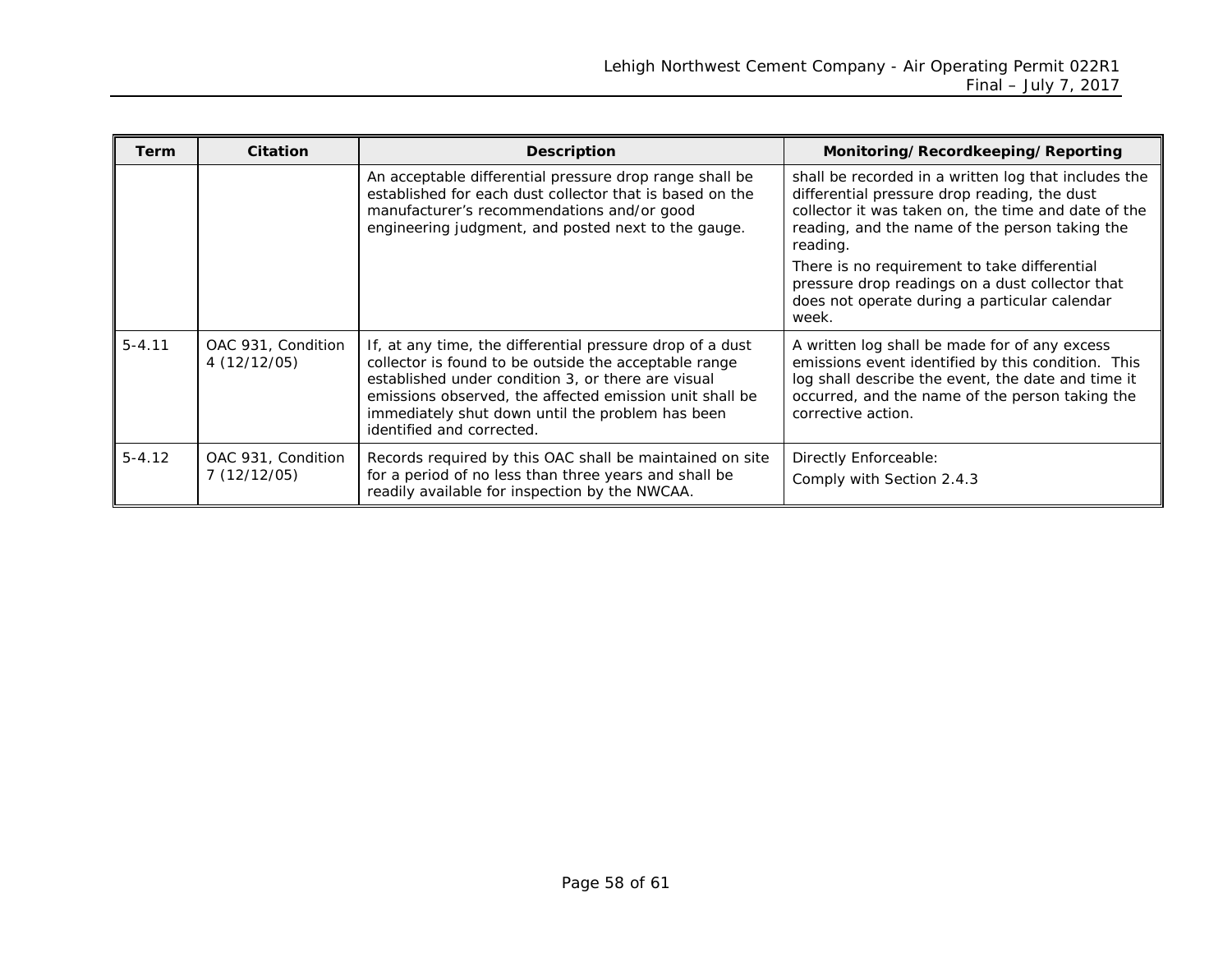# **SECTION 6 INAPPLICABLE REQUIREMENTS**

The regulations identified in [Table 6-1](#page-58-2) do not apply to the Lehigh Northwest Cement Company Bellingham Facility as of the date of permit issuance. The basis for this determination is listed in [Table 6-1.](#page-58-2)

<span id="page-58-1"></span><span id="page-58-0"></span>

| <b>Regulation</b> | Summary                                                                                                                                                                         | Applicability<br><b>Determination</b> | <b>Comments on Applicability Determination</b>                                                                                     |
|-------------------|---------------------------------------------------------------------------------------------------------------------------------------------------------------------------------|---------------------------------------|------------------------------------------------------------------------------------------------------------------------------------|
| Section 321       | Exemptions from Registration                                                                                                                                                    | No<br>Requirements                    | Per Section 321.4, Title V sources are exempt from<br>Registration.                                                                |
| Section 320       | List of facilities and equipment that<br>require registration with NWCAA                                                                                                        | Not Applicable                        | Lehigh Cement is exempt from registration, per<br>Section 321.4                                                                    |
| Section 458       | Incinerators - Wood Waste Burners                                                                                                                                               | Not Applicable                        | Lehigh Cement does not own or operate a source that<br>belongs to this source category.                                            |
| Section 460       | Weight/Heat Rate Standard -<br>Emission of Sulfur Compounds                                                                                                                     | Not Applicable                        | Lehigh Cement does not operate a source that fall into<br>this category.                                                           |
| Section 465       | <b>Sulfur Acid Plants</b>                                                                                                                                                       | Not Applicable                        | Lehigh Cement does not own or operate a source that<br>belongs to this source category.                                            |
| Section 466,111   | PM limited to 0.60 lbs/ton of dry<br>feed to kiln                                                                                                                               | Not Applicable                        | Lehigh Cement does not operate a kiln therefore this<br>requirement does not apply.                                                |
| Section 466.22    | Operate opacity monitor on kiln<br>stack                                                                                                                                        | Not Applicable                        | Lehigh Cement does not operate a kiln therefore this<br>requirement does not apply.                                                |
| Section 466.31    | Gas analysis methods                                                                                                                                                            | Not Applicable                        | Lehigh Cement does not operate a kiln therefore these<br>requirements do not apply.                                                |
| Section 470       | Fluorides - Forage                                                                                                                                                              | Not Applicable                        | Lehigh Cement does not own or operate a source that<br>belongs to this source category.                                            |
| Section 560       | Requirements for tanks storing<br>more than 40,000 gallons of<br>petroleum liquids or more than<br>6000 gallons of organic liquids with<br>vapor pressure of 1.5 psi or higher. | Not Applicable                        | The Lehigh Cement facility does not contain tanks that<br>store more than 6000 gallons of organic liquids or<br>pressurized tanks. |

<span id="page-58-2"></span>**Table 6-1 Inapplicable Requirements**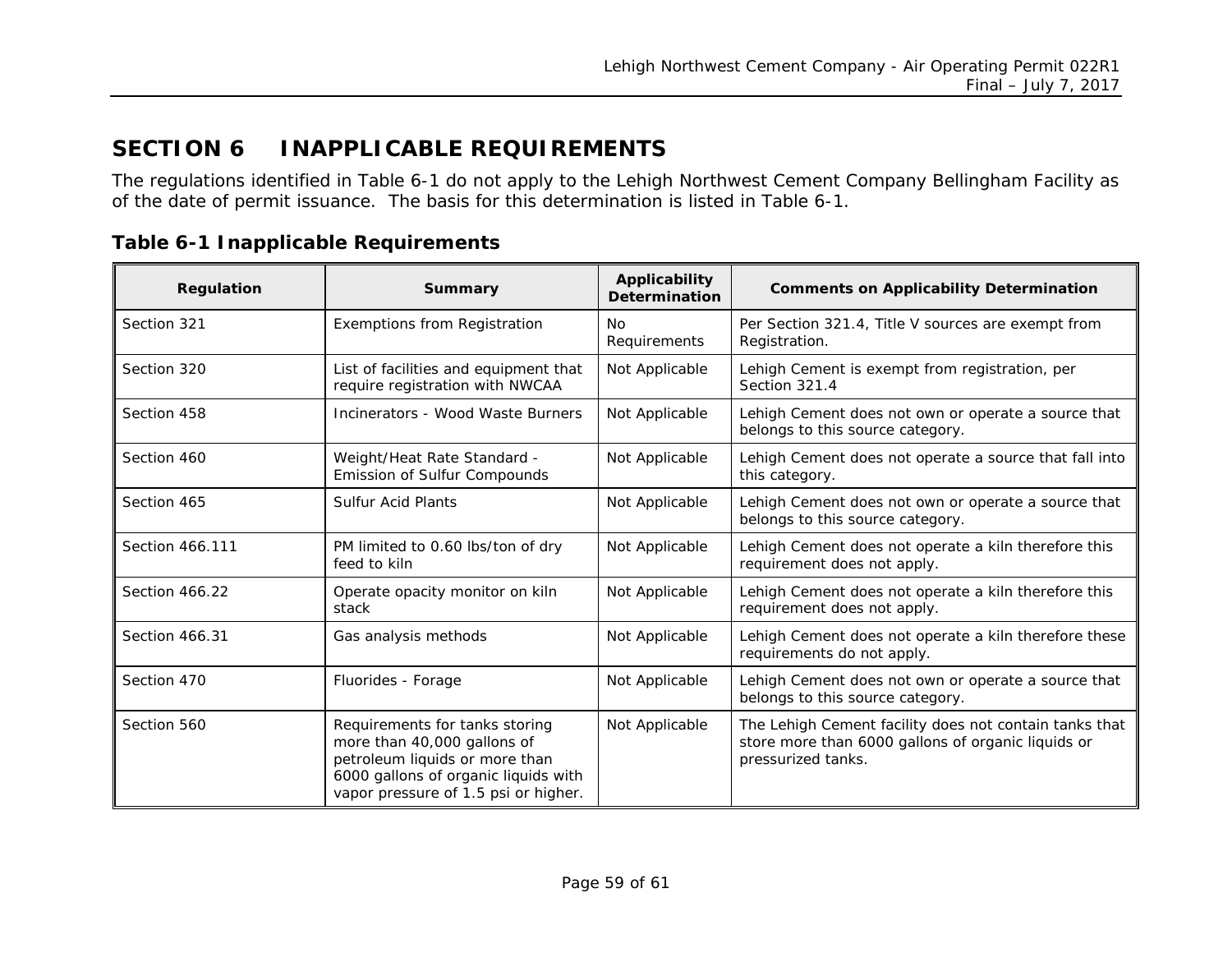| Regulation         | Summary                                                                                                                                                                                                                                                                                                            | Applicability<br><b>Determination</b> | <b>Comments on Applicability Determination</b>                                                                                                                                                                                                                                     |
|--------------------|--------------------------------------------------------------------------------------------------------------------------------------------------------------------------------------------------------------------------------------------------------------------------------------------------------------------|---------------------------------------|------------------------------------------------------------------------------------------------------------------------------------------------------------------------------------------------------------------------------------------------------------------------------------|
| Section 580        | Volatile Organic Compound Control                                                                                                                                                                                                                                                                                  | Not Applicable                        | Lehigh Cement does not own or operate a source that<br>belongs to this source category.                                                                                                                                                                                            |
| Section 590        | Perchloroethylene Dry Cleaners                                                                                                                                                                                                                                                                                     | Not Applicable                        | Lehigh Cement does not own or operate a source that<br>belongs to this source category.                                                                                                                                                                                            |
| WAC 173-455        | Air quality fee regulation                                                                                                                                                                                                                                                                                         | <b>No</b><br>Requirements             | Applies only to sources regulated by Ecology and does<br>not apply to counties regulated by local agencies.<br>Lehigh Cement is regulated by NWCAA and hence, this<br>chapter does not apply.                                                                                      |
| WAC 173-400-050    | Emission standards for commercial<br>and industrial solid waste (solid<br>waste combusted in an enclosed<br>device using controlled flame<br>combustion) incineration units                                                                                                                                        | Not Applicable                        | Lehigh Cement does not own or operate a solid waste<br>incineration unit, therefore this regulation is not<br>applicable.                                                                                                                                                          |
| WAC 173-400-070    | Exemptions from Registration                                                                                                                                                                                                                                                                                       | Not Applicable                        | Lehigh Cement operates a facility which is not a<br>source category specified in this regulation. Therefore,<br>this regulation is not applicable.                                                                                                                                 |
| WAC 173-400-099    | <b>Registration Program</b>                                                                                                                                                                                                                                                                                        | Not Applicable                        | NWCAA has not adopted this regulation by reference,<br>per NWCAA Section 104.1. Moreover, per WAC 173-<br>400-099, Title V sources are not required to comply<br>with WAC 173-400-100 through 104. Hence, Lehigh<br>Cement will not be subject to this section of<br>requirements. |
| WAC 173-400-105(5) | Owners and operators of fossil fuel<br>steam generators, sulfuric acid<br>plants, fluid bed catalytic cracking<br>units, and wood residue fuel-fired<br>steam generators shall install,<br>calibrate, maintain and operate<br>equipment for continuously<br>monitoring and recording those<br>emissions specified. | Not Applicable                        | Lehigh Cement does not own or operate a source that<br>belongs to this source category.                                                                                                                                                                                            |